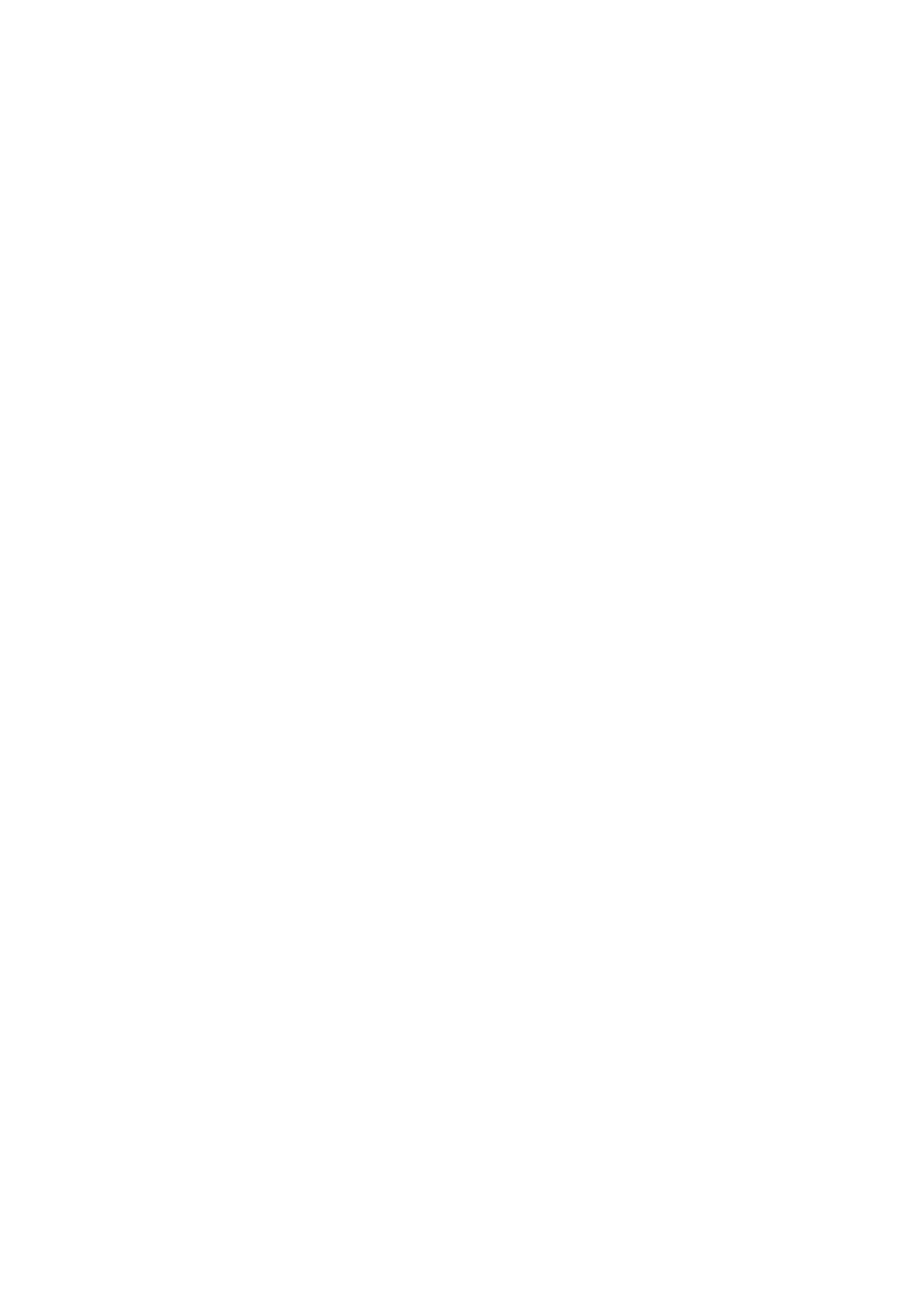

# **Chemicals and Pesticides Provisional Common Framework** Framework Outline Agreement and **Concordat**

Presented to Parliament by the Secretary of State for Environment, Food and Rural Affairs by Command of Her Majesty

February 2022

CP 614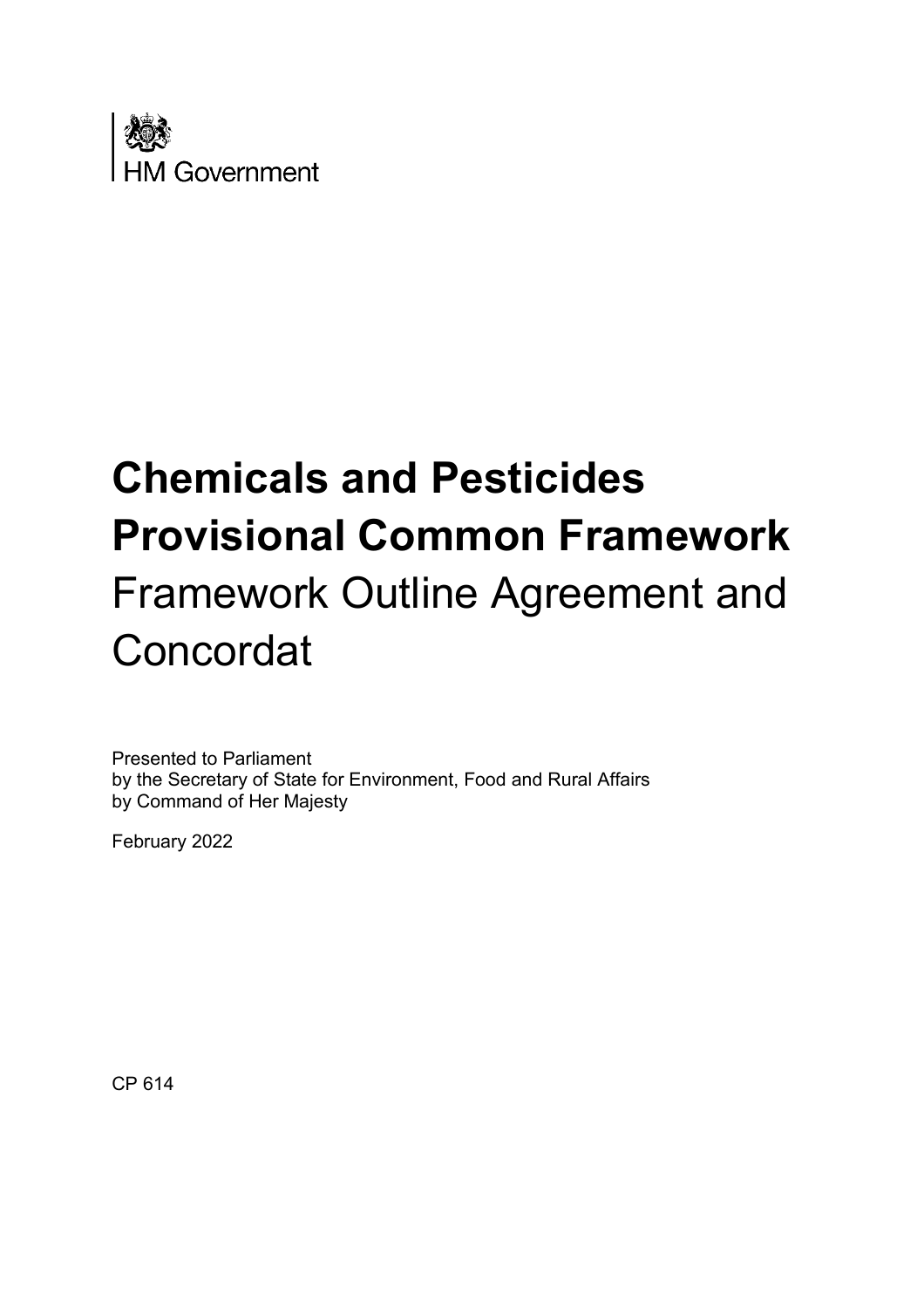# **OGL** © Crown copyright 2022

This publication is licensed under the terms of the Open Government Licence v3.0 except where otherwise stated. To view this licence, visit [www.nationalarchives.gov.uk/doc/open-government-licence/version/3.](http://www.nationalarchives.gov.uk/doc/open-government-licence/version/3)

Where we have identified any third-party copyright information you will need to obtain permission from the copyright holders concerned.

This publication is available at [www.gov.uk/official-documents.](http://www.gov.uk/official-documents)

Any enquiries regarding this publication should be sent to us at **Defra, Seacole Building, 2 Marsham Street, London SW1P 4DF**.

ISBN 978-1-5286-3056-6

E02698082 02/22

Printed on paper containing 75% recycled fibre content minimum

Printed in the UK by HH Associates Ltd on behalf of the Controller of Her Majesty's Stationery Office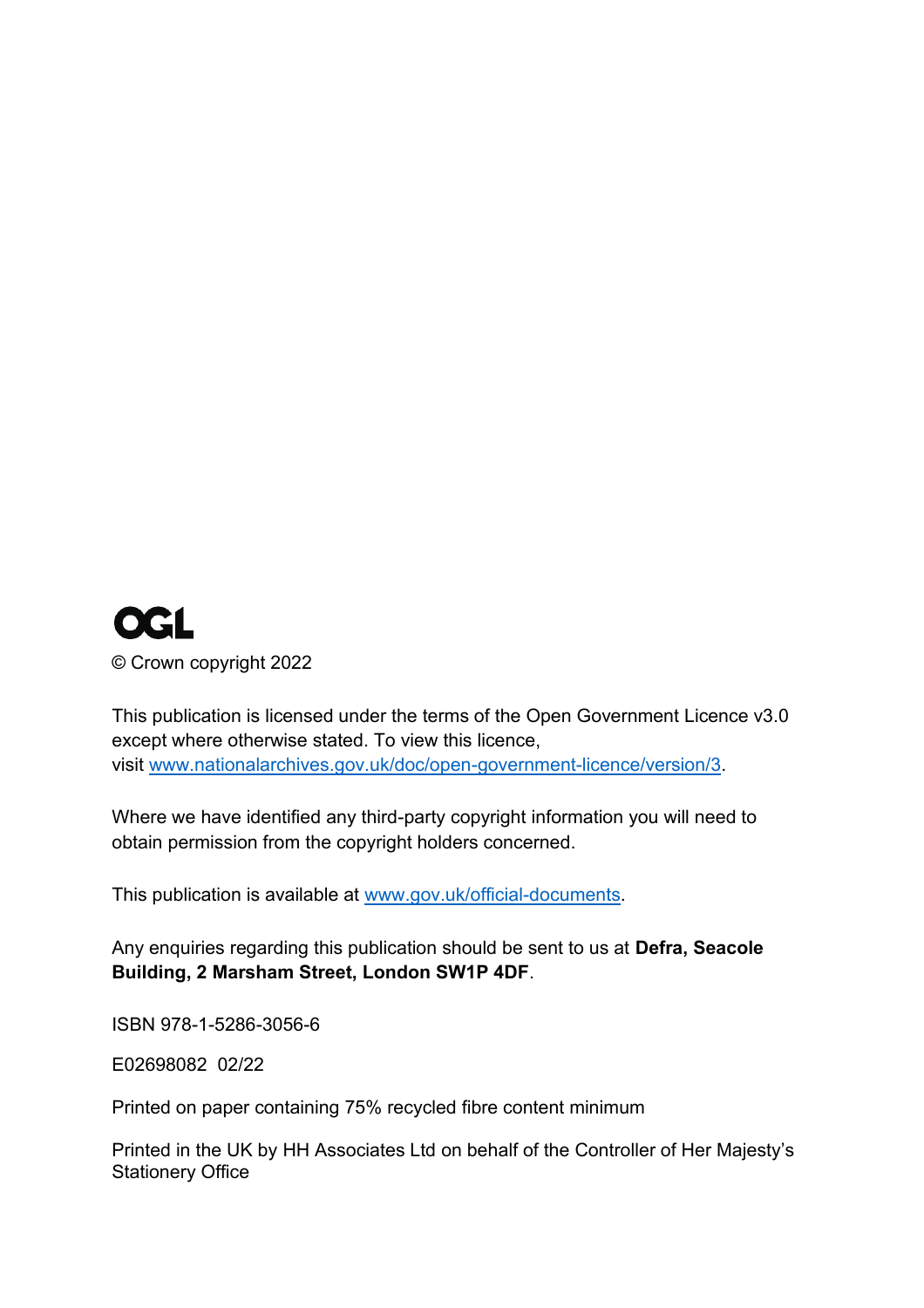# Chemicals and Pesticides Common Framework

# Provisional Framework Outline Agreement and Concordat

# **Contents**

| <b>Common Framework: Framework Outline Agreement</b>                        | 3  |
|-----------------------------------------------------------------------------|----|
| Section A: What we are talking about                                        | 3  |
|                                                                             |    |
|                                                                             |    |
|                                                                             |    |
|                                                                             |    |
| 5. International trade and World Trade Organisation (WTO) requirements 5    |    |
|                                                                             |    |
|                                                                             |    |
|                                                                             |    |
|                                                                             |    |
| Section B: Breakdown of policy area and Common Framework                    | 9  |
|                                                                             |    |
|                                                                             |    |
|                                                                             |    |
|                                                                             |    |
| 14. Detailed overview of proposed Common Framework: legislation (primary or |    |
| 15. Detailed overview of proposed Common Framework: non-legislative         |    |
| <b>Section C: Operational elements of Common Framework</b>                  | 11 |
|                                                                             |    |
| 17. Roles and responsibilities of each Party to the Common Framework  12    |    |
|                                                                             |    |
| 19. Parliamentary and stakeholder communication and engagement 13           |    |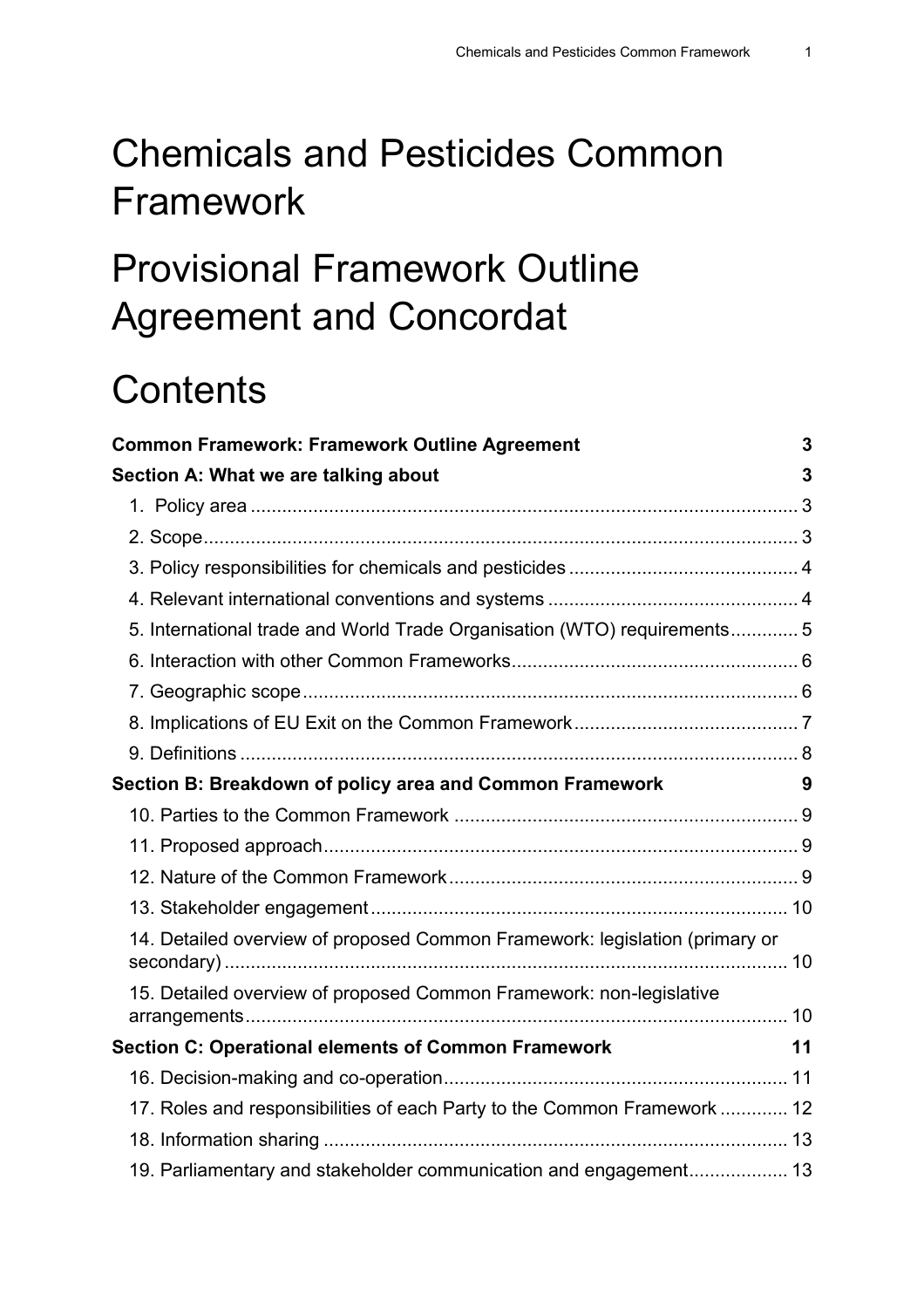<span id="page-5-0"></span>

| Section D: Practical next steps and related issues                | 19 |
|-------------------------------------------------------------------|----|
|                                                                   |    |
| Annex 1: Regimes and regulations within scope                     | 20 |
| Annex 2: Joint Ministerial Committee (EU Negotiations) Communique | 22 |
| Annex 3: Glossary                                                 | 24 |
| Annex 4: Regulator roles and the associated regulation areas      | 26 |
|                                                                   |    |
| <b>UK Chemicals and Pesticides Concordat</b>                      | 27 |
|                                                                   |    |
|                                                                   |    |
|                                                                   |    |
|                                                                   |    |
|                                                                   |    |
|                                                                   |    |
|                                                                   |    |
|                                                                   |    |
|                                                                   |    |
|                                                                   |    |
|                                                                   |    |
|                                                                   |    |
| Annex A: International conventions and frameworks                 | 42 |
| Annex B: Dispute resolution process                               | 45 |
| Annex C: Agency agreements                                        | 46 |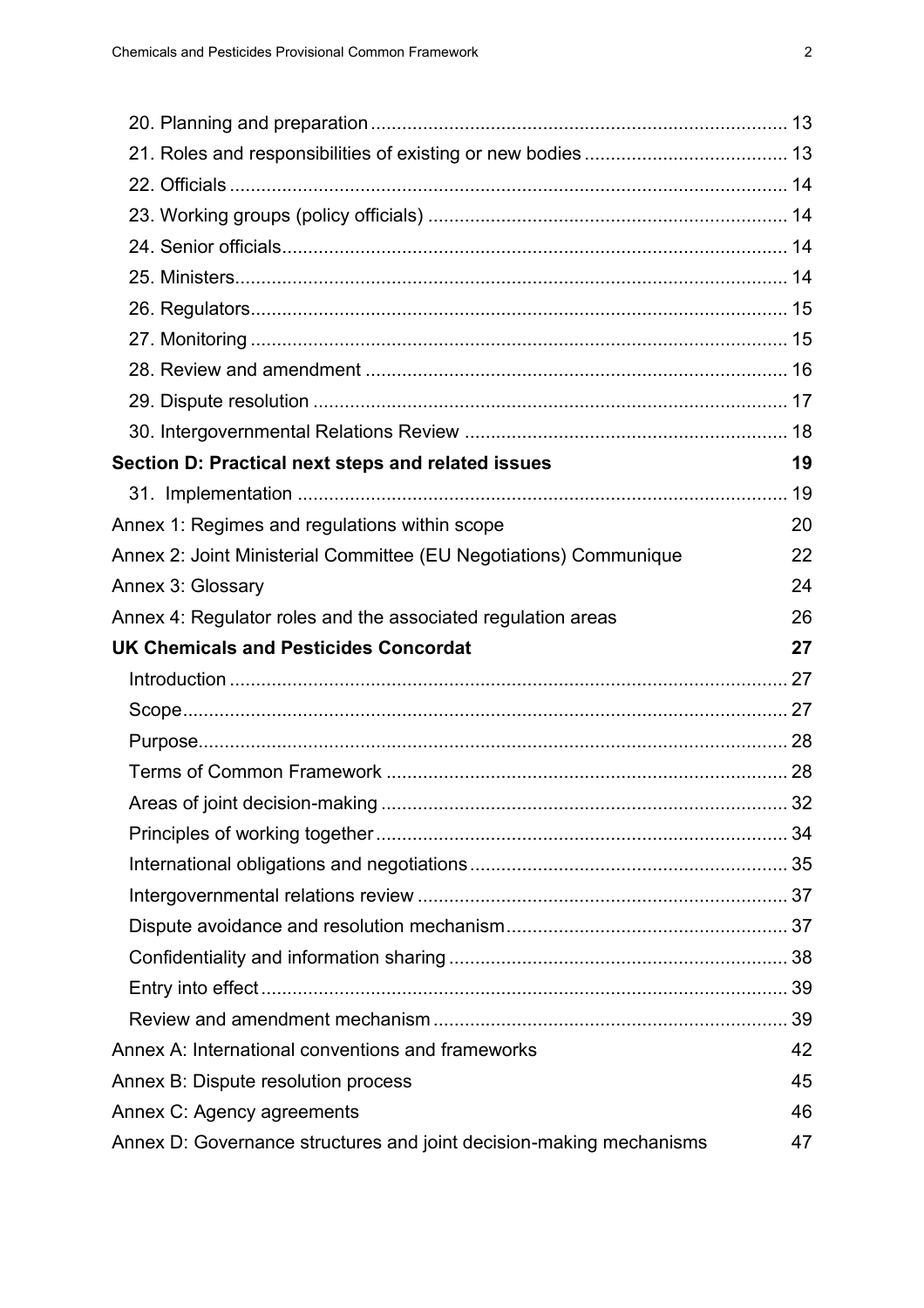# **Common Framework: Framework Outline Agreement**

# <span id="page-6-0"></span>Section A: What we are talking about

#### <span id="page-6-1"></span>1. Policy area

1.1. The policy area under consideration is chemicals regulation, including pesticides. For the purposes of this document, the term "chemicals" is to be read as including pesticides.

#### <span id="page-6-2"></span>2. Scope

2.1. Chemicals policy will continue to ensure the safe management of chemicals to prevent and/or minimise harms to human health and the environment. This encompasses policies and regulations relating to:

- Biocidal Products (BPR),
- Classification, Labelling and Packaging (CLP),
- Detergents,
- Persistent Organic Pollutants (POPs),
- Plant Protection Products (PPP),
- Prior Informed Consent (PIC),
- Mercury, and
- United Kingdom Registration, Evaluation, Authorisation and Restriction of Chemicals (UK REACH).

2.2. Prior to European Union (EU) Exit, chemicals were regulated under EU law. During the EU Exit Transition Period (TP), the UK chemicals industry continued to be regulated through a mixture of directly applicable EU law and domestic implementing legislation. These EU laws became retained EU law following the end of the TP. The areas of legislation that fall under the scope of this Common Framework agreement are laid out in Annex 1 and described in further detail in the Concordat.

2.3. The Agreement on the Withdrawal of the United Kingdom from the EU sets out the current arrangements where, although remaining within the UK's customs territory, Northern Ireland will remain aligned with the EU.

2.4. This Common Framework is not intended to be legally binding or enforceable.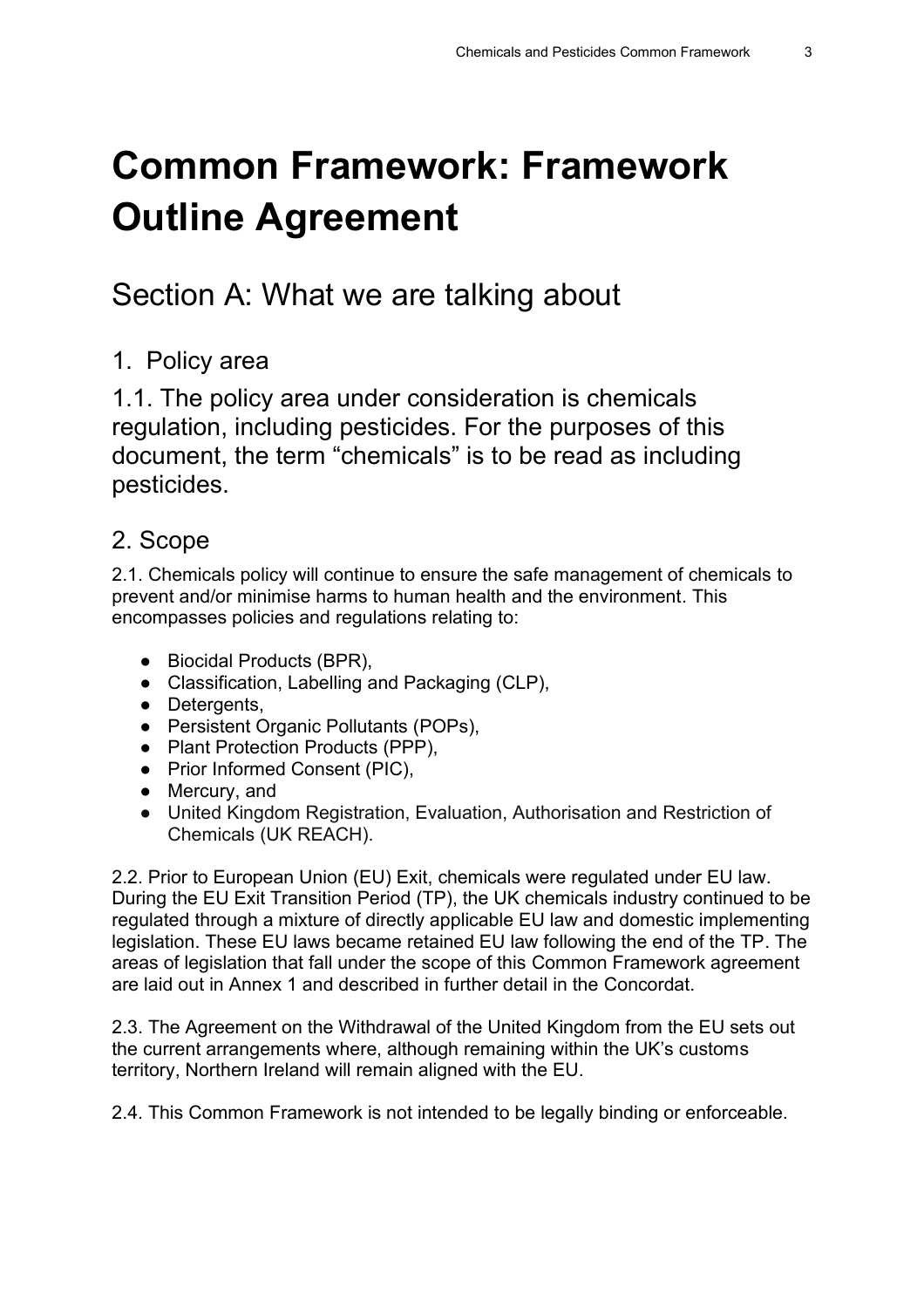### <span id="page-7-0"></span>3. Policy responsibilities for chemicals and pesticides

3.1. Policy responsibilities for Scotland lie with Scottish Government (SG); for Wales with Welsh Government (WG) and for Northern Ireland with the Northern Ireland Executive (NIE), split between the Department of Agriculture, Environment and Rural Affairs (DAERA) and the Department for Economy (DfE). Within the NIE;

- DfE and DAERA share joint competence for UK REACH;
- DfE and the Department of Justice (DoJ) share joint competence for CLP (the remit of DoJ only covers civil explosives);
- DfE have an interest in PIC, and HSE Northern Ireland (HSENI) are the Designated National Authority;
- DfE have sole competence for BPR; and
- DAERA have sole competence for PPP, POPs, mercury and detergents.

3.2. Policy responsibilities for chemicals in England are split between the Department for Environment, Food and Rural Affairs (Defra) and the Health and Safety Executive (HSE):

- Defra have policy responsibility for UK REACH (acting with the consent of Scottish and Welsh Ministers in respect of devolved matters), POPs, detergents, mercury and PPP in England, and more broadly where the subject matter sits within the Defra portfolio.
- HSE has policy responsibility dealing with BPR, and CLP. Regulatory changes to BPR and CLP can only be achieved with the consent of the Scottish and Welsh Ministers in respect of devolved matters.
- HSE has the policy lead in relation to PIC. DA consent is required under the PIC regulation making power in respect of devolved matters.

3.3. WG, SG and NIE have policy responsibilities for their respective nations insofar as they relate to matters of devolved competence that do not relate to a GB-wide regime.

#### <span id="page-7-1"></span>4. Relevant international conventions and systems

4.1. The Stockholm Convention aims to protect human health and the environment from the effects of POPs by agreeing restrictions on production and use and monitoring emissions.

4.2. The Rotterdam Convention regulates the export of listed hazardous chemicals between countries through a regime of informed consents prior to export.

4.3. The Basel Convention regulates the transboundary movements of hazardous wastes and their disposal including reporting requirements with the objective to reduce the movements of hazardous waste between nations.

4.4. The Minamata Convention's objective is to protect human health and the environment from anthropogenic emissions and releases of mercury and mercury compounds.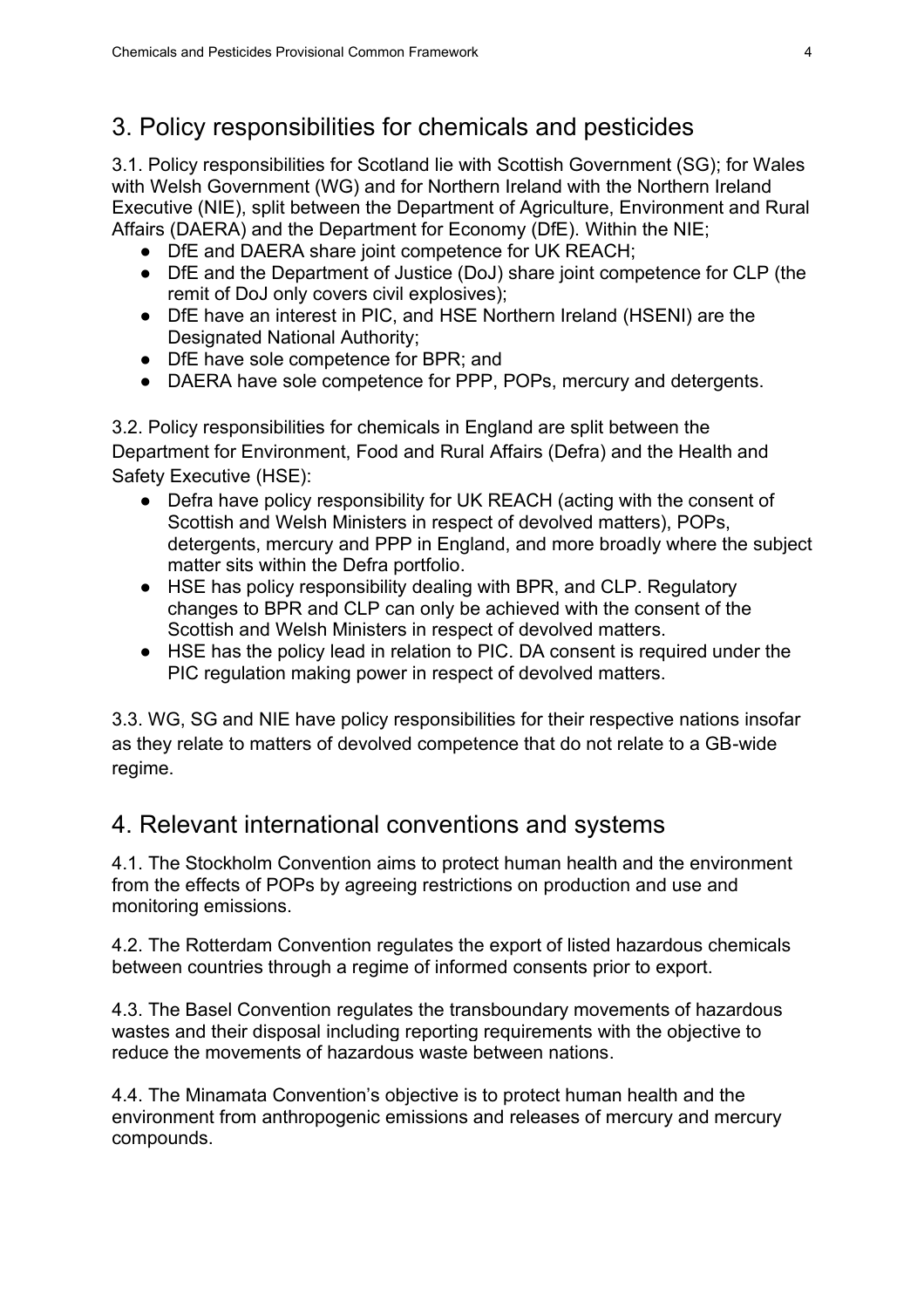4.5. The above agreements are implemented by specific UK/GB legislation. In Northern Ireland the agreements are implemented by specific EU regulations and directives, however, under international conventions Northern Ireland also must comply with additional requirements specifically relating to meeting international obligations.

4.6. The United Nations Global Harmonised System (GHS) is an international Framework which agrees criteria for classifying, labelling, and communicating the hazardous properties of chemicals, which are then implemented into national legislation (such as CLP and UK REACH).

4.7. The Strategic Approach to International Chemicals Management (SAICM) is a voluntary, multi-sectoral and multi-stakeholder Framework which sets the direction of international chemicals and waste policy.

4.8. The scope of the Common Framework excludes major hazards legislation such as the Control of Major Accident Hazards (COMAH) legislation which is regulated by the COMAH competent authority and specific health and safety legislation, such as the Control of Substances Hazardous to Health (COSHH).

# <span id="page-8-0"></span>5. International trade and World Trade Organisation (WTO) requirements

5.1. Having left the EU, the UK has taken up new obligations as an independent WTO member. Cross-departmental processes have been developed by Defra to ensure Parties to the Common Framework fulfil our new obligations, including consulting stakeholders on Sanitary and Phytosanitary (SPS) and Technical Barriers to Trade (TBT) measures, notifying the committee of any change in SPS or TBT measures, responding to other nations' queries during the consultation period, and actively participating in committee work. The Common Framework is designed in a way that ensures the UK can continue to effectively fulfil its international obligations as a WTO member.

#### Sanitary and Phytosanitary (SPS) governance

5.2. Where relevant, the Parties to this Common Framework will follow the governance arrangements and associated operational guidance on notifying SPS measures, which has been agreed by officials at the DA-Defra World Trade Organisation Operations and Trade Measures Board.

5.3. The DA-Defra World Trade Organisation Operations and Trade Measures Board includes trade leads and SPS policy and delivery body experts from all four UK governments. Where appropriate, the Board and its representatives will engage and communicate with Efra Common Framework working groups.

5.4. The Parties to this Common Framework agree to facilitate early engagement on relevant policy development, such as:

• developing a policy within the SPS context which will impact international trade or differ from international standards; and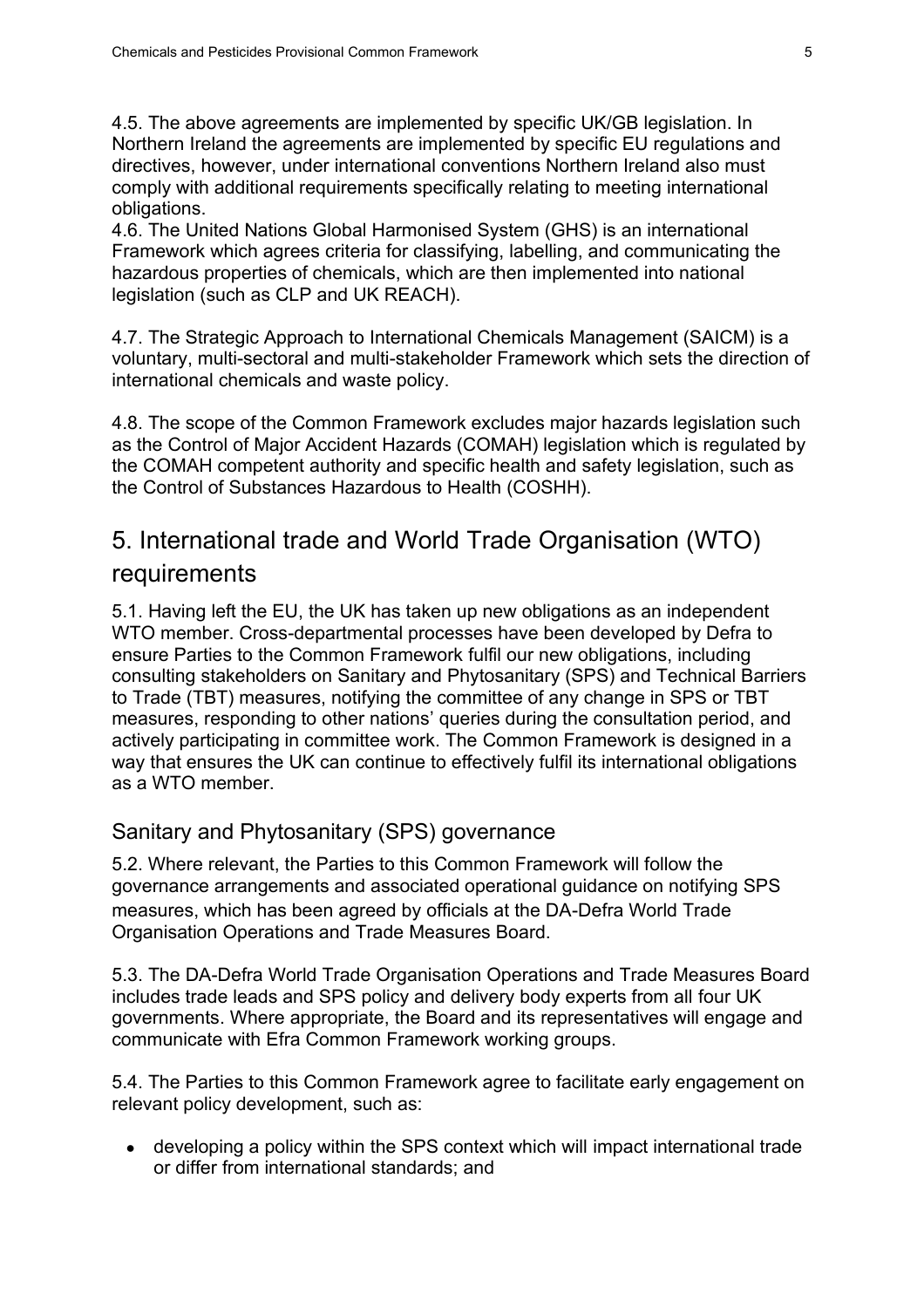● work relating to Market Access issues or barriers within the SPS context.

#### Technical Barriers to Trade (TBT) governance

5.5. The Department of International Trade (DIT) represents UK interests in WTO in relation to TBT, including the WTO TBT Committee. DIT has developed processes and structures to seek the views of industry and other interested parts of the UK Government in relation to its TBT activities.

#### The Trade and Cooperation Agreement (TCA)

5.6. The policy area covered by this Common Framework intersects with the EU-UK Trade and Cooperation Agreement and therefore topics relevant to the Common Framework may be considered from time to time by relevant TCA Specialised Committees or the Partnership Council. Where a UK-EU meeting agenda includes an item concerning implementation in an area of devolved competence, UKG should facilitate Devolved Government attendance of a similar level to that of the UKG representatives with final discretion as to the UK delegation a matter for the UK cochair. UKG should engage WG, SG and the relevant NIE Department(s), as fully as possible in preparation for these meetings regardless of attendance, and on all relevant implementation matters.

#### <span id="page-9-0"></span>6. Interaction with other Common Frameworks

6.1. There are links between policy areas under chemicals legislation and other public health policy areas, including:

- the Resources and Waste Common Framework for UK REACH, mercury, and POPs; and
- the Food and Feed Safety and Hygiene Common Framework, given the potential risk to human health posed by pesticide residues in food.

# <span id="page-9-1"></span>7. Geographic scope

7.1. The Common Framework is UK-wide in scope; however, some matters will be dealt with at a UK level and others between UKG, SG and WG. This Common Framework sets out how the Parties will work together, the detail of this will be prescribed through governance arrangements.

7.2. The Common Framework sets out how future UK/GB arrangements will take account of specific governments' principles in delivering the new regime.

7.3. Even where English, Scottish and Welsh jurisdictions and Northern Ireland have separate regulatory systems in place, both systems will be operating within the UK Internal Market and therefore come within the scope of administrative arrangements set out in this Common Framework.

7.4. As England, Wales and Scotland begin to operate and develop their own regime/s, it is recognised that the requirements of the Protocol on Ireland/ Northern Ireland (henceforth referred to as the Northern Ireland Protocol) could result in divergence between Northern Ireland, England, Scotland and Wales.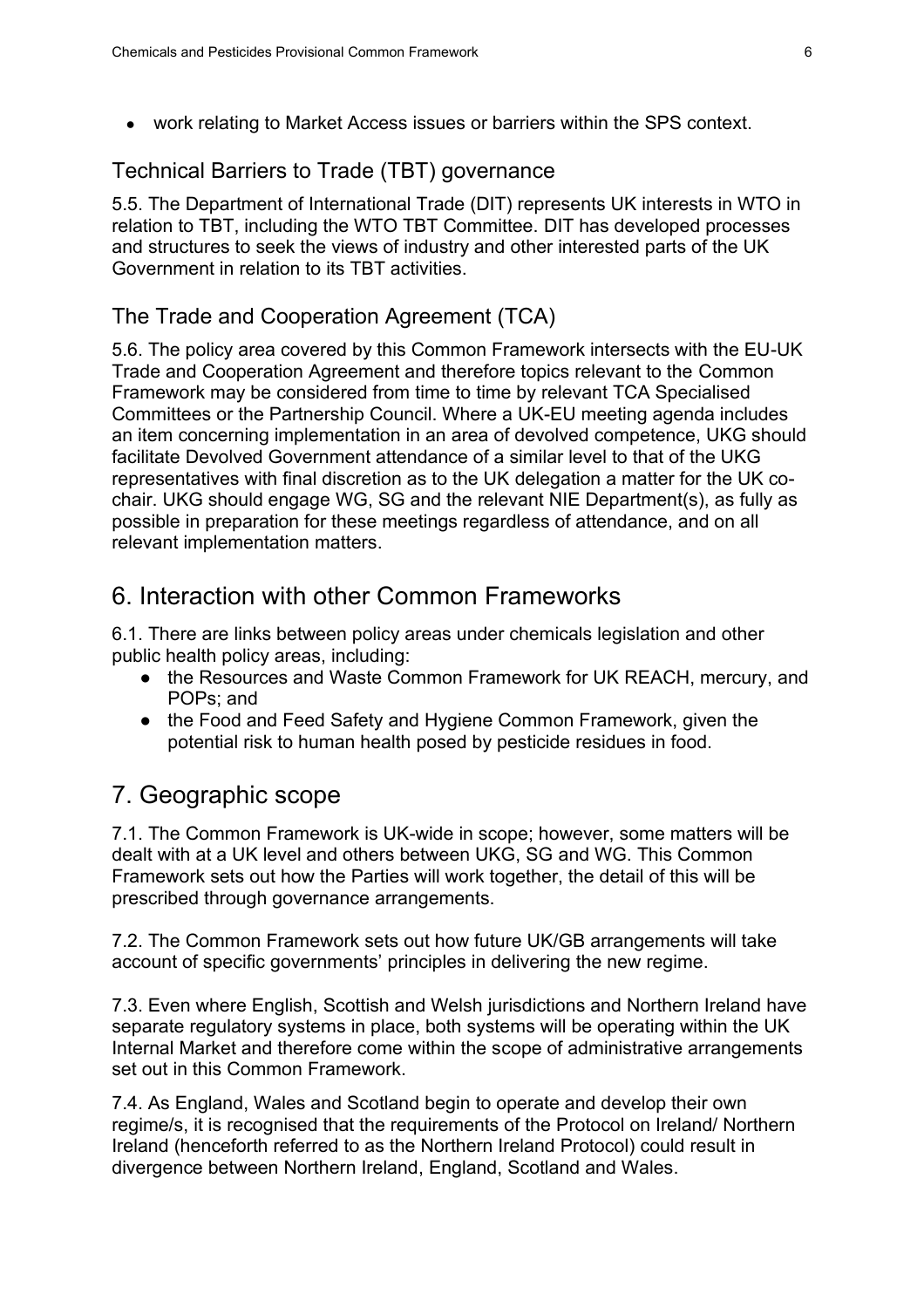#### <span id="page-10-0"></span>8. Implications of EU Exit on the Common Framework

8.1. Statutory Instruments (SIs): In England, Scotland, and Wales EU law became retained EU law under the EU Withdrawal Act 2018, subsequently amended in 2020 by a number of EU Exit SIs to take account of the Withdrawal Agreement (including the Northern Ireland Protocol). This legislation sets out the relevant statutory powers and duties of the four governments within the UK.

8.2. The following paragraphs of Annex 2 of the Protocol are relevant to this Common Framework:

- 23 chemicals and related; and
- 24 PPP and BPR, will apply.

8.3. This Common Framework reflects the specific circumstances in Northern Ireland that arise as a result of the Protocol, and remains UK wide in its scope. As such decision-making and information sharing will always respect the competence of all Parties to the Common Framework and in particular the provisions in Article 18 of the Protocol on democratic consent in Northern Ireland.

8.4. Where one or more of UKG, the SG or the WG propose to change rules in a way that has policy or regulatory implications for the rest of the UK, or where rules in Northern Ireland change in alignment with the EU, the Common Framework is intended to provide governance structures and consensus-based processes for considering and managing the impact of these changes.

8.5. As rules evolve to meet the emerging regulatory needs of the UK, this Common Framework will ensure the full participation of Northern Ireland in discussions such that the views of the relevant NIE Minister(s) are taken into account in reaching any policy or regulatory decisions by the UKG, SG or WG. Where rules in Northern Ireland change in alignment with the EU, the Common Framework will form the basis of a mechanism to ensure consideration by the four governments of any changes, and will enable them to determine any impacts and subsequent actions arising from these changes.

8.6. Where issues or concerns raised by the relevant NIE Minister(s) in respect of GB-only proposals have not been satisfactorily addressed, they will have the right to trigger a review of the issue as set out in the dispute resolution process at section 29 of this document.

8.7. Resource implications: The Parties will work together to review and decide how resources are allocated for a UK regulatory system.

8.8. Regulatory implications: This Common Framework is supported by legislative and non-legislative arrangements.

8.9. Non-governmental departments: the Scottish Environment Protection Agency (SEPA), Natural Resources Wales (NRW), and the Northern Ireland Environment Agency (NIEA) have regulatory responsibility for the Stockholm, Basel, and Minamata Conventions, in their respective geographical areas.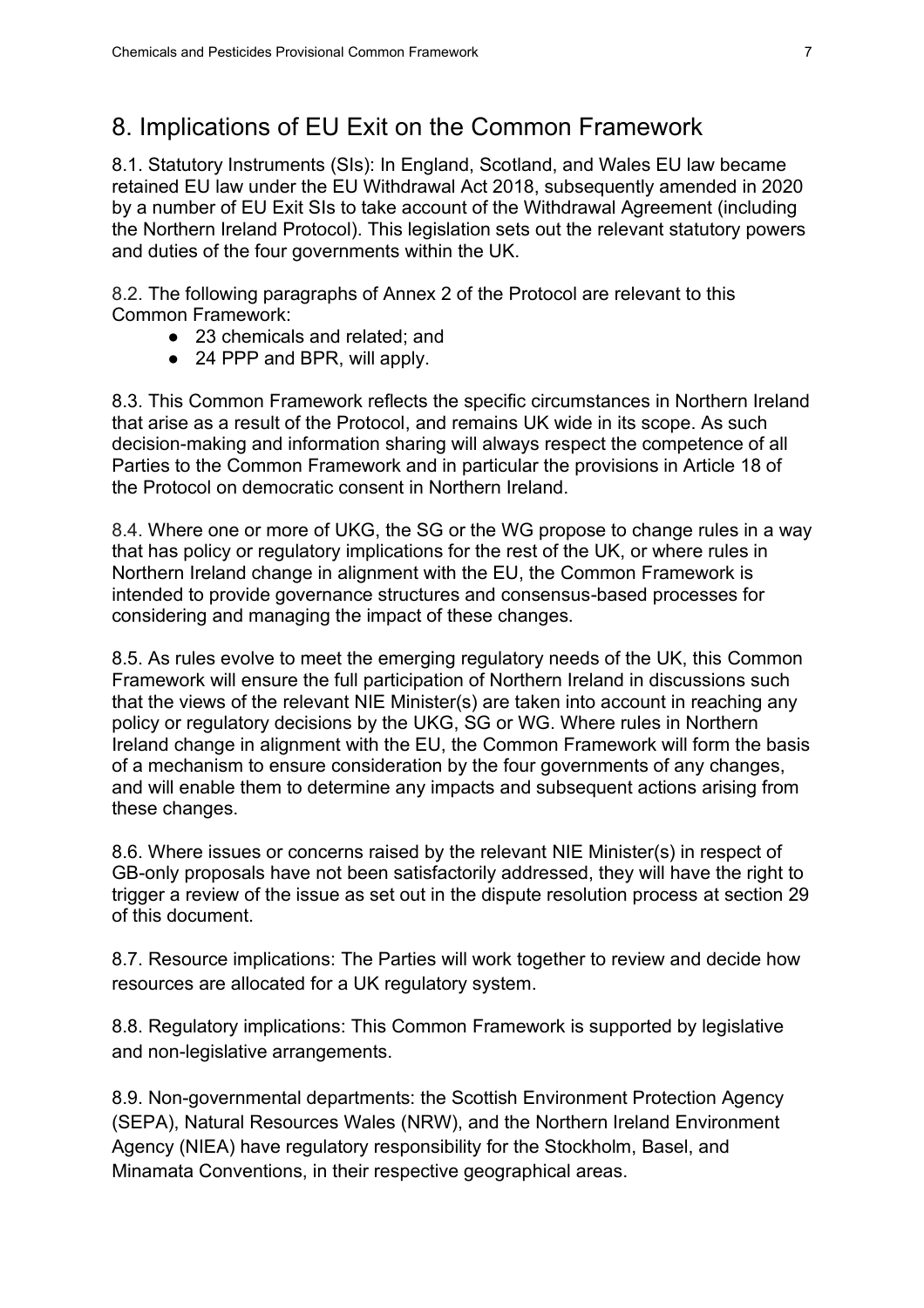8.10. Other government agencies and public bodies have an interest in chemicals policy and regulation according to their specific remits and will be involved in discussion under the Common Framework where necessary via the governance arrangements being put in place.

#### <span id="page-11-0"></span>9. Definitions

9.1. Definitions for the key terms in this policy area are listed in Annex 3.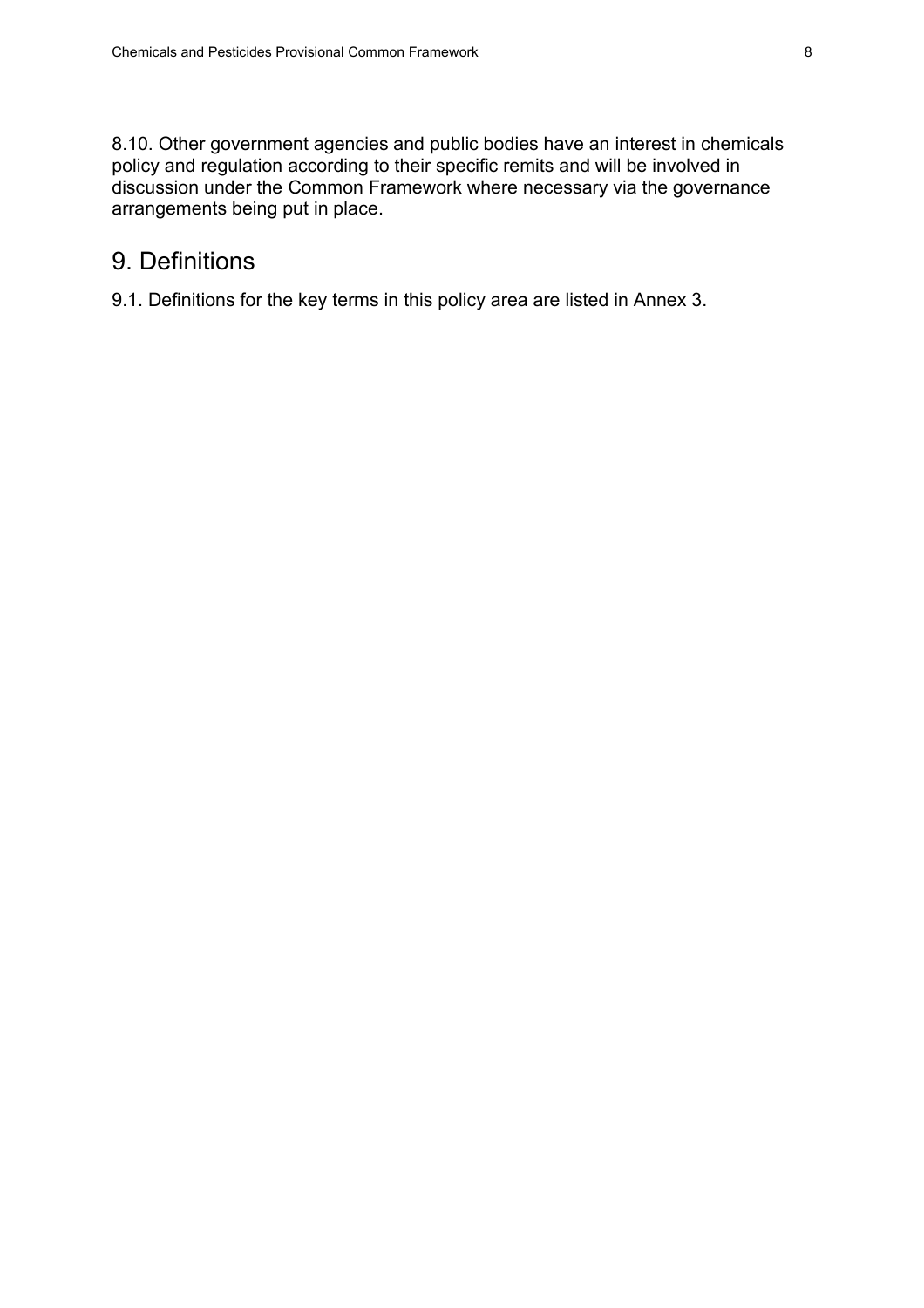# <span id="page-12-0"></span>Section B: Breakdown of policy area and Common Framework

#### <span id="page-12-1"></span>10. Parties to the Common Framework

10.1. The Parties (hereafter 'the Parties') to the Common Framework are:

- The Department for Environment, Food and Rural Affairs (Defra)
- Scottish Government (SG)
- Welsh Government (WG)
- The Department of Agriculture Environment and Rural Affairs (DAERA)
- The Department for the Economy (DfE)
- The Health and Safety Executive (HSE)
- The Environment Agency (EA)

10.2. The Parties have worked collaboratively to design a governance model to ensure effective operation of the new chemicals regimes and systems post-transition through official-level discussions that is without prejudice to any final decisions that may be taken, or the views of Ministers.

#### <span id="page-12-2"></span>11. Proposed approach

11.1. There is consensus on the need for a UK-wide Framework for chemicals regimes to support engagement between UKG, SG, WG and the relevant NIE department(s) to ensure future regulatory coherence, and enable the functioning of the UK Internal Market while acknowledging policy divergence.

11.2. The governance arrangements already in place include the UK Chemicals Governance Group (UKCGG) which provides strategic oversight of the various regulatory regimes within the UK and will be kept under review. The UKCGG is informed by a number of groups, including the Chemicals Delivery Board (CDB), Pesticides Delivery Board (PDB), and Biocides Delivery Board (BDB). Independent advisory groups, including the Expert Committee on Pesticides Residues in Food (PRiF) and the UK Expert Committee on Pesticides (ECP) advise the UKG and the Devolved Governments through correspondence, and this advice is reflected in the way issues are then brought to the associated delivery boards.

#### <span id="page-12-3"></span>12. Nature of the Common Framework

12.1. The non-legislative governance elements of the Common Framework are currently well established. However, additional governance arrangements may be required and will be considered as and when required. Separate Agency Agreements or Memoranda of Understanding may be required between combinations of the Parties.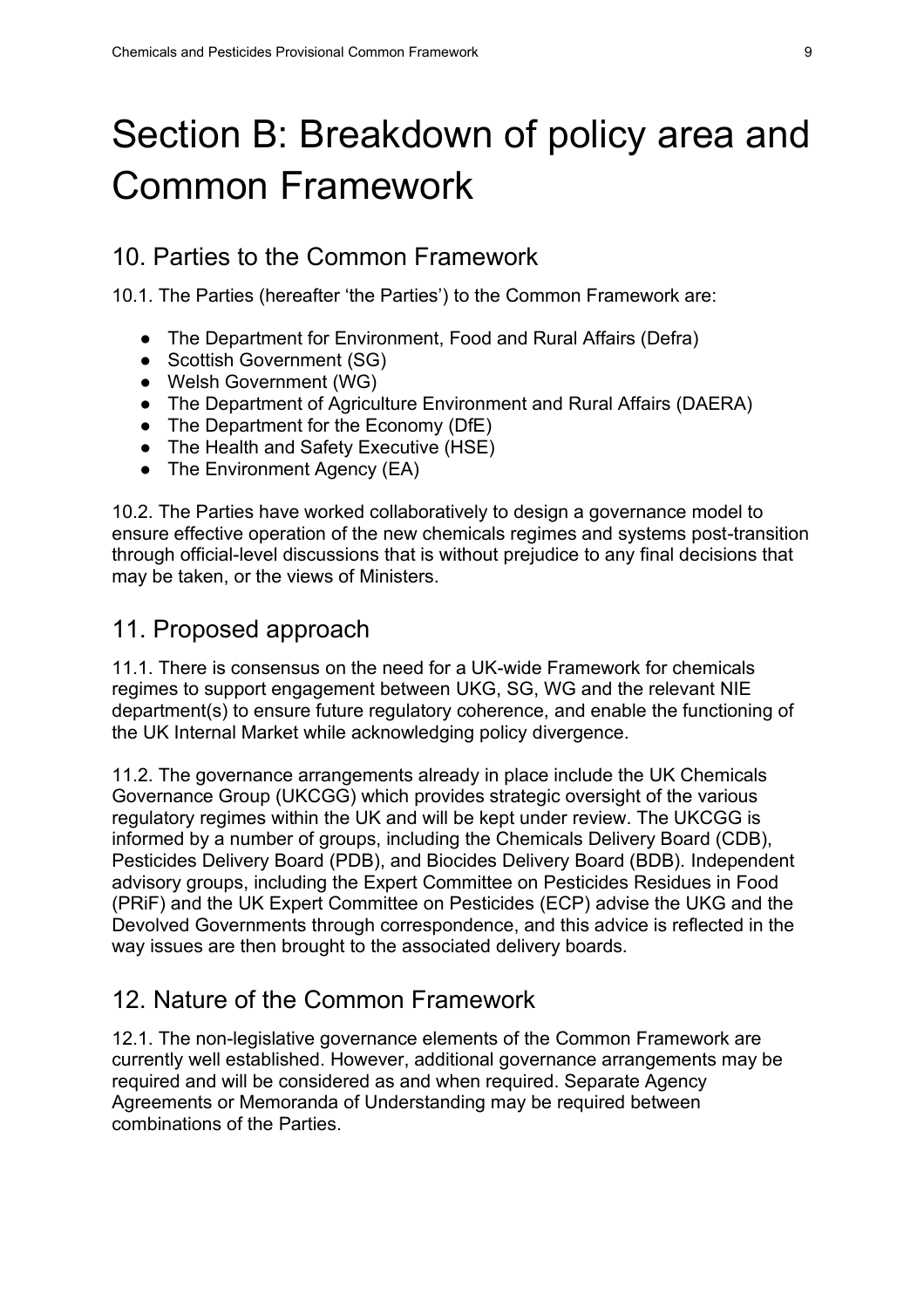### <span id="page-13-0"></span>13. Stakeholder engagement

13.1. The Parties can communicate with stakeholders independently. However, the Concordat will reflect best practice in undertaking UK/GB stakeholder engagement where it maximises benefits and allows the chemicals regimes to operate in a GB/UK context.

13.2. The Parties to the Common Framework agree that the approach summarised above is necessary according to Section 1 of the JMC(EN) Frameworks Principles, as detailed in Annex 2.

# <span id="page-13-1"></span>14. Detailed overview of proposed Common Framework: legislation (primary or secondary)

14.1. The elements of retained EU law in this area that intersect with devolved competence, alongside relevant international conventions and agreements where applicable, are listed in Annex 1.

14.2. Primary legislation - The Environment Act gives the Secretary of State the power to amend the UK REACH Regulation (other than certain protected provisions, to which only incidental etc. amendments can be made under the Act) and the UK REACH Enforcement Regulations. SIs made by the Secretary of State under these powers will be subject to the WG and SG consent requirements in Article 4A of the UK REACH regulation. The Act also contains powers for WG, SG and the relevant NIE Departments to make regulations to amend the UK REACH Enforcement Regulations.

# <span id="page-13-2"></span>15. Detailed overview of proposed Common Framework: nonlegislative arrangements

15.1. Non-legislative arrangements will consist of an associated Concordat between the Parties, covering working arrangements and shared principles. Relevant bilateral and/or multilateral agreements are being developed between the four governments and relevant regulators.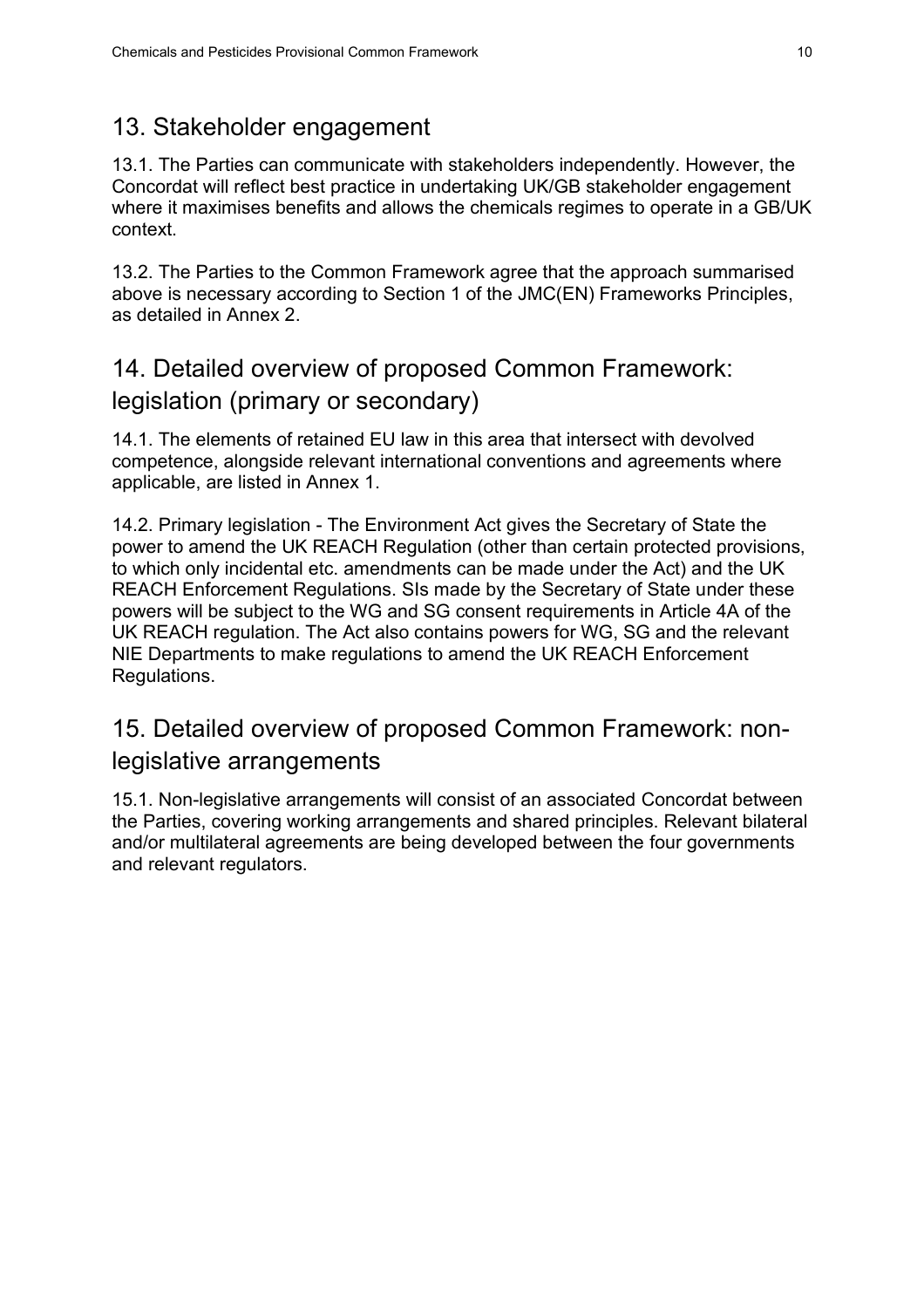# <span id="page-14-0"></span>Section C: Operational elements of Common Framework

#### <span id="page-14-1"></span>16. Decision-making and co-operation

16.1. The Concordat sets out the decision-making process in line with the established governance structure. The lowest level of joint decision-making between Parties to the Common Framework will be at a working group level, with strategic decisions being made at the UKCGG and higher-level decisions being made by Ministers. Any Party may choose to escalate a decision to the UKCGG if they feel it requires such scrutiny and to be made with input from all Parties. The detail of the decisions to be made by each group is held within the Concordat and terms of references for each group. Decision-making processes should be clear and transparent to all Parties with open communication and integrated working where possible to support the development of new, innovative solutions. The Parties recognise that some decisions will need to be taken at Ministerial level, either because the legislation requires it, or because of their contentious or political nature.

16.2. Whilst ensuring the need for independence in the opinion and decision-making process is maintained where appropriate, the UKG and the Devolved Governments will engage with regulators to ensure that the necessary information to make the required decisions is shared effectively. Each Party will share relevant information and scientific research in an open and transparent way within the limits of confidentiality (further detail is contained within the Concordat at paragraph 50 and paragraphs 84-88).

16.3. Timelines for reaching a decision should be agreed by all required Parties and take account of the timings and obligations outlined in relevant regulations. All Parties recognise there may be occasions where rapid resolutions will be needed. In these circumstances, timescales for escalation must allow for the differing clearance processes of all Parties and take account of timescales set out in the relevant legislation.

16.4. This Common Framework acknowledges the statutory and executive freedom of the UKG, SG, WG and the relevant NIE Department(s) to take different decisions in England, Wales, Scotland and Northern Ireland. However, the Common Framework will serve as a mechanism by which to identify a UK-wide approach as appropriate. The Parties recognise differences in regulation across the UK could have regulatory, policy and financial impacts which need to be fully considered.

16.5. The Parties will provide information and reports to enable the UKCGG to consider work programmes and priorities for the year ahead. These will be reviewed by the UKCGG alongside approaches to resource allocation to ensure the effective functioning of the UK/GB chemicals regime.

16.6. The Parties will engage in discussions on resource allocation to ensure all regimes covered by this Common Framework are able to properly function.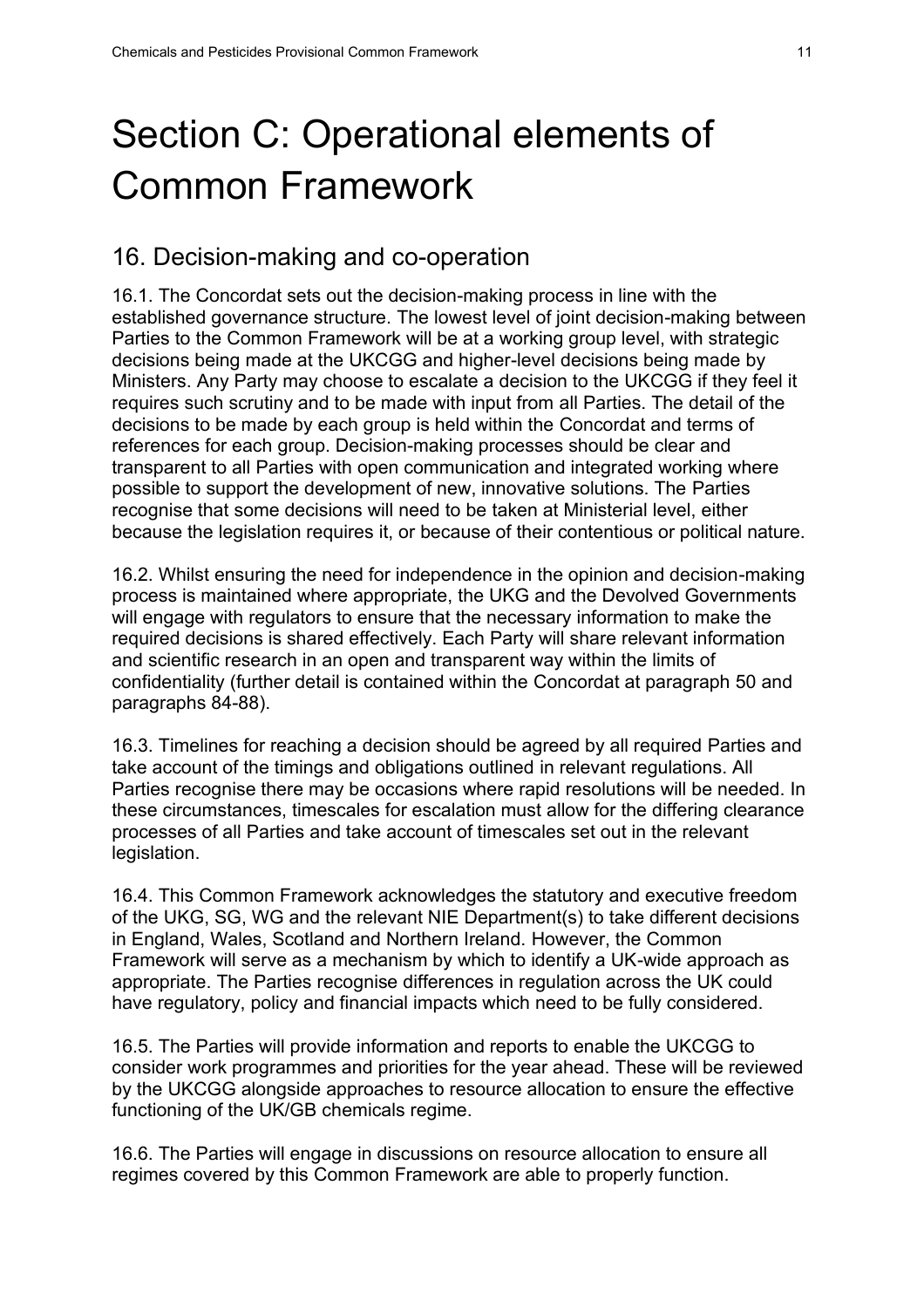Unforeseen resource allocations will be managed by agreements between relevant **Parties** 

16.7. The Common Frameworks Principles agreed at JMC (EN) state that Common Frameworks will be established where necessary to ensure the UK can negotiate, enter into and implement new trade agreements and international treaties, and ensure compliance with international obligations. These principles were established in the context of an ambition for close working between the UK Government and the Devolved Governments on reserved matters that significantly impact devolved responsibilities in Common Frameworks.

16.8. Common Frameworks will allow the Parties, in a timely manner, to ascertain the impact of international trade on managing UK policy divergence. All Parties to the Common Framework will consider any impact in a way that meets the requirements of the JMC (EN) principles. Common Frameworks will afford an opportunity to consider any implications stemming from international trade which have a direct bearing on the operation of a Common Framework. The scope of this consideration will not extend beyond Common Frameworks.

16.9. International policy formulation will be developed in line with the current Devolution MoU and its accompanying International Relations (IR) Concordat. International obligations will be implemented in line with these agreements. In this respect, the Parties will automatically use any updated IR Concordat, and the wider outcomes of the Joint Intergovernmental Relations Review (IGR), as the basis for such international considerations.

16.10. Where there is difference of opinion and no agreement can be reached, the dispute resolution process may be triggered as detailed in section 29.

# <span id="page-15-0"></span>17. Roles and responsibilities of each Party to the Common Framework

17.1. The Parties agree that they must have an operational governance arrangement in place for implementing chemicals legislation. This will involve all Parties, and other public bodies as appropriate (for example, where they are involved in working groups).

17.2. The UKG and the Devolved Governments are required to set the strategic direction for the UK regulatory regime, enabling and encouraging collaboration between the relevant bodies to ensure that existing environmental and human health standards are maintained or exceeded where possible.

17.3. Ministers' roles and responsibilities include, but are not limited to, approving policies and strategies, and approving priority-setting to provide high-level policy direction. In line with the governance structure, Ministers are responsible for decision-making processes above senior official level. Ministers are also responsible for review and amendment, as detailed in section 28.

17.4. In line with this Common Framework's governance structure, senior officials represent the Parties to this Common Framework at the UKCGG to provide strategic oversight of the UK regime and policy development. Senior officials are also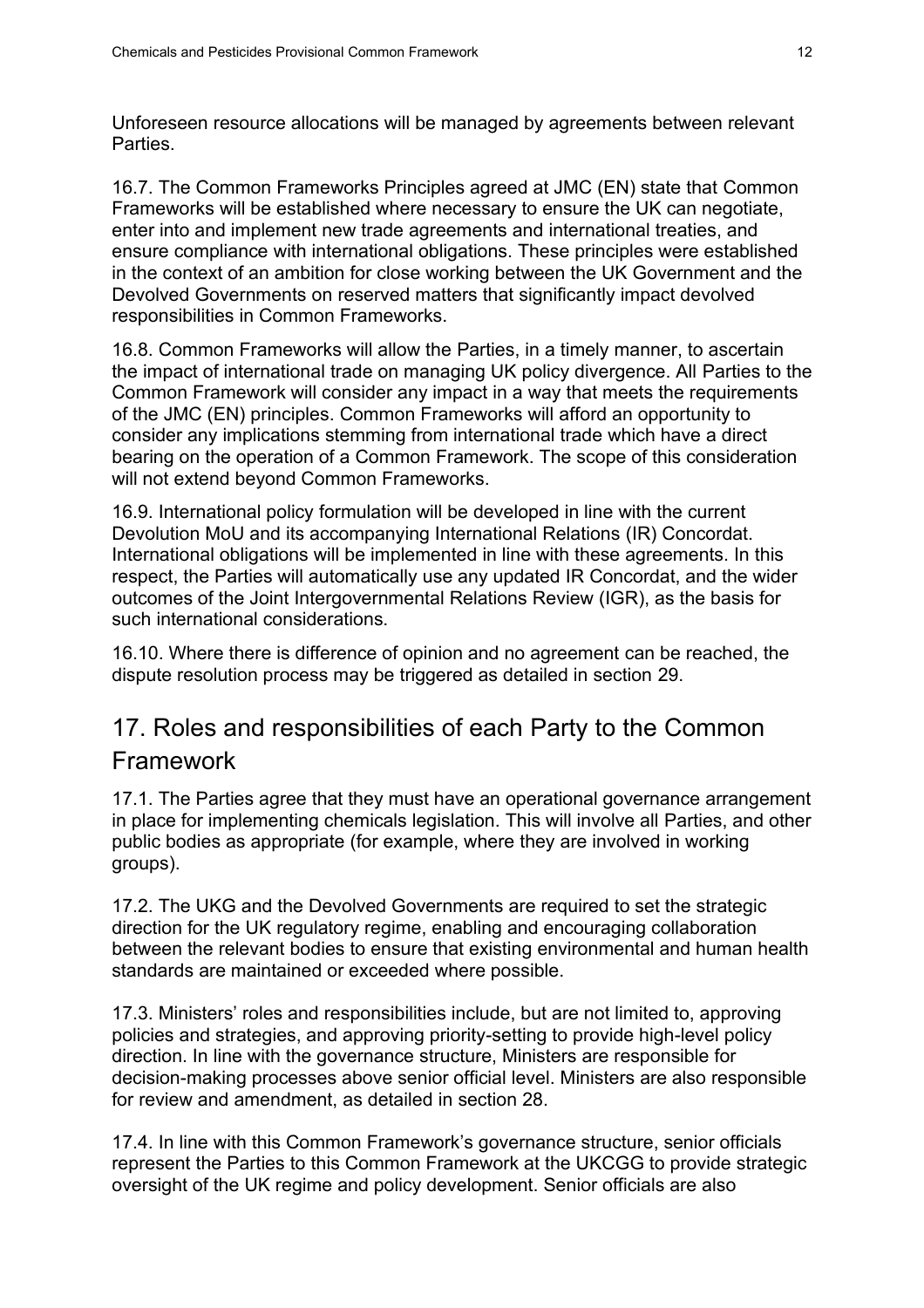responsible for resolving disputes escalated from the working group. This occurs at Senior Officials Programme Board (SOPB) level for Efra regimes, where officials perform a sifting/challenge role alongside Defra ahead of a Ministerial level discussion, or between senior officials and/or Ministers as necessary for non-Efra regimes.

# <span id="page-16-0"></span>18. Information sharing

18.1. To enable each Party to operate effectively, the Parties will aim to provide each other with as full and open as possible access to scientific, technical and policy information including statistics and research and, where appropriate, representations from third parties. The Parties recognise that timely co-operation is necessary to meet respective policy and business objectives. It is also a collective responsibility to deliver official statistics and respond to requests from Ministers to required standards. Realistic deadlines should be agreed by all relevant Parties when developing documentation with a joint interest to ensure appropriate time is available to fully consider the content, provide for clearance process and act with due diligence. Where a document is jointly drafted, UKG and the Devolved Governments should have access to draft documents at all stages of the process. Further detail regarding confidentiality is contained within the Concordat, at paragraph 50, and paragraphs 84-88.

18.2. As certain EU regimes will continue to apply in Northern Ireland, there are likely to be limitations on information-sharing between NIE and the other Parties. This could be the case, for example, where all Parties do not have permitted access to the information.

# <span id="page-16-1"></span>19. Parliamentary and stakeholder communication and engagement

19.1. The Parties agree to deliver timely and consistent messages to stakeholders by utilising current methods of stakeholder engagement. Policy announcements affecting areas of devolved competence will not be made until the policies being announced have been formally agreed by the Parties concerned.

# <span id="page-16-2"></span>20. Planning and preparation

20.1. Work programmes and business plans should be agreed and reviewed regularly to ensure all Parties can manage their resources effectively. Realistic deadlines should be agreed by all the relevant Parties when reviewing documentation to ensure appropriate time is available to fully consider the content, provide for clearance process and act with due diligence.

#### <span id="page-16-3"></span>21. Roles and responsibilities of existing or new bodies

21.1. Existing governance arrangements will be adapted or expanded, or new UK governance arrangements formed to cover the previous arrangements under the European Chemicals Agency (ECHA) and European Food Safety Authority (EFSA).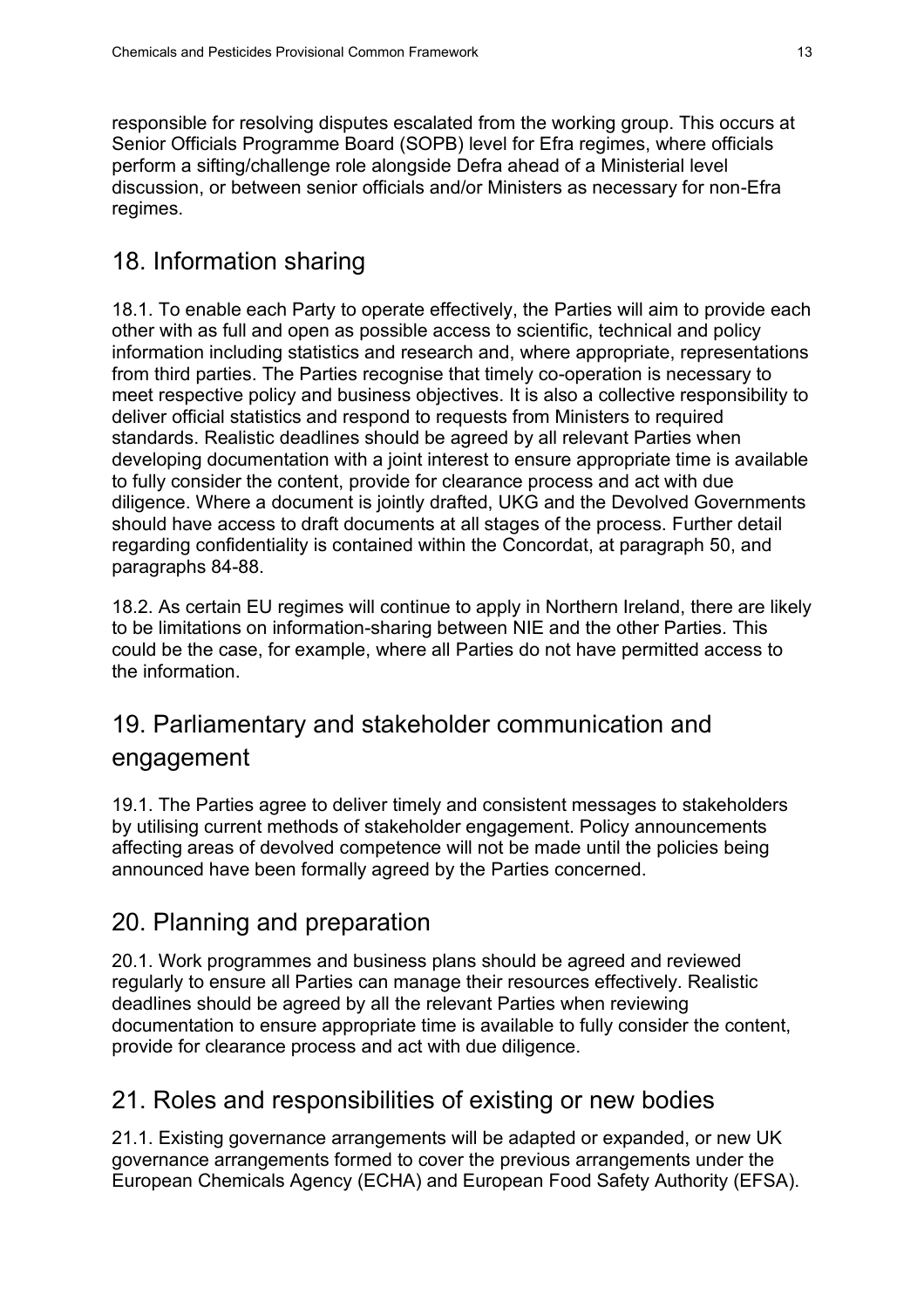The Common Framework sets out the roles and responsibilities of the different organisations, such as the devolved regulators, and reflects relationships between the Parties.

### <span id="page-17-0"></span>22. Officials

22.1. Officials will hold day-to-day discussions on the policy covered by Common Frameworks and put advice to Ministers with the rationale for the approach taken within a policy area, or why divergent policies may be necessary. If officials do not agree in day-to-day discussions when making decisions, or if the decision is of appropriate significance to necessitate being raised at a decision-making board, issues discussed at a working level can be escalated initially to the CDB, PDB, BDB or UKCGG, or to senior officials in line with the Common Framework's dispute avoidance and resolution mechanism.

# <span id="page-17-1"></span>23. Working groups (policy officials)

23.1. Officials across the Parties will convene at the pre-existing CDB, PDB, and BDB working groups to discuss policy issues as appropriate, and to keep colleagues regularly informed of any ramifications that policy will have across UKG and the Devolved Governments. These groups will feed into the overarching UKCGG which provides a strategic oversight of the various regulatory regimes within the UK and will be kept under review as the post-transition landscape takes shape.

23.2. If officials do not agree, either in this group or in day-to-day discussions when making decisions, issues discussed at a working level can be escalated to senior officials in line with the Common Framework's dispute avoidance and resolution mechanism.

# <span id="page-17-2"></span>24. Senior officials

24.1. Senior officials (for example, Deputy Directors and Directors) provide strategic direction on the policy areas governed by Common Frameworks and take key operational decisions. They may review an issue as per the dispute avoidance and resolution mechanism if officials are not able to agree an approach, or, if Ministers have remitted advice back to officials in the first instance, in another attempt to reach agreement. Senior officials should convene to discuss issues as appropriate, at the quarterly UKCGG or on an ad hoc basis. Issues may then be escalated to the Defra/DA Senior Officials Programme Board (SOPB) for Efra regimes, or to senior official/Senior Responsible Officer (SRO) level for non-Efra regimes.

# <span id="page-17-3"></span>25. Ministers

25.1 Ministers may receive advice from their officials either concurrently as issues arise, or on an individual basis in the course of business as usual. Ministers may accept advice, or they may reject it. If work is sent to senior officials and an issue remains unresolved, the issue may be escalated to Ministers. Ministerial consideration of issues as part of the Common Framework's dispute avoidance and resolution mechanism could be via several media, including inter-ministerial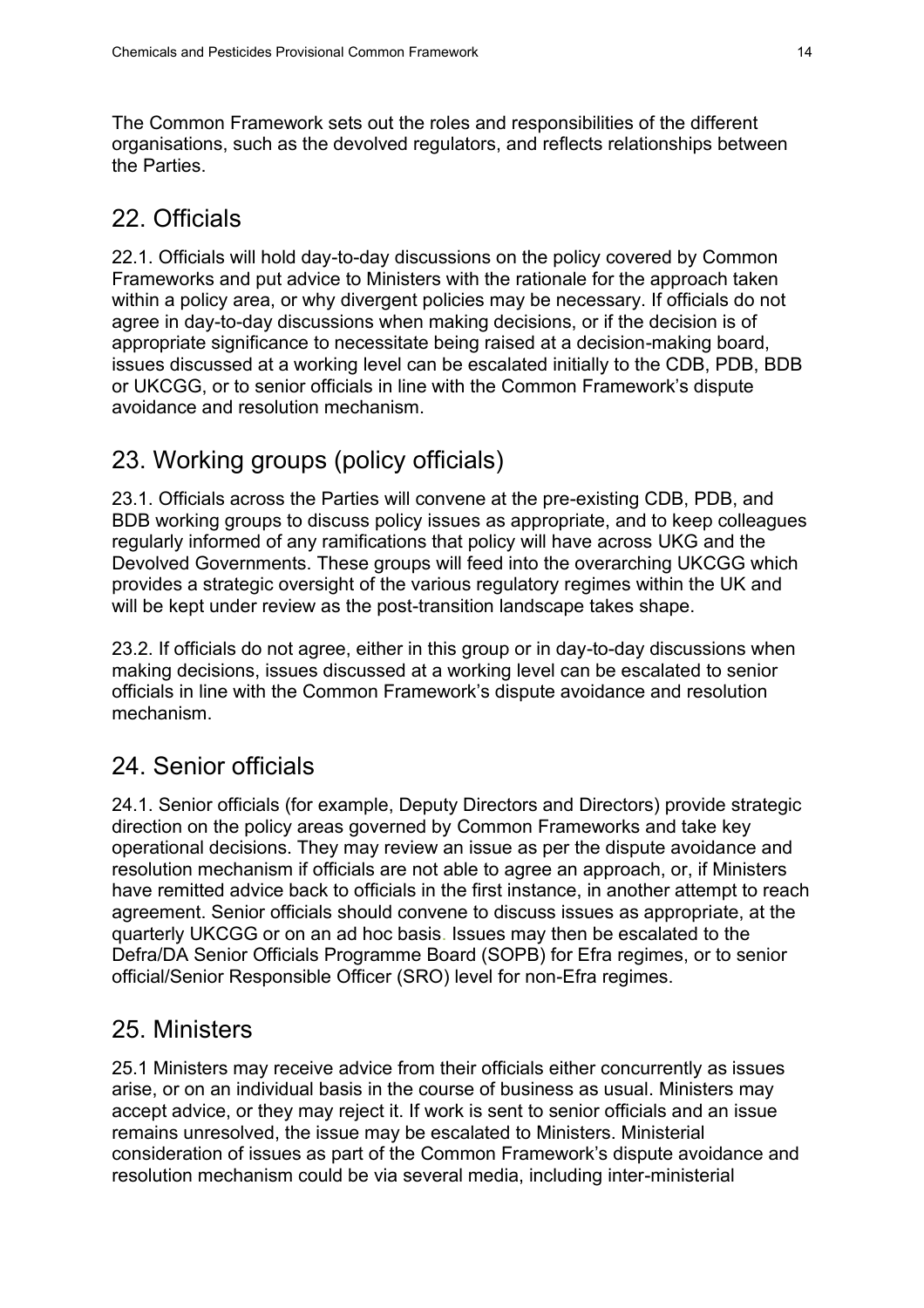meetings through the relevant inter-Ministerial group including the Inter-Ministerial Group for Environment, Food and Rural Affairs (IMG-Efra) for Efra regimes, or by correspondence.

### <span id="page-18-0"></span>26. Regulators

26.1. HSE's role within the context of this Common Framework is set out in Annex 4, which indicates the mixture of operational/policy responsibilities. Some of these responsibilities derive from legislation and some are delegated from UKG and the Devolved Governments via Agency Agreements, as laid out in the Concordat, Annex C, and this will continue where necessary.

26.2. HSE is a policy lead for the UK Government on CLP, PIC and BPR, as set out in Annex 4, with responsibility for these areas falling within the portfolio of the Secretary of State for the Department of Work and Pensions. In the Devolved Governments, this policy role is led by WG, SG and the relevant NIE Department(s).

26.3. HSE also acts as the operational lead for CLP, PIC and BPR for UKG, SG, and WG, as well as for PPP, UK REACH and detergents. HSE enforces BPR, CLP, PIC, PPP, detergents, and UK REACH for UKG, SG, and WG. The enforcement roles and responsibilities for each regime under this Common Framework are clearly set out in the relevant UK legislation. This includes multiple enforcing agencies under some regimes, with specific responsibilities. The Enforcement Liaison Group provides a mechanism for these enforcing bodies to engage.

26.4. EA supports HSE in their role as the Agency under UK REACH by providing expert advice on environmental issues, and where relevant, other chemical and pesticides regimes as set out in Annex 4 of the FOA. EA collaborates with the other environmental regulators from across England, Scotland, Wales and Northern Ireland as appropriate when formulating its advice to HSE. It will do this through a separate group, which has already been established and a working agreement is being developed in conjunction with relevant environmental regulators. Environmental regulator members of that group will be expected to liaise with their respective government. The EA will not normally engage directly with Defra or the Devolved Governments when formulating advice to the HSE.

26.5. In relation to international conventions (Basel, Rotterdam, Stockholm and Minamata), where responsibilities for delivering UK commitments are devolved across the UK, the environmental regulators will collaborate to ensure a consistent approach where possible. With regards to the Rotterdam Convention, WG, SG and NIE, do not have responsibility for delivering the UK's responsibilities under the Convention. WG and SG, must, however, give consent to UK import responses for chemicals listed under the Rotterdam Convention.

# <span id="page-18-1"></span>27. Monitoring

27.1. Areas which will be monitored are:

1. meeting statutory responsibilities and international obligations to protect the environment, animal health and human health;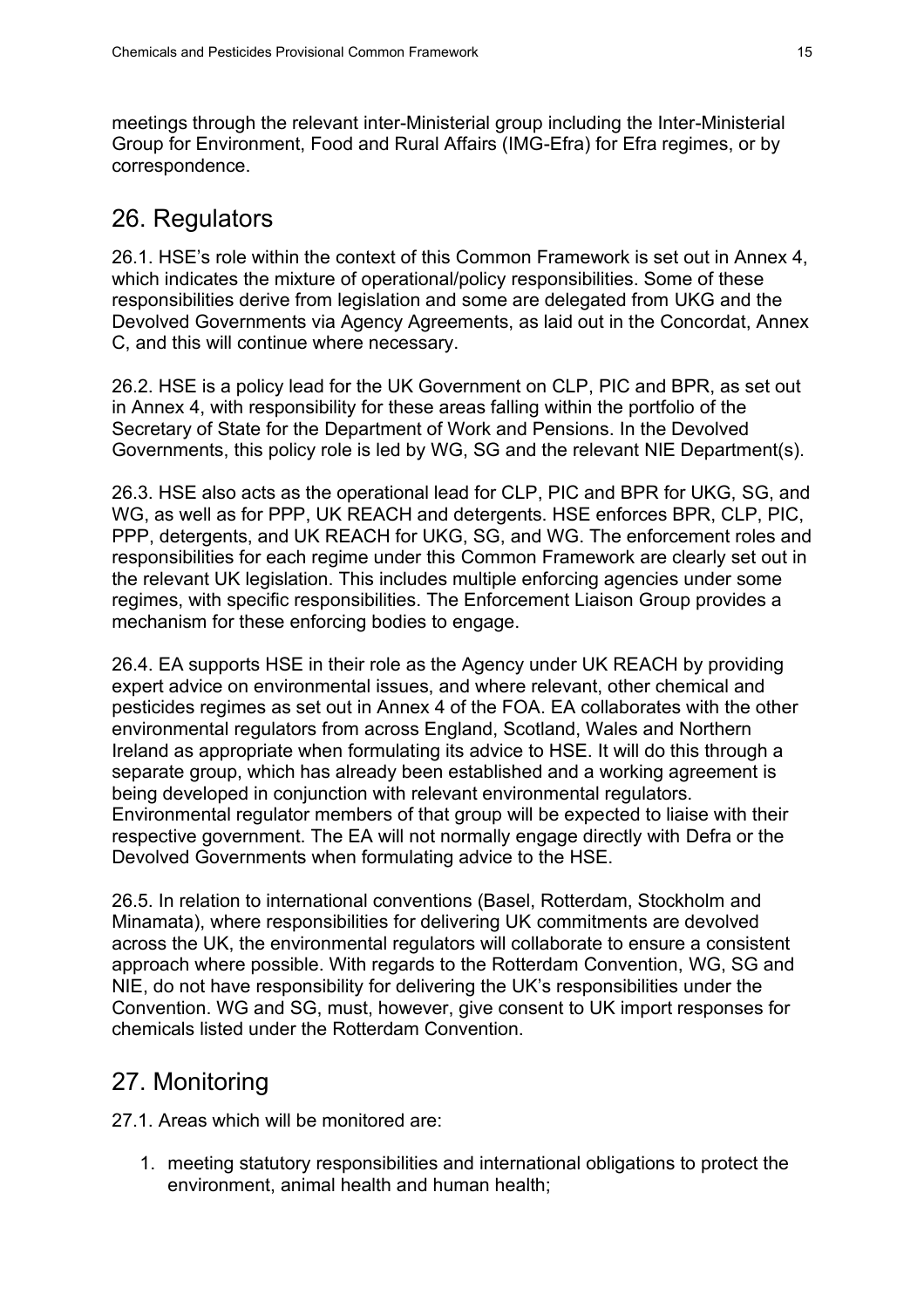- 2. transparent assessment and agreement on resources;
- 3. all Parties are fulfilling their duties under the Concordat.

27.2. The outcome of this monitoring will be used to inform the next review and amendment process. If there is an unresolved disagreement, the dispute avoidance and resolution mechanism should be used.

27.3. Existing monitoring and enforcement practices will be kept under review to ensure that existing environmental standards are maintained or exceeded where possible.

#### <span id="page-19-0"></span>28. Review and amendment

28.1. The Common Framework will be kept under review and amended by unanimous agreement as detailed in the Concordat.

#### **Review stage**

28.2. The Review and Amendment Mechanism (RAM) ensures the Common Framework can adapt to changing policy and governance environments in the future.

28.3. The RAM relies on consensus at each stage of the process from the Ministers responsible for the policy areas covered in the Concordat.

28.4. Third parties can be used by any Party to the Common Framework to provide advice at any stage in the process. These include other government departments or bodies as well as external stakeholders.

28.5. At the outset of the review stage, the Parties to the Common Framework must agree timelines for the process, including the possible amendment stage.

28.6. If agreement is not reached in either the review or amendment stage, Parties to the Common Framework can raise it as a dispute through the Common Framework's dispute avoidance and resolution mechanism.

28.7. A periodic review of the Common Framework will take place every 3 years with the first review taking place six months on from the finalised Common Framework coming into force. The period of 3 years starts from the conclusion of a periodic review and any amendment stages that follow.

28.8. During the periodic review, the Parties to the Common Framework will discuss whether the governance and operational aspects of the Common Framework are working effectively, and whether decisions made over the previous year need to be reflected in an updated Concordat.

28.9. An exceptional review of the Common Framework is triggered by a 'significant issue'. A significant issue must be time sensitive and fundamentally impact the operation and/or the scope of the Common Framework.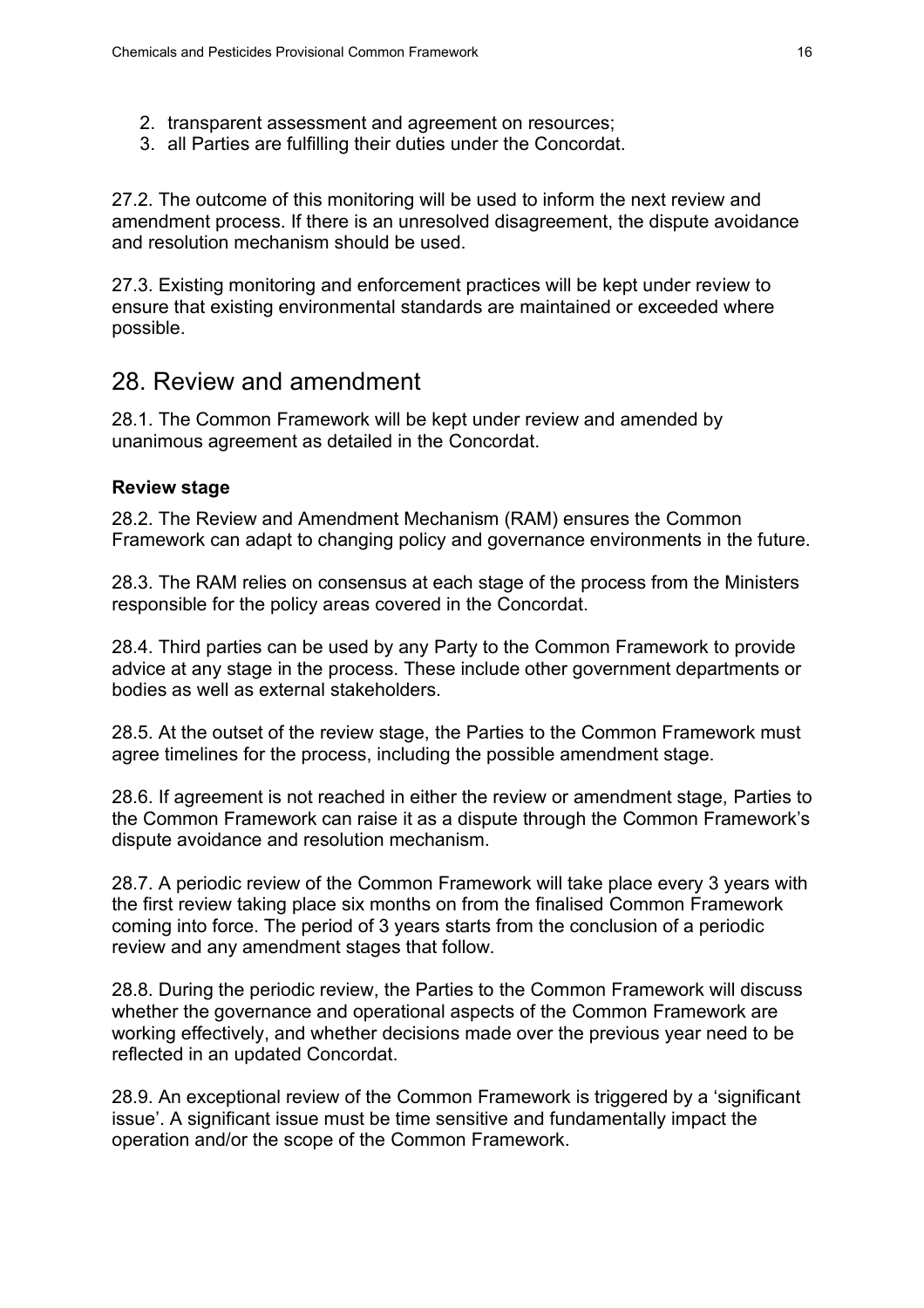28.10. The exceptional review may include a review of governance structures if all the Parties agree it is required. Otherwise, these issues are handled in the periodic review. The same significant issue cannot be discussed within six months of the closing of that issue.

#### **Amendment stage**

28.11. The amendment stage can only be triggered through unanimous agreement by Ministers. Following agreement that all the Parties wish to enter the amendment stage, the Parties will enter into discussion around the exact nature of the amendment. This can either be led by one Party to the Common Framework or all.

28.12. If an amendment is deemed necessary during either type of review, the existing Common Framework will remain in place until a final amendment has been agreed.

28.13. All amendments to the Common Framework must be agreed by all the Parties and a new Concordat signed by all Parties.

28.14. If the Parties cannot agree whether or how the Common Framework should be amended, this may become a disagreement. As such, this could be raised through the Common Framework's dispute avoidance and resolution mechanism.

#### <span id="page-20-0"></span>29. Dispute resolution

29.1. A dispute resolution process is contained within the Concordat. Attempts will be made to resolve all disputes at the earliest possible stage using existing official forums wherever possible, reducing the need for the dispute to be escalated. Alternative views (where two or more of the Parties take differing views or interpretations of a particular issue) or an inability for the Parties to agree a common interpretation may trigger the dispute resolution process. Agreement to disagree is acceptable unless this causes disruption, has a detrimental effect on the operation of any of the chemicals' regimes to which the Common Framework relates, or negatively impacts the ability to meet the Common Framework principles in Annex 2. Any alternative views may be resolved at the level at which they occur and do not necessarily have to be escalated to instigate the dispute resolution process.

29.2. If no agreement can be reached and commonality is necessary, disputes will be escalated to the UKCGG, or relevant senior officials or ministerial group. If a dispute fails to be resolved at the UKCGG level, the subsequent process for escalation differs depending on whether the regime is Efra or non-Efra, with Efra regimes first being escalated to the Senior Officials Programme Board (SOPB), and, if not resolved, escalated to Ministers through the Inter-Ministerial Group for Environment, Food and Rural Affairs (IMG-Efra). If disputes are not resolved at the UKCGG level for non-Efra regimes, the dispute is escalated for discussion between the Parties at senior official/SRO level. If the issue is still not resolved, it will then be escalated to Ministers.

29.3. If the dispute has been escalated to the highest level in the dispute resolution process and there is still disagreement, the disagreement may be referred to the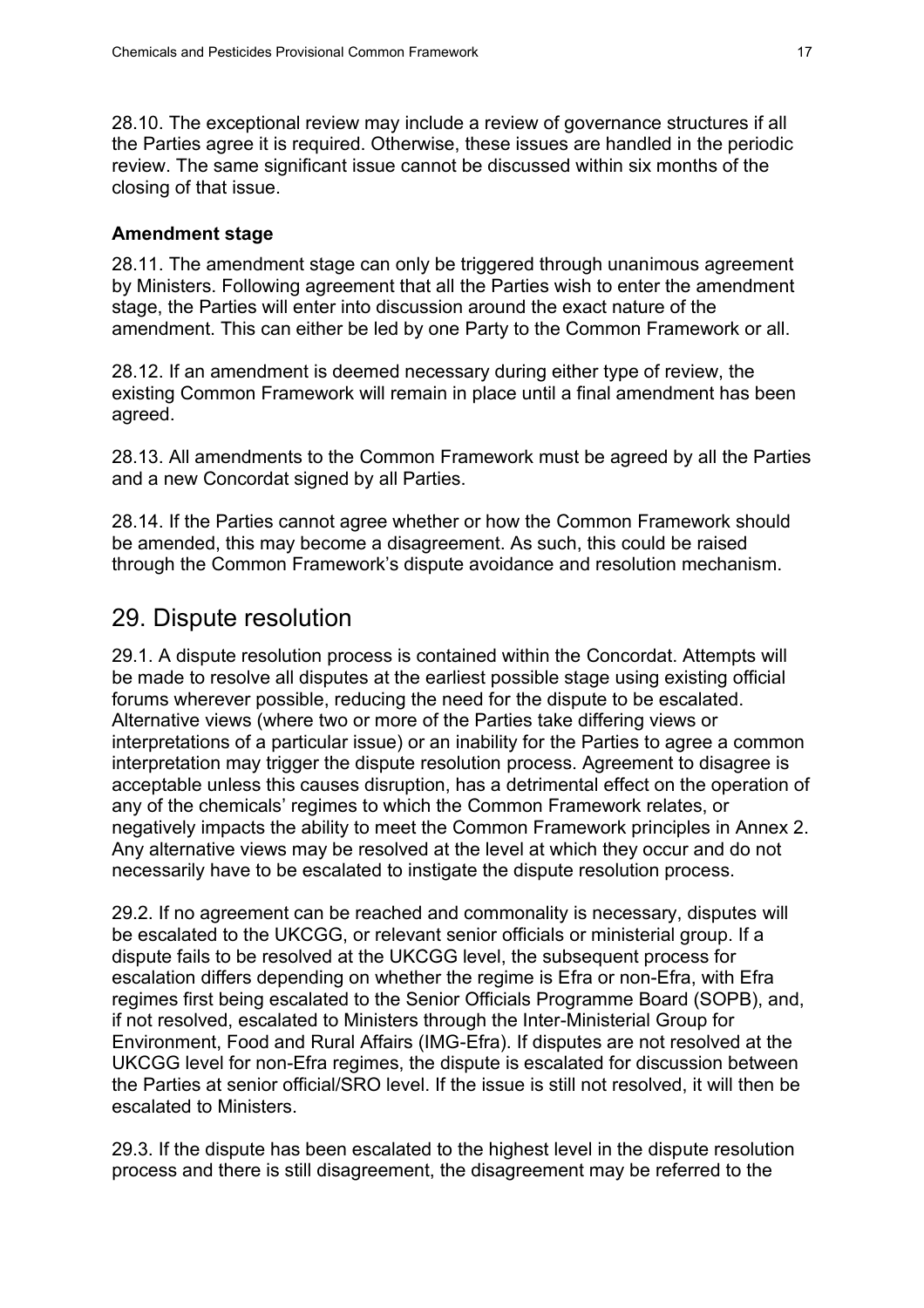overarching dispute resolution mechanism outlined in appropriate intergovernmental structures as a method of last resort.

29.4. Where issues or concerns raised by the relevant NIE Minister(s) in respect of GB-only proposals have not been satisfactorily addressed, they will have the right to trigger a review of the issue.

<span id="page-21-0"></span>29.5. A description of the dispute resolution process is included in the Concordat.

### 30. Intergovernmental Relations Review

30.1. The outcomes of the intergovernmental relations review are in the process of being implemented. Once confirmation has been provided from each government, the outcomes of the review and appropriate intergovernmental structures will be reflected in this Common Framework.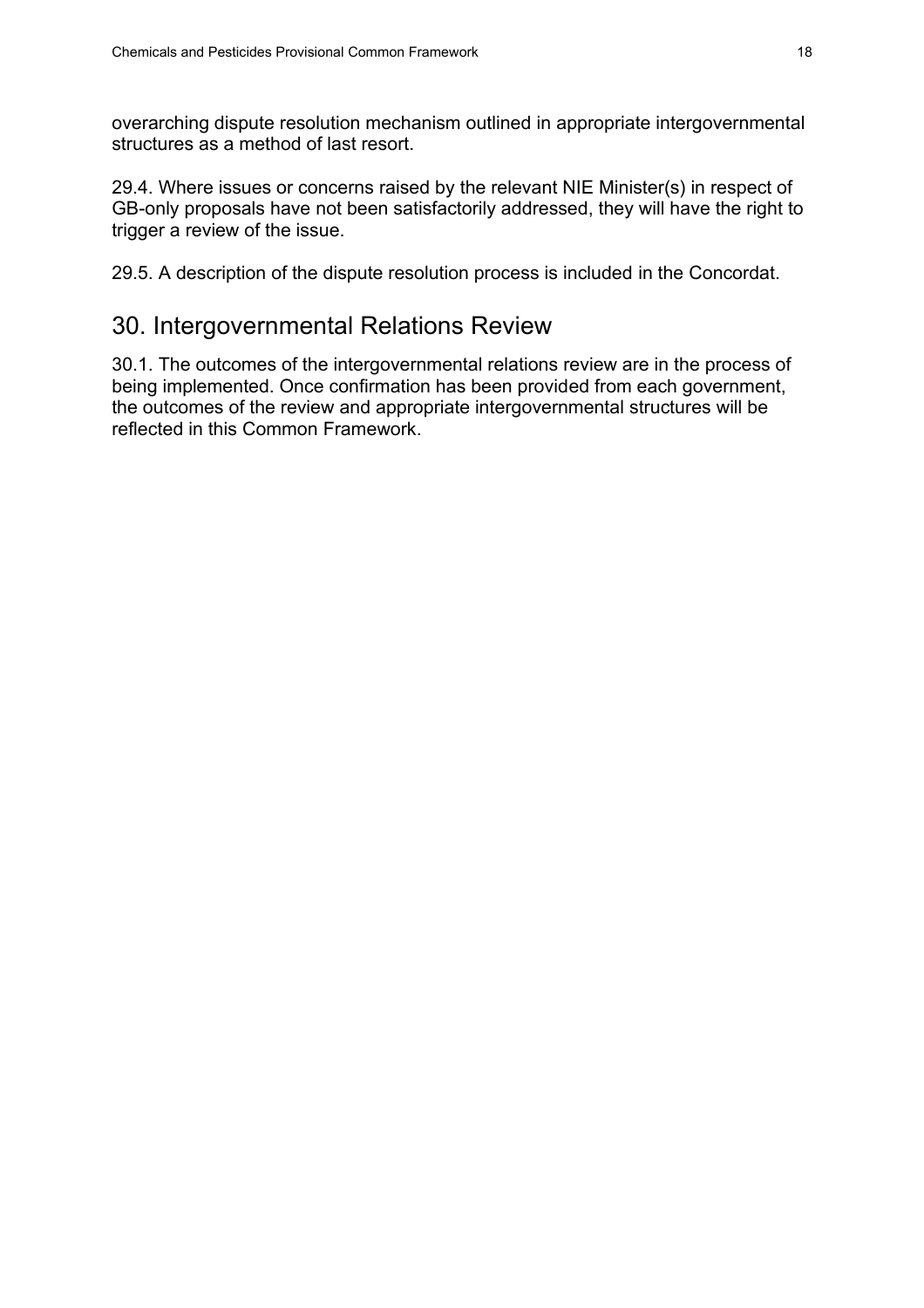# <span id="page-22-0"></span>Section D: Practical next steps and related issues

# <span id="page-22-1"></span>31. Implementation

31.1. Implementation plan: various elements of the Common Framework have already been implemented, such as specific governance arrangements. Further implementation of the Common Framework will take place as it develops further.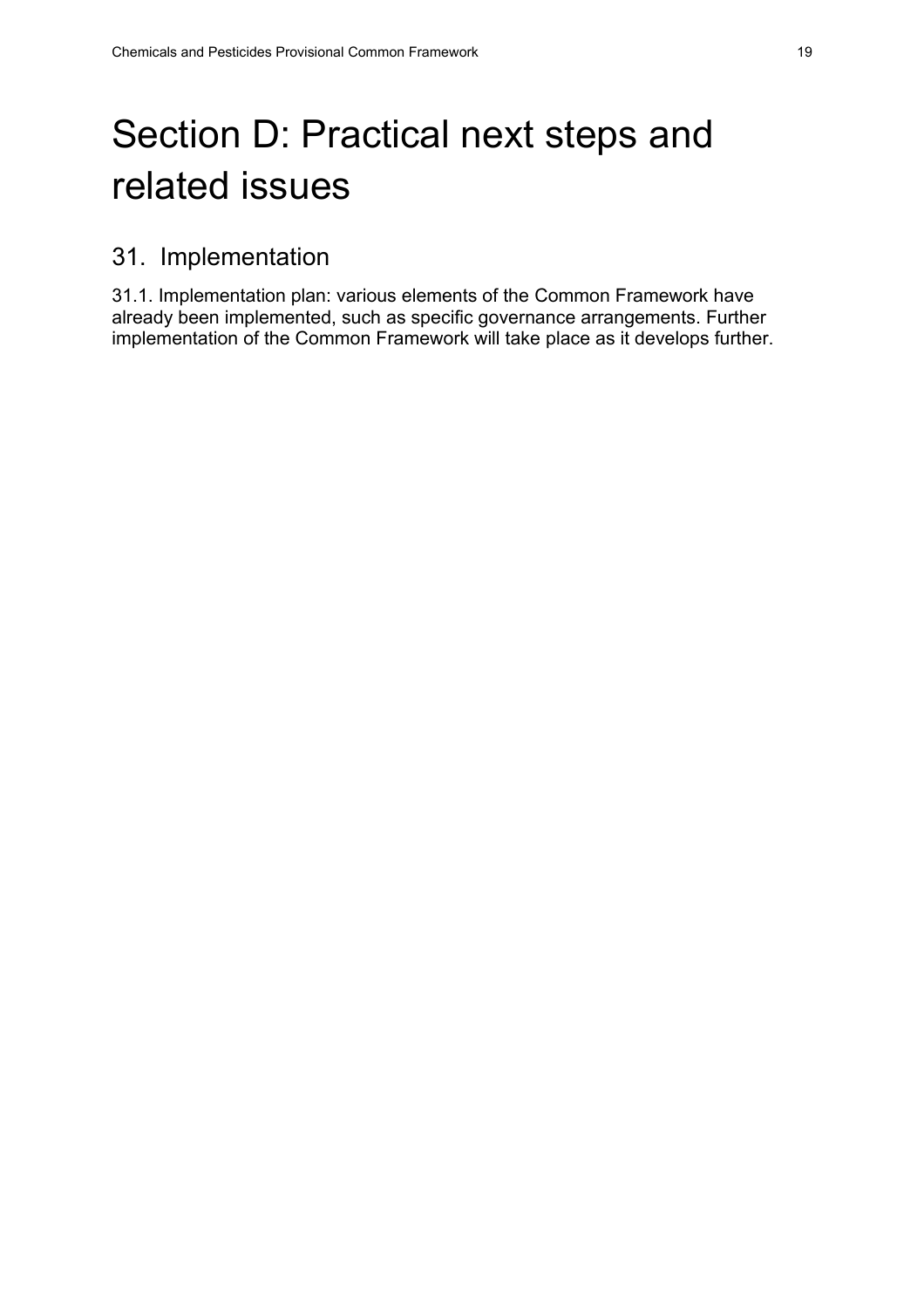# <span id="page-23-0"></span>Annex 1: Regimes and regulations within scope

The elements of retained EU law in this area that intersect with devolved competence, and relevant international conventions and agreements, where applicable are:

- Regulation (EC) No 1907/2006 of the European Parliament and of the Council of 18 December 2006 concerning the Registration, Evaluation, Authorisation and Restriction of Chemicals (EU REACH Regulation)
- Regulation (EC) No 648/2004 of the European Parliament and of the Council of 31 March 2004 on detergents (as amended)
- Regulation (EC) No 1272/2008 of the European Parliament and of the Council of 16 December 2008 on classification, labelling and packaging of substances and mixtures (CLP Regulation), United Nations Globally Harmonized System of Classification and Labelling of Chemicals (GHS)
- Regulation (EU) No 528/2012 of the European Parliament and of the Council of 22 May 2012 concerning the making available on the market and use of biocidal products (BPR Regulation)
- Regulation (EU) No 649/2012 of the European Parliament and of the Council of 4 July 2012 concerning the export and import of hazardous chemicals (PIC regulation), Rotterdam Convention
- Regulation (EC) No 1107/2009 of the European Parliament and of the Council of 21 October 2009 concerning the placing of plant protection products on the market (PPPs Regulation)
- Regulation (EU) 2019/1021 of the European Parliament and of the Council of 20 June 2019 on persistent organic pollutants. (POPs regulation) and Council Directive 96/59/EC of 16 September 1996 on the disposal of polychlorinated biphenyls and polychlorinated terphenyls (PCB/PCT), Stockholm Convention
- Regulation (EU) 2017/852 of the European Parliament and of the Council of 17 May 2017 on mercury (Mercury Regulation), Minamata Convention
- Regulation (EC) No 1013/2006 of 14 June 2006 on shipments of waste, Basel **Convention**
- Regulation (EC) No 396/2005 of the European Parliament and of the Council of 23 February 2005 on maximum residue levels of pesticides in or on food and feed of plant and animal origin and amending Council Directive 91/414/EEC.
- Regulation (EU) 2017/625 of the European Parliament and of the Council of 15 March 2017 on official controls and other official activities performed to ensure the application of food and feed law, rules on animal health and welfare, plant health and plant protection products.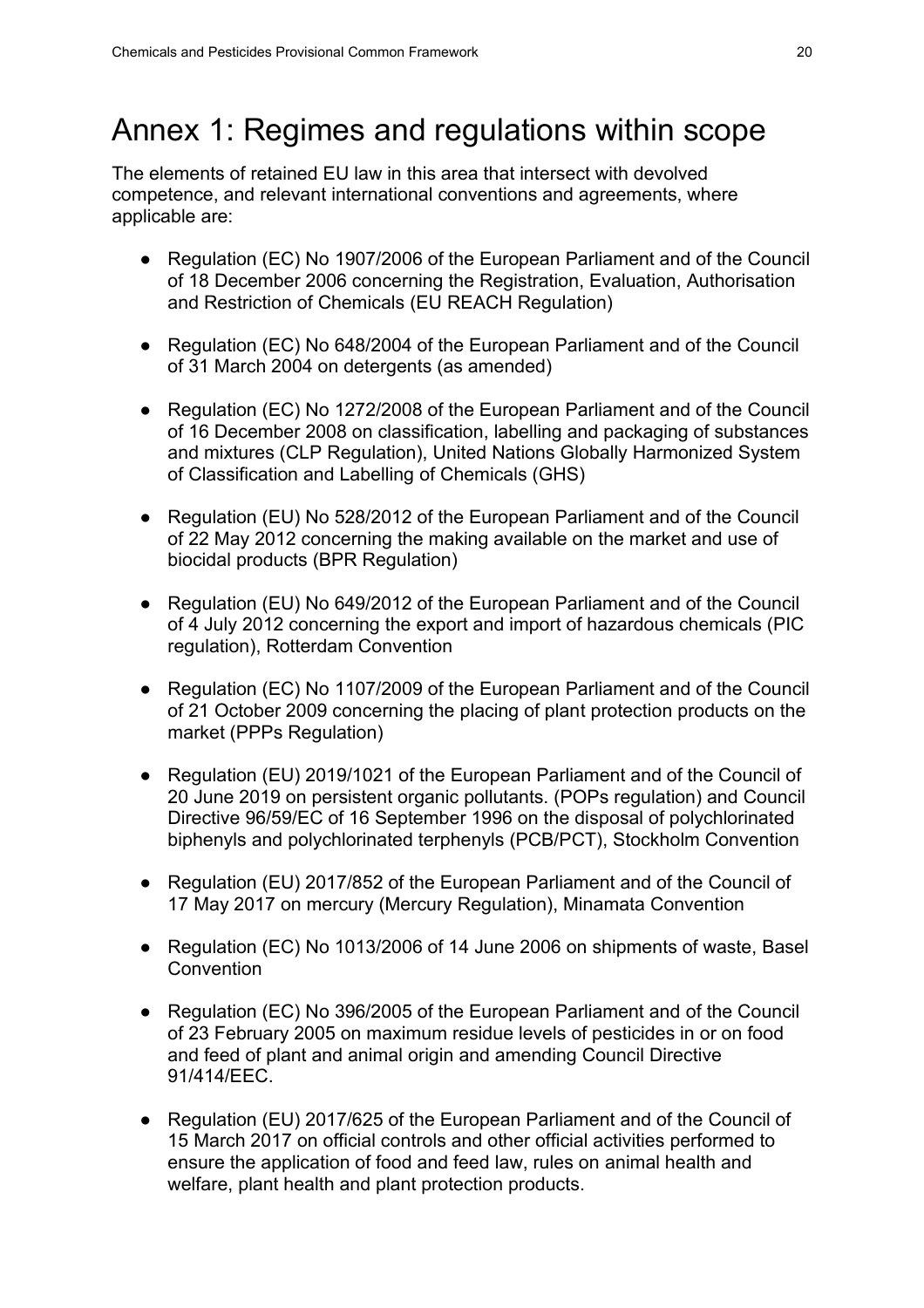● Directive 2009/128/EC of the European Parliament and of the Council of 21 October 2009 establishing a Framework for Community action to achieve the sustainable use of pesticides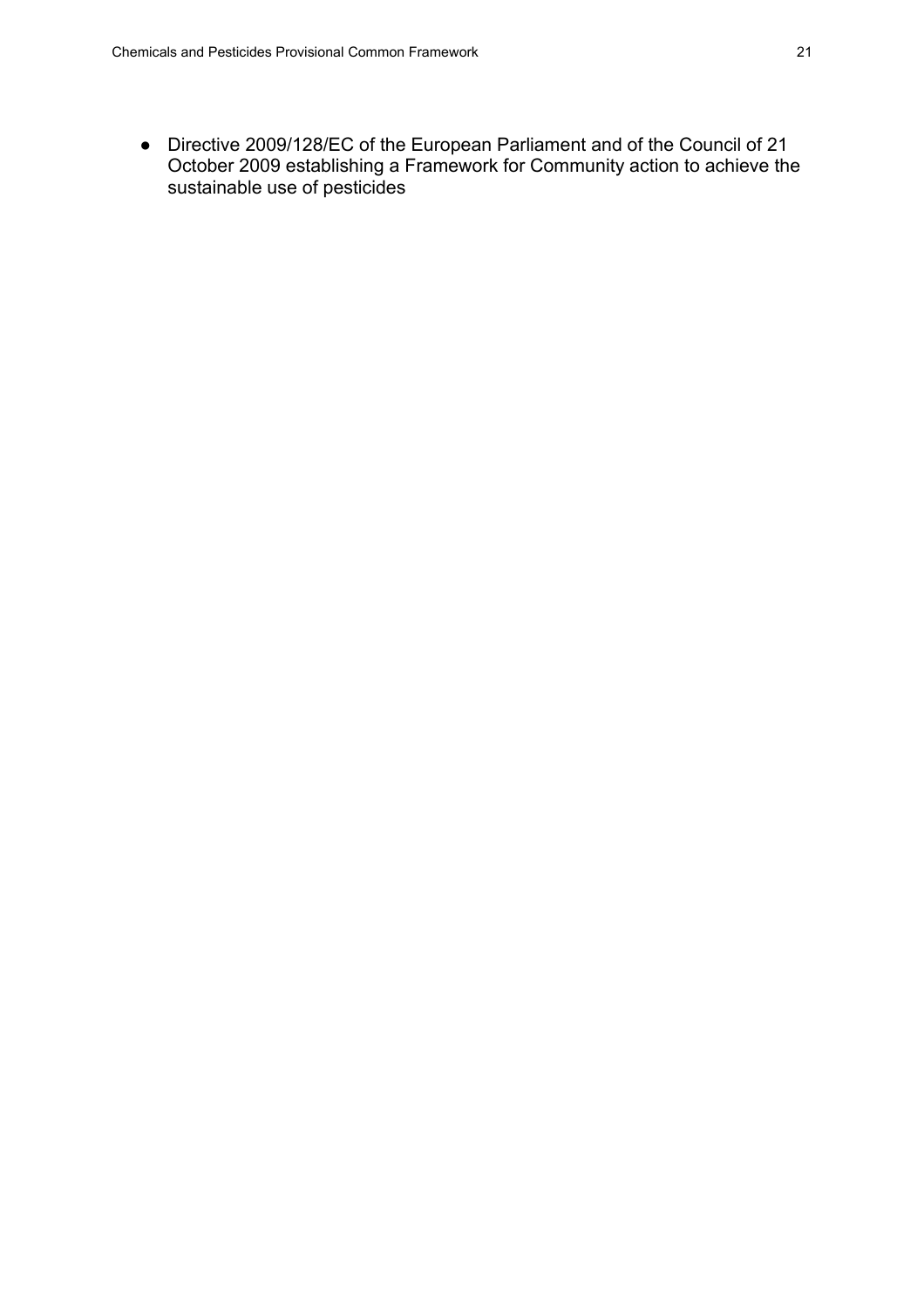# <span id="page-25-0"></span>Annex 2: Joint Ministerial Committee (EU Negotiations) Communique, October 2017

### Common Frameworks: definition and principles

#### **Definition**

As the UK leaves the European Union, the Government of the United Kingdom and the devolved administrations agree to work together to establish common approaches in some areas that are currently governed by EU law, but that are otherwise within areas of competence of the devolved administrations or legislatures. A Framework will set out a common UK, or GB, approach and how it will be operated and governed. This may consist of common goals, minimum or maximum standards, harmonisation, limits on action, or mutual recognition, depending on the policy area and the objectives being pursued. Frameworks may be implemented by legislation, by executive action, by memorandums of understanding, or by other means depending on the context in which the Framework is intended to operate.

#### **Context**

The following principles apply to Common Frameworks in areas where EU law currently intersects with devolved competence. There will also be close working between the UK Government and the devolved administrations on reserved and excepted matters that impact significantly on devolved responsibilities.

Discussions will be either multilateral or bilateral between the UK Government and the devolved administrations. It will be the aim of all parties to agree where there is a need for Common Frameworks and the content of them.

The outcomes from these discussions on Common Frameworks will be without prejudice to the UK's negotiations and future relationship with the EU.

#### **Principles**

- 1. Common Frameworks will be established where they are necessary in order to:
	- enable the functioning of the UK internal market, while acknowledging policy divergence;
	- ensure compliance with international obligations;
	- ensure the UK can negotiate, enter into and implement new trade agreements and international treaties;
	- enable the management of common resources;
	- administer and provide access to justice in cases with a cross-border element; and
	- safeguard the security of the UK.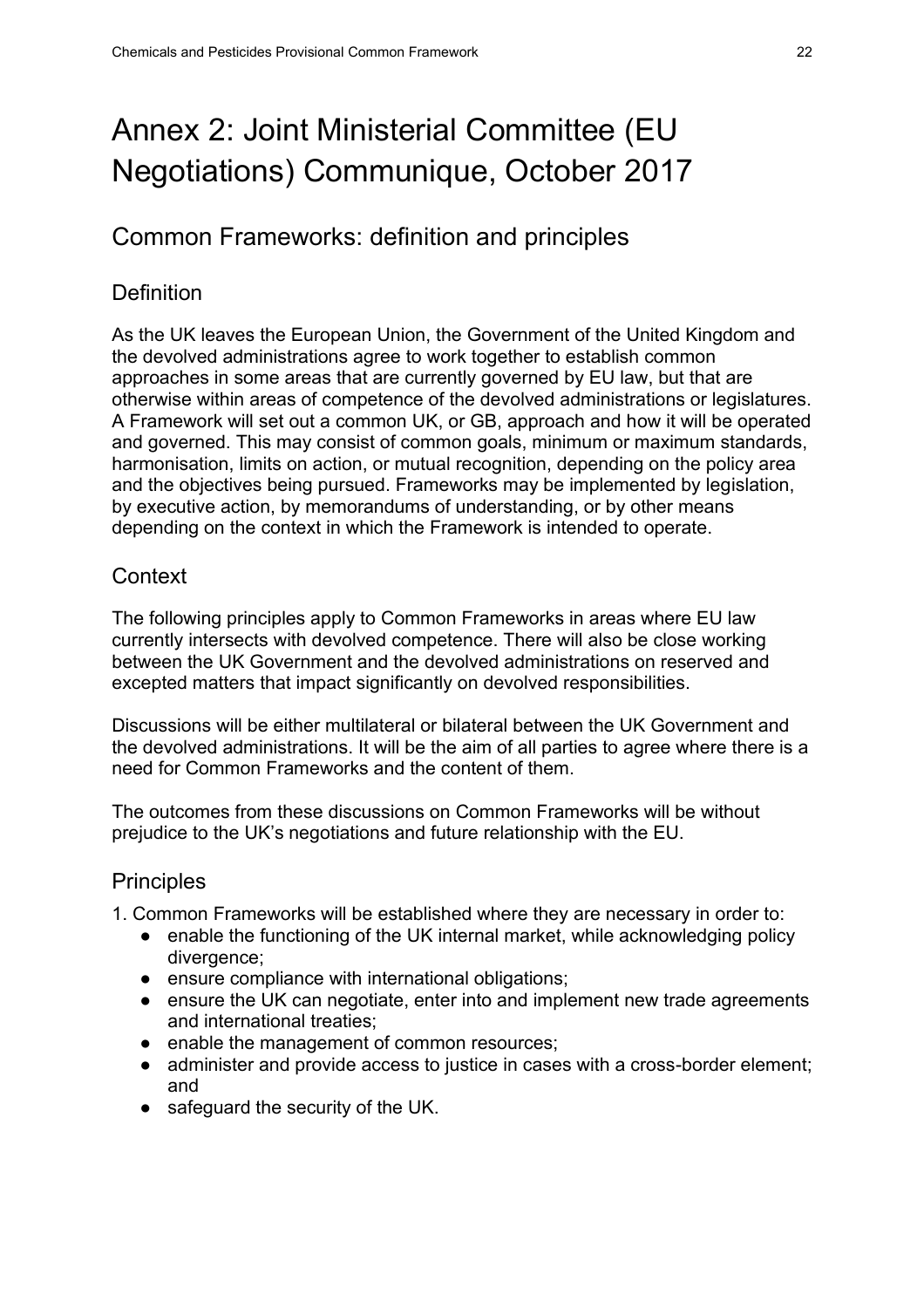2. Frameworks will respect the devolution settlements and the democratic accountability of the devolved legislatures, and will therefore:

- be based on established conventions and practices, including that the competence of the devolved institutions will not normally be adjusted without their consent;
- maintain, as a minimum, equivalent flexibility for tailoring policies to the specific needs of each territory as is afforded by current EU rules; and
- lead to a significant increase in decision-making powers for the devolved administrations.

3. Frameworks will ensure recognition of the economic and social linkages between Northern Ireland and Ireland and that Northern Ireland will be the only part of the UK that shares a land frontier with the EU. They will also adhere to the Belfast Agreement.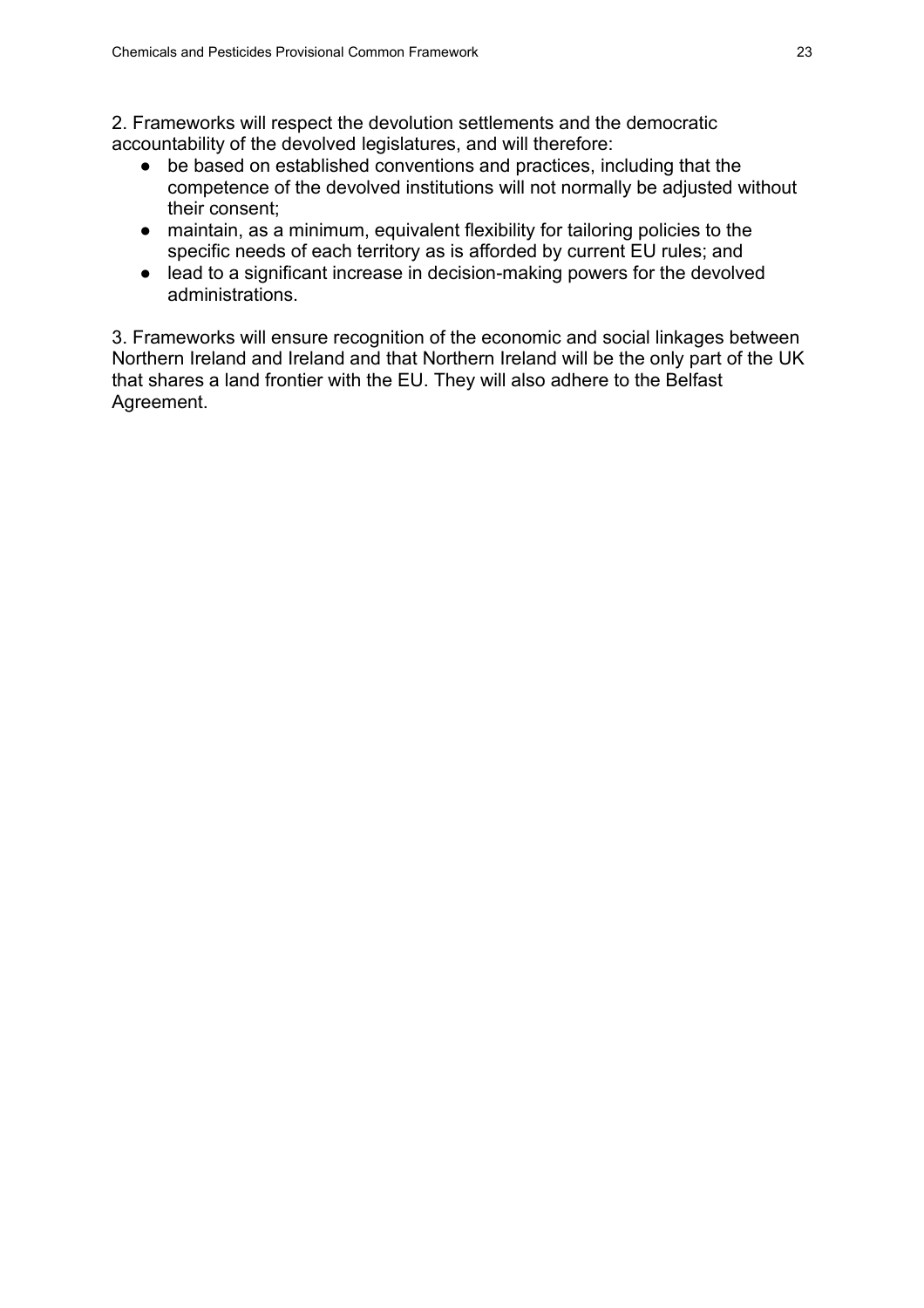# <span id="page-27-0"></span>Annex 3: Glossary

Definitions for the key terms in this policy area are as follows:

- Biocides are chemical substances or microorganisms intended to destroy, deter, render harmless, or exert a controlling effect on any harmful organism.
- Chemical regimes are defined as those arrangements covered by the specific legislation listed in Annex 1 (for example, CLP, UK REACH, PPP, POPs etc.) and the sundry legislation around these, including domestic regulations and international conventions. The legislation listed in Annex 1 includes, but is not limited to, regimes covered by the European Chemicals Agency in the EU for EU Member States and has a role in the regulation of the regimes in Northern Ireland by virtue of NIP.
- Classification, Labelling and Packaging (CLP) involves identifying hazardous chemicals and how they can harm life and the environment, and helps to ensure chemicals are stored and disposed of safely.
- Detergents are surfactants or a mixture of surfactants with cleansing properties in dilute solutions.
- European Chemicals Agency (ECHA) is an agency of the EU which manages the technical and administrative aspects of the implementation of REACH, CLP and BPR in the EU for EU Member States and has a role in the regulation of the regimes in Northern Ireland by virtue of NIP.
- European Food Safety Authority (EFSA) is the agency of the EU that provides independent scientific advice and communicates on existing and emerging risks associated with the food chain in the EU for EU Member States and has a role in the regulation of the regimes in Northern Ireland by virtue of NIP.
- Mercury is toxic and can be harmful to people and the environment.
- Persistent Organic Pollutants (POPs) are chemicals which persist in the environment, can bioaccumulate and biomagnify in food chain organisms, including humans, and are toxic.
- Plant Protection Products (PPP, or pesticides) (as defined in Article 2 of Regulation 1107/2009) are products used to control pests, weeds, and diseases, to protect crops and other useful plants.
- Prior Informed Consent (PIC) aims to protect human health and the environment by providing importing countries with information on how to store, transport, use and dispose of hazardous chemicals safely.
- United Kingdom Registration, Evaluation, Authorisation and Restriction of Chemicals (UK REACH) regulates the manufacture, placing on the market, and use of chemicals. While EU REACH continues to apply to Northern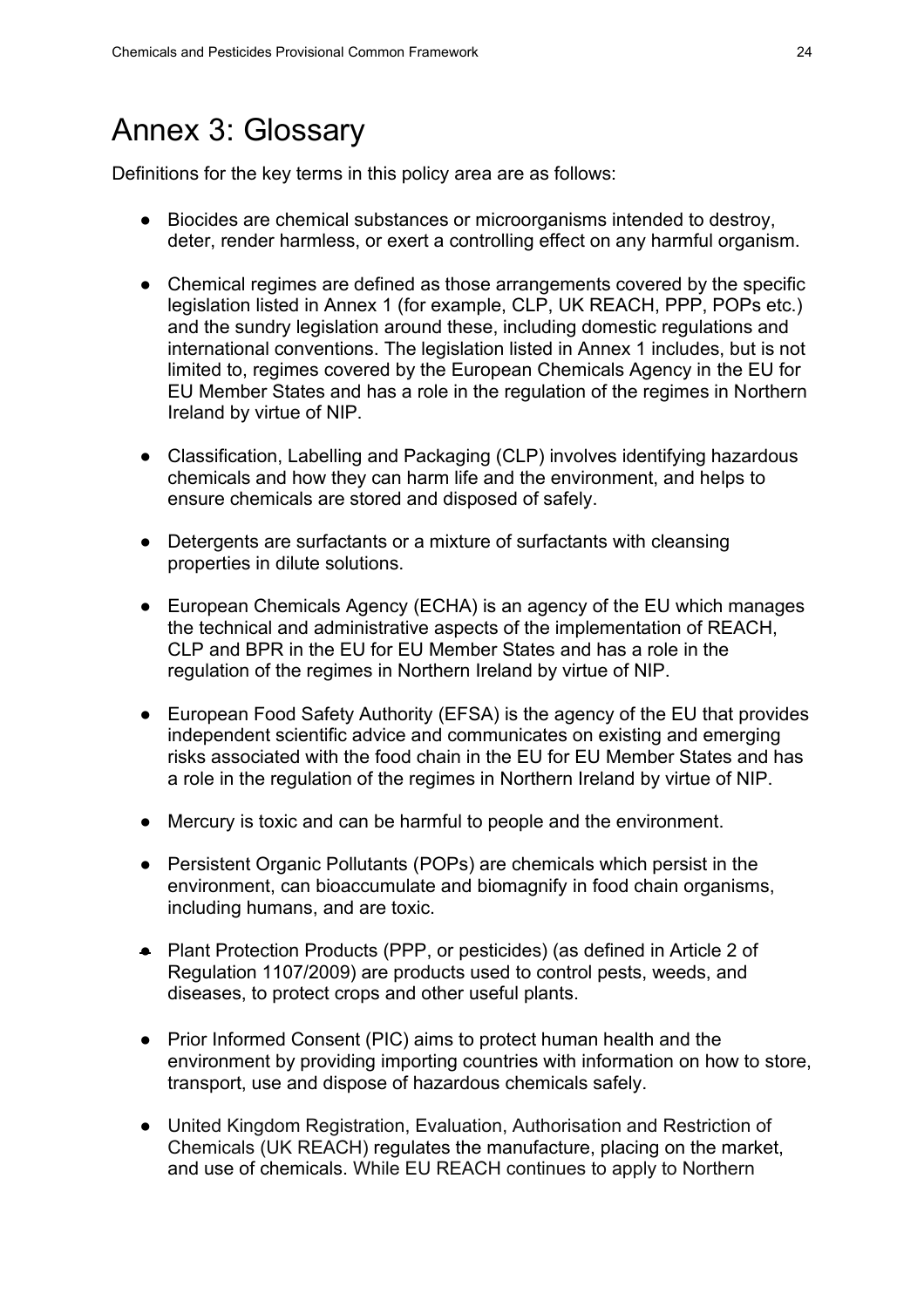Ireland under the Northern Ireland Protocol, the domestic REACH regime is referred to as "UK REACH" as certain aspects of UK REACH apply to NI, in relation to facilitating the movement of substances from Northern Ireland to GB.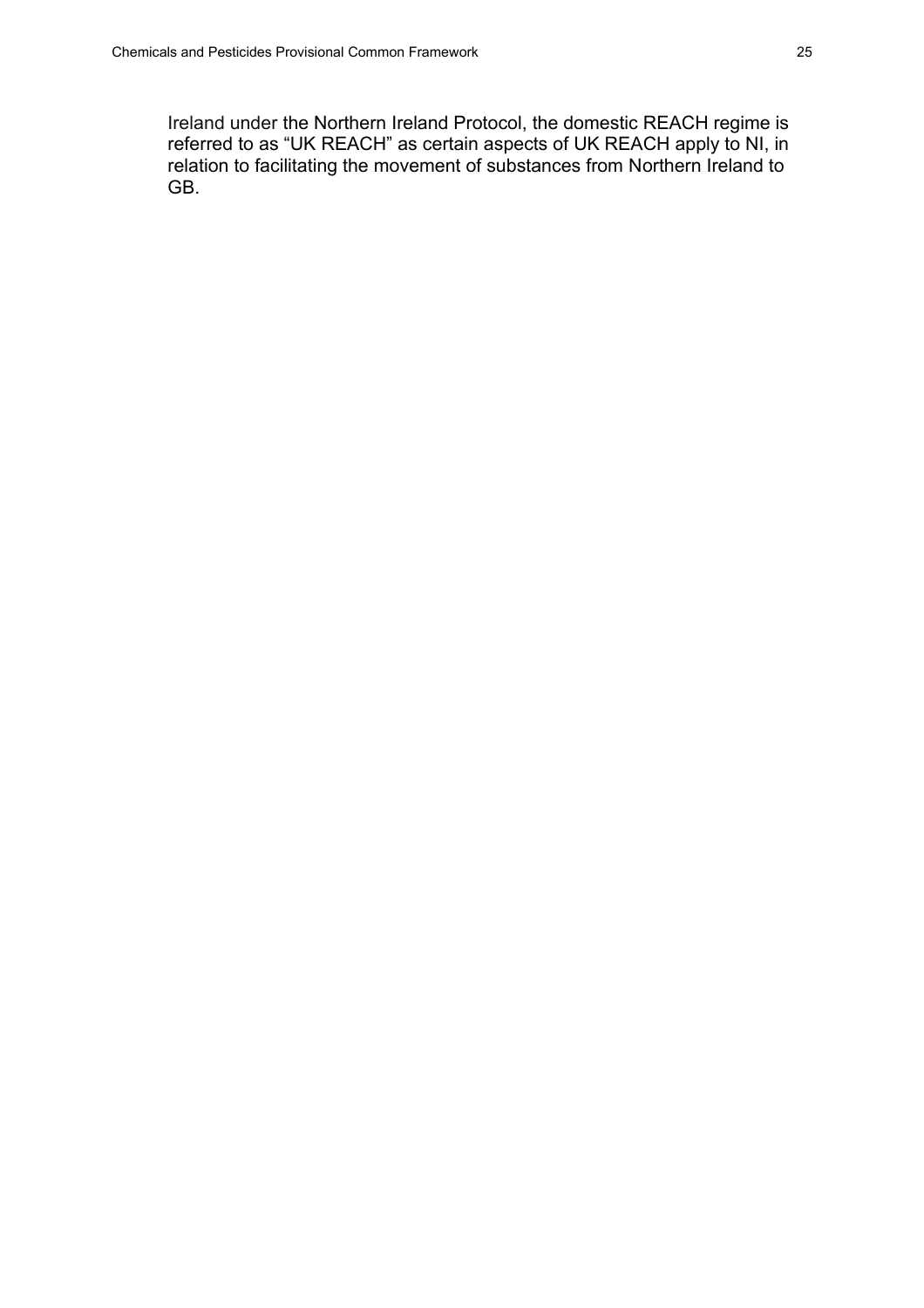# <span id="page-29-0"></span>Annex 4: Regulator roles and the associated regulation areas

### HSE - policy role

- Classification, Labelling and Packaging (CLP)
- Prior Informed Consent (PIC)
- Biocides

### HSE - operational role/body

- Registration, Evaluation, Authorisation and Restriction of Chemicals (UK REACH)
- CLP
- PIC
- Biocides
- Plant Protection Products (PPP)
- Detergents

EA - operational role

- UK REACH (advisory role via HSE)
- Interest in environment matters relating to biocides, PPP, and CLP
- Persistent Organic Pollutants (POPs)
- Mercury
- Basel

# NRW for Wales, SEPA for Scotland and NIEA for the NIE– operational role

- UK REACH (advisory role via EA)
- Mercury
- POPs
- Interest in environment matters relating to biocides, PPP, and CLP
- Basel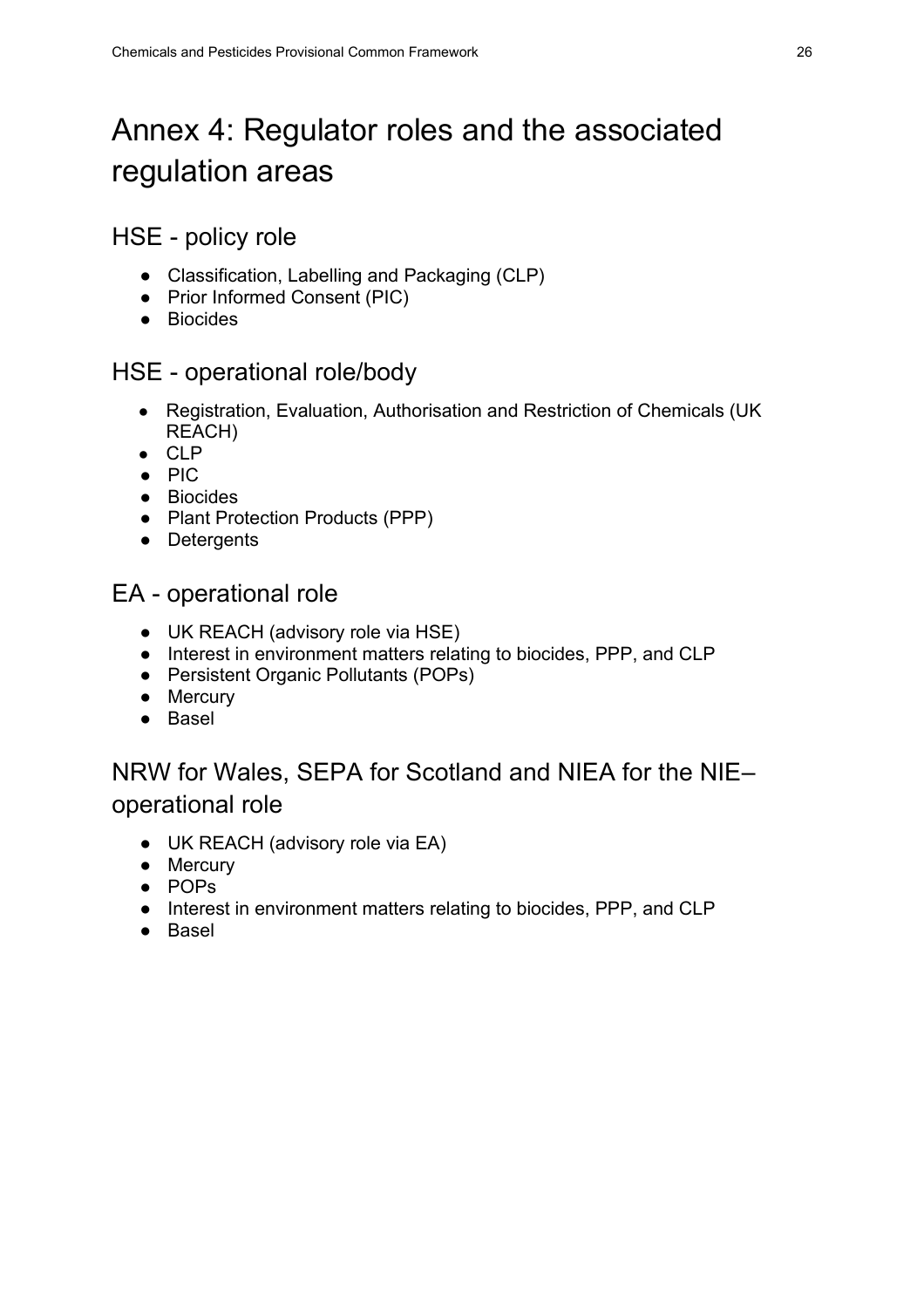# <span id="page-30-0"></span>**UK Chemicals and Pesticides Concordat**

#### <span id="page-30-1"></span>Introduction

- 1. This document sets out a Concordat between the following Parties to the Common Framework (the Parties):
	- a) Department for Environment, Food and Rural Affairs (Defra);
	- b) Scottish Government (SG);
	- c) Welsh Government (WG);
	- d) Department of Agriculture Environment and Rural Affairs Northern Ireland (DAERA);
	- e) Department for Economy (DfE);
	- f) The Health and Safety Executive (HSE); and
	- g) The Environment Agency (EA).
- 2. This Common Framework has been produced to support the effective regulation and administration of chemicals and pesticides across the UK, following its departure from the European Union (EU). The relevant regulations set out within the scope of this Framework will be referred to collectively as 'the UK chemicals regime'.
- 3. The Parties acknowledge there is a separate set of stakeholders not party to this Common Framework who have a key interest and role in delivering the UK chemicals regime. These include but are not limited to: other UK Government (UKG) departments, HSE Northern Ireland (HSENI), devolved environmental regulators, third sector organisations, public health bodies, relevant trade associations and businesses.
- 4. This Common Framework aims to ensure the continued functioning of the UK chemicals regime. The arrangements herein will respect devolution settlements, established constitutional conventions and practices, and appropriate intergovernmental structures.

# <span id="page-30-2"></span>Scope

- 5. The Parties agree that this Common Framework establishes the governance arrangements of new UK chemicals regimes surrounding EU returning powers.
- 6. The Parties agree on the need for flexibility within the UK chemicals regime to:
	- adjust to new domestic arrangements;
	- take account of developments in international science and evidence on chemicals and pesticides; and
	- take account of other regulatory systems within the UK or those with which the UK wishes to interact.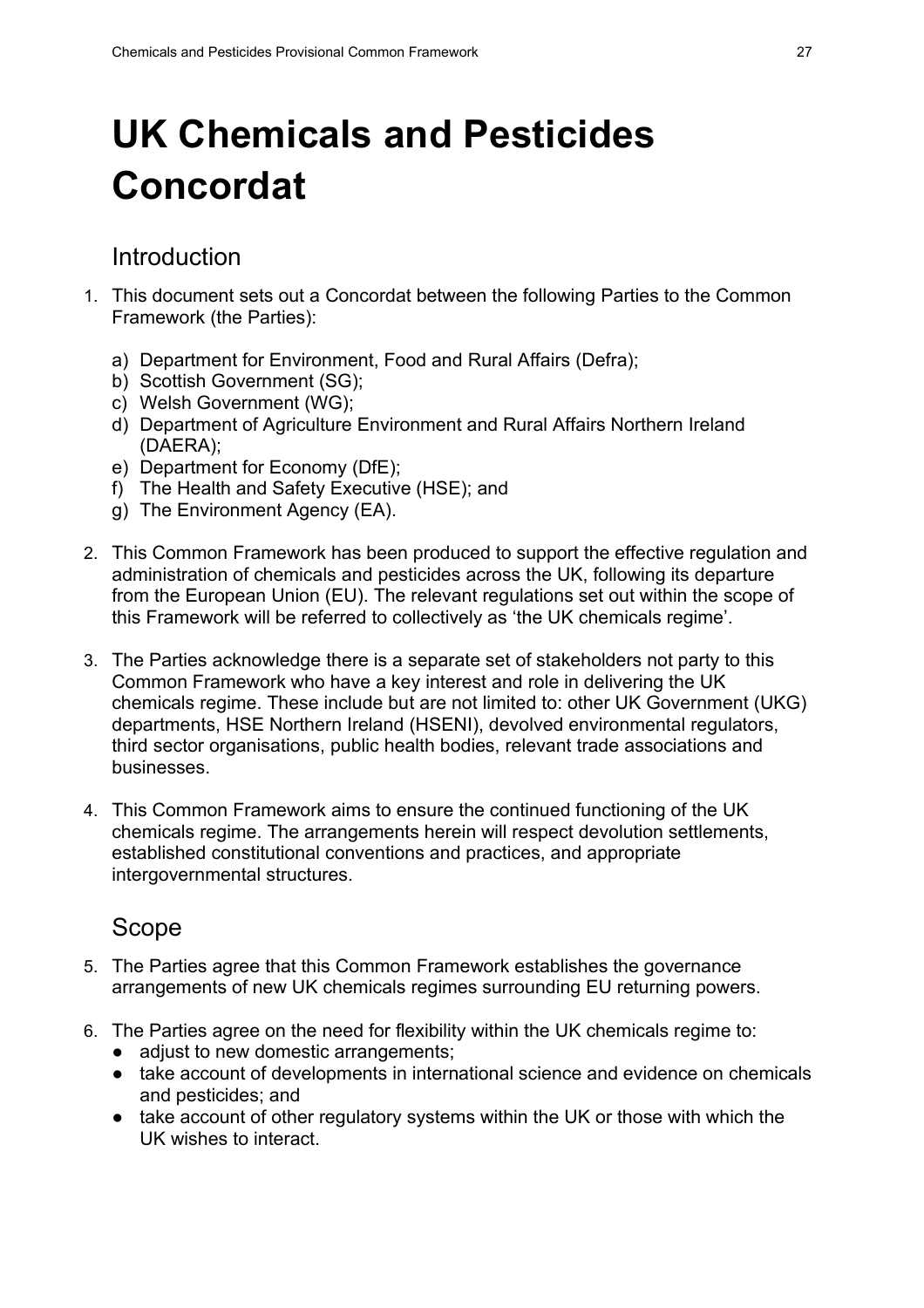- 7. The Parties acknowledge there are separate and distinct devolution settlements across the UK. This means there is a complex mixture of reserved and devolved competences across the chemicals and pesticides landscape. Decisions taken in a devolved area may have significant consequences on a reserved area, and vice versa.
- 8. The UK chemicals regime is based on the EU chemicals and pesticides regime when the UK was a Member State. At the end of the Transition Period, a number of European Commission (EC) regulations which made up the chemicals and pesticides regime became 'retained EU law' applicable to the UK only. These regulations are detailed in the FOA at Annex 1. Many of those Regulations continue to apply in Northern Ireland by virtue of the Northern Ireland Protocol.
- 9. At the end of the transition period, the UK also remained party to a number of international conventions detailed at Annex A. Some of the regulations at Annex 1 of the FOA interact with or implement international conventions. All decisions made in relation to the regulations in Annex 1 of the FOA are within scope of this Common Framework and will be made by the appropriate Party. The scope of the Common Framework excludes major hazards legislation such as the Control of Major Accident Hazards (COMAH) legislation which is regulated by the COMAH competent authority, and specific health and safety legislation such as the Control of Substances Hazardous to Health (COSHH).
- 10. The Parties agree that the scope of this Common Framework may not be limited to those regulations covered at the time of inception. The Parties may consider extending the scope of the Common Framework if required with the consensus and agreement of all Parties, for example to include other regimes, to reflect advances in technology, or changes to the UK's interaction with international fora and structures.
- 11. This Common Framework is underpinned by the consent of the Parties to work collaboratively, adhering to the Common Framework principles set out in Annex 2 of the FOA.

#### <span id="page-31-0"></span>Purpose

- 12. This Common Framework sets out procedures that will be followed by the Parties to deliver policies and facilitate decision-making for the UK chemicals regime.
- 13. The Parties agree on the need to develop common purpose and priority setting for policy across the UK. In doing so, the Parties will consider the policies and strategies of each Party and be subject to relevant approval from Ministers as detailed in paragraph 30.

# <span id="page-31-1"></span>Terms of Common Framework

#### **High-level principles**

14. The Parties agree to adhere to the following high-level principles: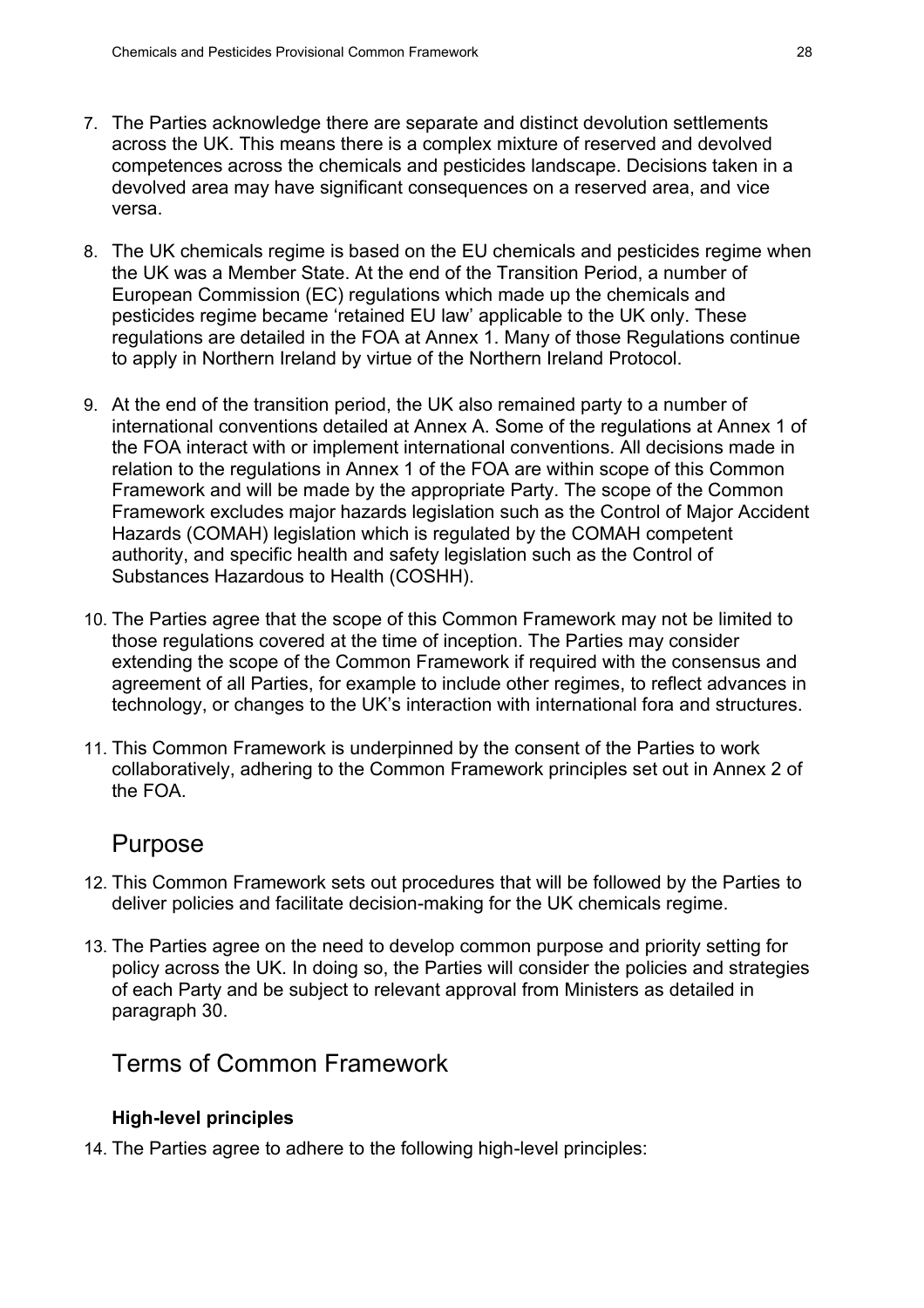- Respect will be paid to the devolution settlements and to the democratic accountability of the WG, the SG and NIE This includes the provisions of the Belfast Agreement, with the inclusion of the North/South dimension highlighted in Strand 2 of that Agreement.
- This Common Framework will enable the development of policy and delivery of the UK chemicals regime through the mechanisms set out in this Common Framework.
- All Parties will share relevant information and scientific research in the spirit of openness, transparency and collective objectives; within the limits of confidentiality, so far as legislation allows.
- All Parties agree to respect the dispute resolution process. However, this process should only be utilised when agreement cannot be reached at an operational or policy level.

#### **Governance**

- 15. The Parties jointly determined that a new overarching governance group was needed as part of the Common Framework. The UK Chemicals Governance Group (UKCGG), which consists of senior officials representing the Parties to this Common Framework, has been set up to achieve this.
- 16. The UKCGG provides strategic oversight of the UK chemicals regime and policy development, including a programme of work, risk management and priority setting as detailed in the UKCGG Terms of Reference.
- 17. Policy and technical working groups sit under the UKCGG. Members of these groups consist of official-level policy and technical experts. These experts represent the Parties to this Common Framework. Members also represent other regulators, departments, or arm's-length bodies that are not signatories to this Common Framework, where they have a role to play in delivering the UK's chemicals and pesticides regimes. The governance structure is outlined in Annex D.
- 18. The Parties will collaborate to develop criteria to determine when regulatory decisions, issues, or information should be escalated to the UKCGG, or to the working groups sitting under it. These will be developed, agreed, and reviewed by the UKCGG as required.

#### **Regulators' roles and responsibilities**

19. In relation to international conventions (Basel, Rotterdam, Stockholm and Minamata), where responsibilities for delivering UK commitments are devolved across the UK, the environmental regulators collaborate to ensure a consistent approach where possible. With regards to the Rotterdam Convention, WG, SG, and NIE do not have responsibility for delivering the UK's responsibilities under the Convention. WG, and SG must, however, give consent to UK import responses for chemicals listed under the Rotterdam Convention and other functions, such as updating of the UKG, SG and WG Prior Informed Consent (PIC) list.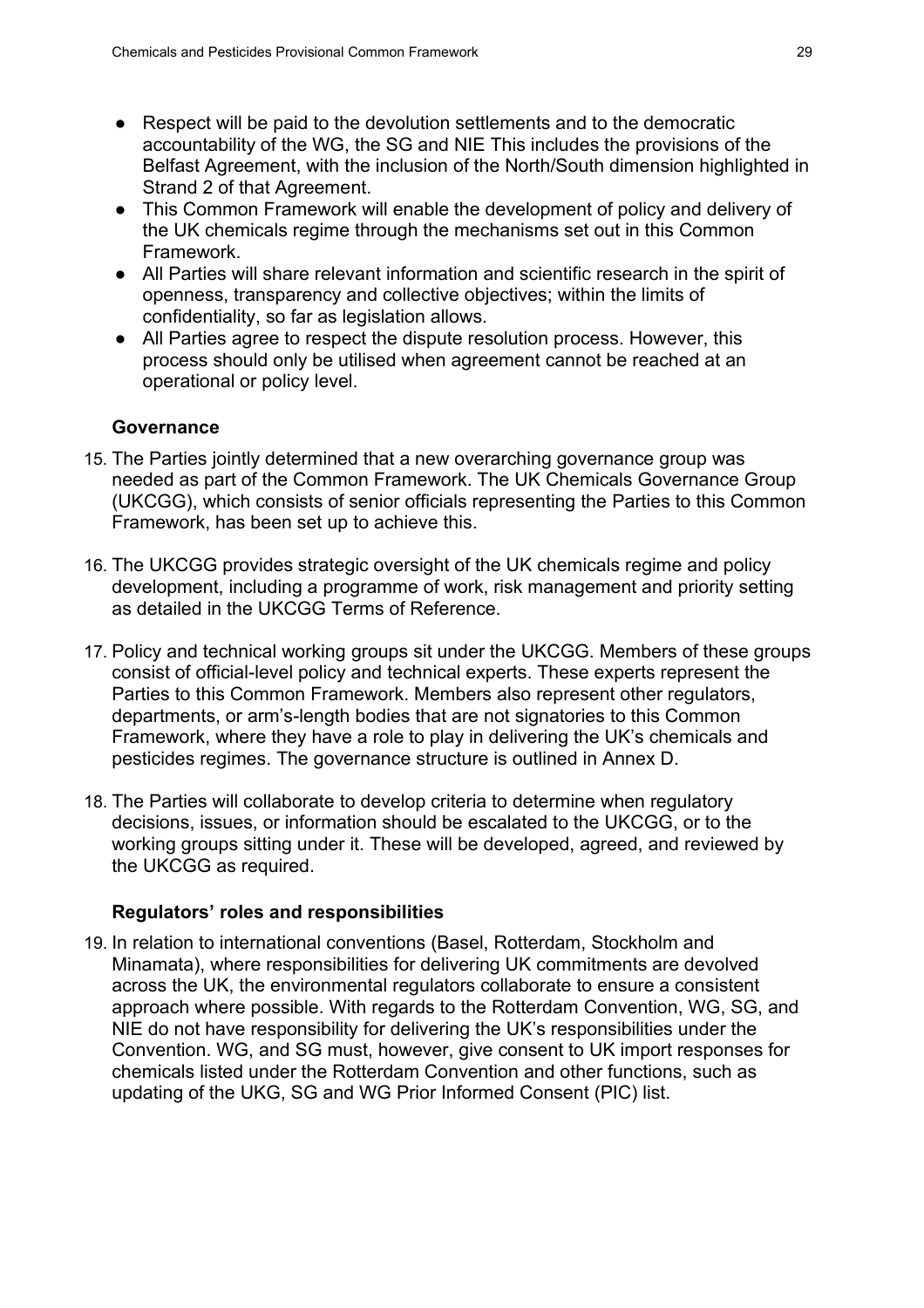#### **HSE**

- 20. HSE's role within the context of this Common Framework is set out in Annex 4 of the FOA, which indicates the mixture of operational/policy responsibilities. Some of these responsibilities derive from legislation and some are delegated from UKG and the Devolved Governments via Agency Agreements, outlined in Annex C, and this will continue where necessary.
- 21. HSE is the policy lead for the UKG on Classification, Labelling and Packaging (CLP) regulation, the PIC regulation and the Biocidal Products Regulation (BPR), as set out in Annex 4 of the FOA. Responsibility for these areas falls within the portfolio of the Secretary of State for the Department of Work and Pensions (DWP) for England. In the Devolved Governments, this policy role is led by WG, SG and the relevant NIE Department(s).
- 22. HSE also acts as the operational lead for CLP, PIC and BPR for UKG, SG and WG, as well as for Plant Protection Products (PPP), UK Registration, Evaluation, Authorisation and Restriction of Chemicals (UK REACH) and Detergents. HSE must obtain advice from EA when exercising certain functions, EA should pass on advice from other regulators as detailed in paragraph 25.
- 23. HSE enforces BPR, CLP, PIC, PPP, detergents, and UK REACH for UKG, SG and WG. The enforcement roles and responsibilities for each regime under this Common Framework are set out in the relevant UK legislation. This includes multiple enforcing agencies with specific responsibilities for some regimes.
- 24. HSENI and DAERA enforce the Common Framework's regulatory regimes in Northern Ireland, which, in line with the Northern Ireland Protocol, will continue to follow the EU Regulations in Annex 1 of the FOA, excepting Directive 2009/128/EC for the sustainable use of pesticides, which is not included in the Northern Ireland Protocol. Northern Ireland is included under the UK chemicals regime for this directive.

#### **EA**

25. EA supports HSE in their role as the Agency under UK REACH by providing expert advice on environmental issues, and where relevant, other chemical and pesticides regimes as set out in Annex 4 of the FOA. EA collaborates with the other environmental regulators from across England, Scotland, Wales and Northern Ireland as appropriate when formulating its advice to HSE. A separate group has been established to do this and a working agreement has been developed in conjunction with relevant environmental regulators. Environmental regulator members of that group are expected to liaise with their respective government. EA will not normally engage directly with UKG or the Devolved Governments when formulating advice to HSE.

#### **Approaches to decision-making**

26. Decision-making processes should be clear and transparent to all Parties with open communication and integrated working to support the development of innovative solutions.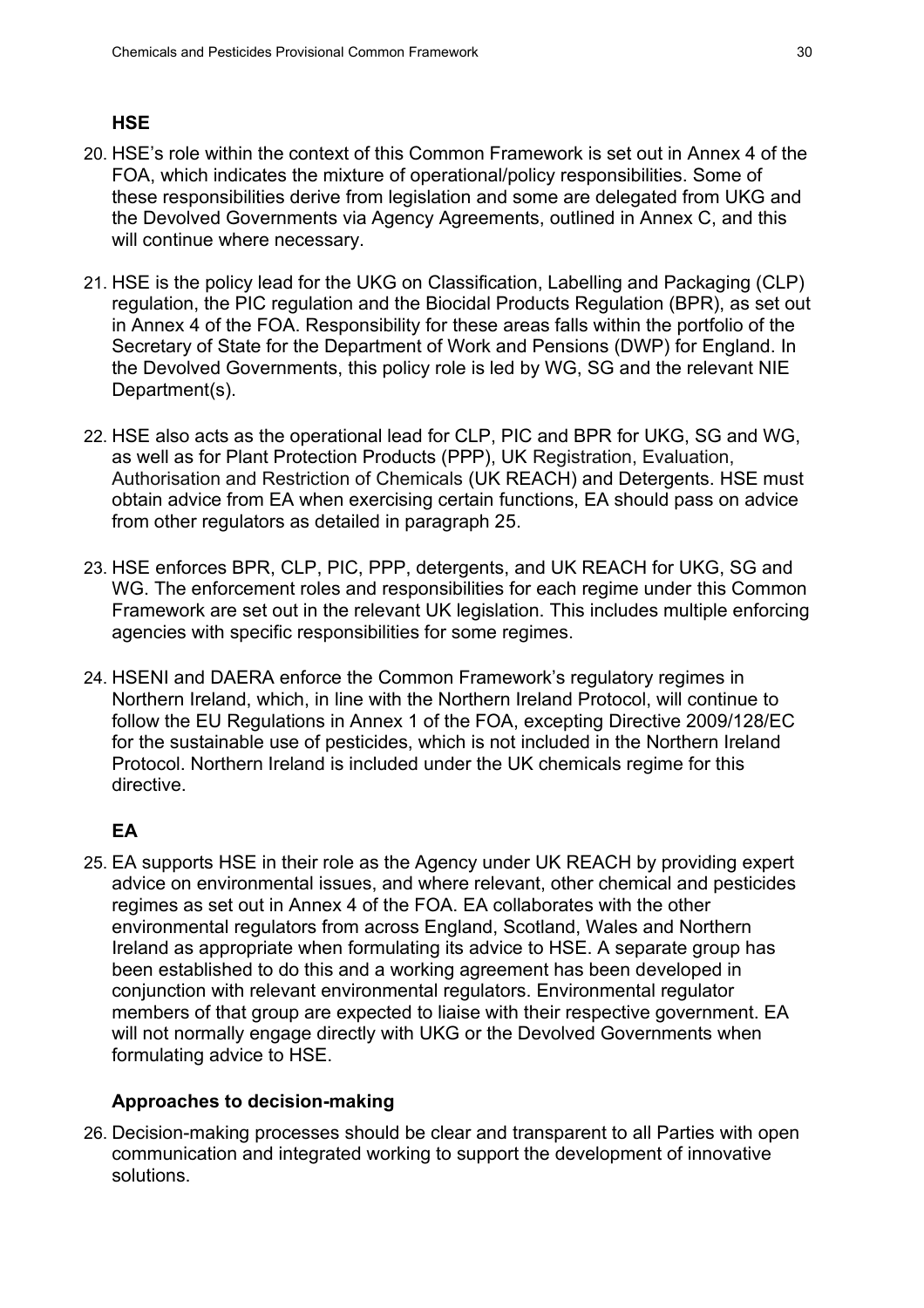- 27. Policy officials will have discussions on the policy covered under this Common Framework and put advice to Ministers. This will include the rationale for an approach taken within a policy area (for example, a UK/GB-wide approach), or details on why divergent policies may be necessary. Decisions of appropriate significance, or if officials cannot come to an agreement on a decision, will be raised at the relevant working group.
- 28. The decision-making process below is in line with the established governance structure as set out above and at Annex D. The lowest level of joint decision-making between Parties to the Common Framework will be at a working group level. Decisions made at the working group will mostly be routine or technical; full details are set out in the terms of reference (ToR) for each group. The working groups may also take a view on a decision and make recommendations to the UKCGG for signoff.
- 29. Strategic decisions will be made at the UKCGG. Any Party may choose to escalate a decision to the UKCGG if they feel it requires such scrutiny and should be made with input from the Parties. Criteria for decision-making and escalation are embedded in the terms of reference of all groups.
- 30. Higher level decisions will be made by Ministers (or senior officials where appropriate), for instance, because the legislation requires it, or because of their contentious or political nature.
- 31. Whilst ensuring the need for independence in the opinion and decision-making process is maintained where appropriate, UKG and the Devolved Governments will engage with relevant regulators to ensure that the necessary information to make the required decisions is effectively shared. Each Party will share relevant information and scientific research in an open and transparent way within the limits of confidentiality and the Northern Ireland Protocol, further explained at paragraph 50, and paragraphs 84-88. Timelines for reaching a decision should be agreed by all the required Parties and take account of the timings and obligations outlined in relevant regulations.
- 32. All the Parties recognise there may be occasions where rapid resolutions will be needed. In these circumstances, timescales for escalation must allow for the differing clearance processes of all Parties and take account timescales set out in the relevant legislation.
- 33. The Parties commit to exercising their functions in an open and collaborative way, working with each other to identify and resolve any differences of opinion.

#### **Decision-making in respect of Northern Ireland**

- 34. The Agreement on the Withdrawal of the United Kingdom from the EU sets out the current arrangements where, although remaining within the UK's customs territory, Northern Ireland will remain aligned with the EU. The following paragraphs of Annex 2 of the Northern Ireland Protocol are relevant to this Common Framework;
	- 23 Chemicals and related; and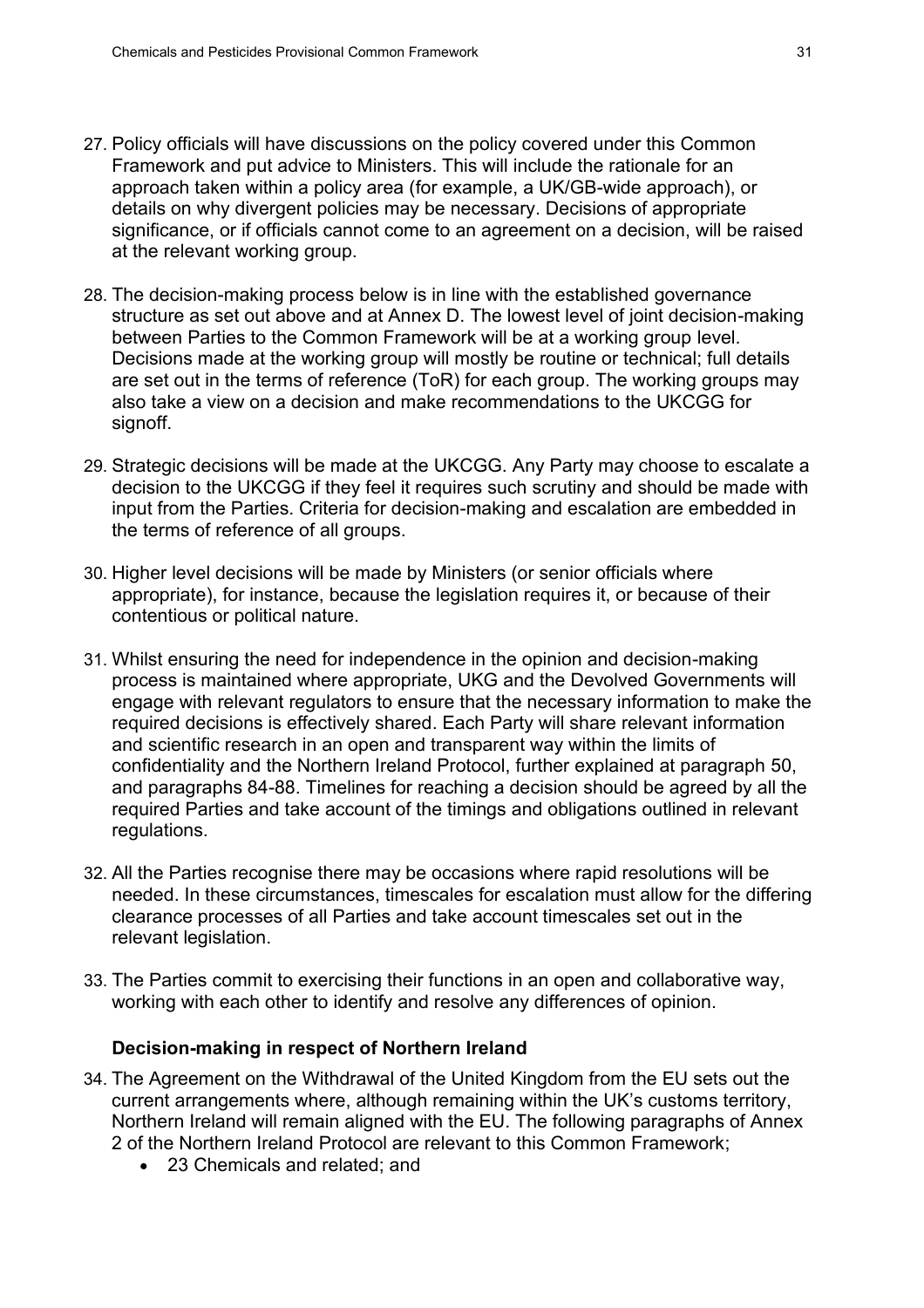- 24 PPP and BPR will apply.
- 35. The Common Framework reflects the specific circumstances in Northern Ireland that arise as a result of the Protocol and remains UK wide in its scope. As such decisionmaking and information sharing will always respect the competence of all Parties to the Common Framework and in particular the provisions in Article 18 of the Protocol on democratic consent in Northern Ireland.
- 36. Where one or more of UKG, SG and WG propose to change rules in a way that has policy or regulatory implications for the rest of the UK, or where rules in Northern Ireland change in alignment with the EU, the Common Framework is intended to provide governance structures and consensus-based processes for considering and managing the impact of these changes.
- 37. Within NIE, DfE and DAERA share joint competence for REACH; DfE and the Department of Justice (DoJ) share joint competence in CLP (the remit of DoJ only covers civil explosives); DfE have sole competence for biocides; DfE have an interest in PIC where HSENI are the Designated National Authority; and DAERA have sole competence for PPP, POPs, mercury, and detergents.
- 38. UKG, SG and WG will consider how to address any issues raised by the relevant NIE Departments, including potentially modifying their proposals to mitigate any negative impacts that may have been identified. Decision-making in respect of UKG, SG and WG -only proposals will rest with UKG, SG and WG, although consensus will still be sought between the four governments.
- 39. Where NIE raises issues or concerns that it believes have not been satisfactorily addressed in respect of proposals from UKG, SG and WG; NIE should have the right to trigger a review of the issue, akin to the dispute resolution mechanism, albeit that the final decision will rest with the UKG, SG and WG.
- 40. As rules evolve to meet the emerging regulatory needs of the UK, Scottish and Welsh Governments, the Common Framework will ensure the full participation of Northern Ireland in discussions such that the views of the relevant NIE Minister(s) are taken into account in reaching any policy or regulatory decisions by the UK, Scottish or Welsh Governments. Where rules in Northern Ireland change in alignment with the EU, the Common Framework will form the basis of a mechanism to ensure consideration by the four governments of any changes and will enable them to determine any impacts and subsequent actions arising from these changes.

#### <span id="page-35-0"></span>Areas of joint decision-making

#### **Priority setting**

41. A core function of the governance arrangements outlined above is to agree and oversee priority-setting. Through monitoring changes in the national and international agenda, the Parties to this Common Framework will seek to provide high-level policy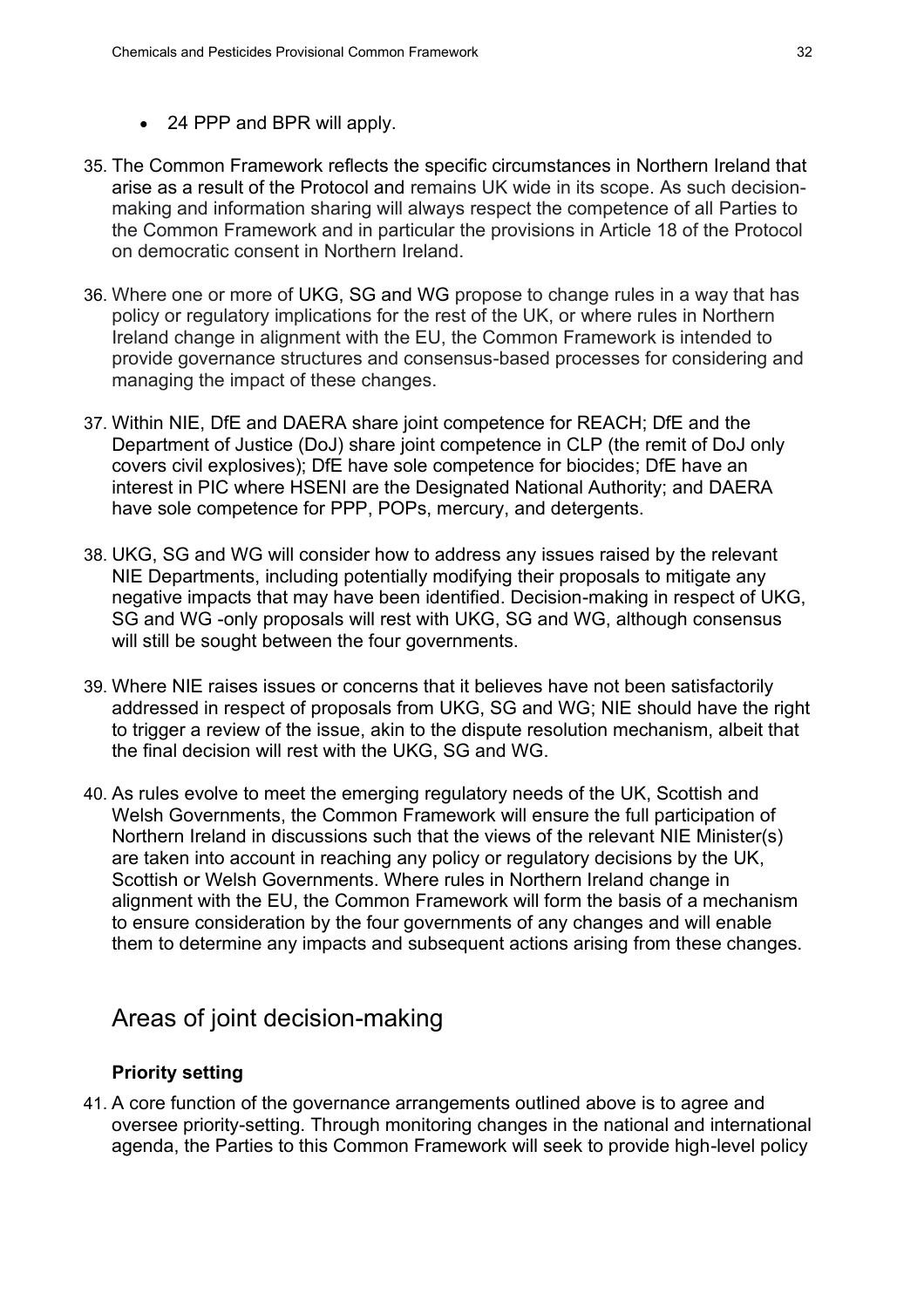direction subject to approval by Ministers across UKG and the Devolved Governments.

42. This Common Framework acknowledges the statutory and executive freedom of the UKG, SG, WG and the relevant NIE Department(s) to take different decisions in England, Wales, Scotland and Northern Ireland. However, the Common Framework will serve as a mechanism by which to identify a UK-wide approach as appropriate. The Parties recognise differences in regulation across the UK could have regulatory, policy and financial impacts which need to be fully considered.

43. All the Parties acknowledge:

- differences in regulation across the UK could have regulatory, policy and financial impacts which need to be fully considered, and
- the benefits of providing consistency, as appropriate, in the interest of all (governments, industry, and third sector organisations), to facilitate and harmonise trade agreements and meet international obligations.

#### **Resource allocation**

- 44. The Parties will participate in discussions on resource allocation in order to ensure all regimes covered by this Common Framework are able to properly function. Resource allocations will be managed by agreements between the relevant Parties where appropriate.
- 45. When making decisions, the Parties will recognise the constraints in which HSE and EA, among other regulators, operate to deliver technical decisions and advice on behalf of UKG and the Devolved Governments. In this context, 'constraints' encompasses the following:
	- time constraints which are detailed in regulation;
	- resource and funding constraints that the regulators will face with respect to balancing UKG's and the Devolved Governments' priorities; and
	- establishing mechanisms and maintaining the ability to monitor and take account of EU recommendations (as appropriate in the context of the various regulatory frameworks).

#### **Programme of work**

- 46. Priorities for work programmes will be reviewed by the UKCGG to enable the functioning of the UK chemicals regime.
- 47. The Parties to this Common Framework, in particular the HSE and EA, will provide information and reports to enable the UKCGG to consider work programmes and priorities for the year ahead.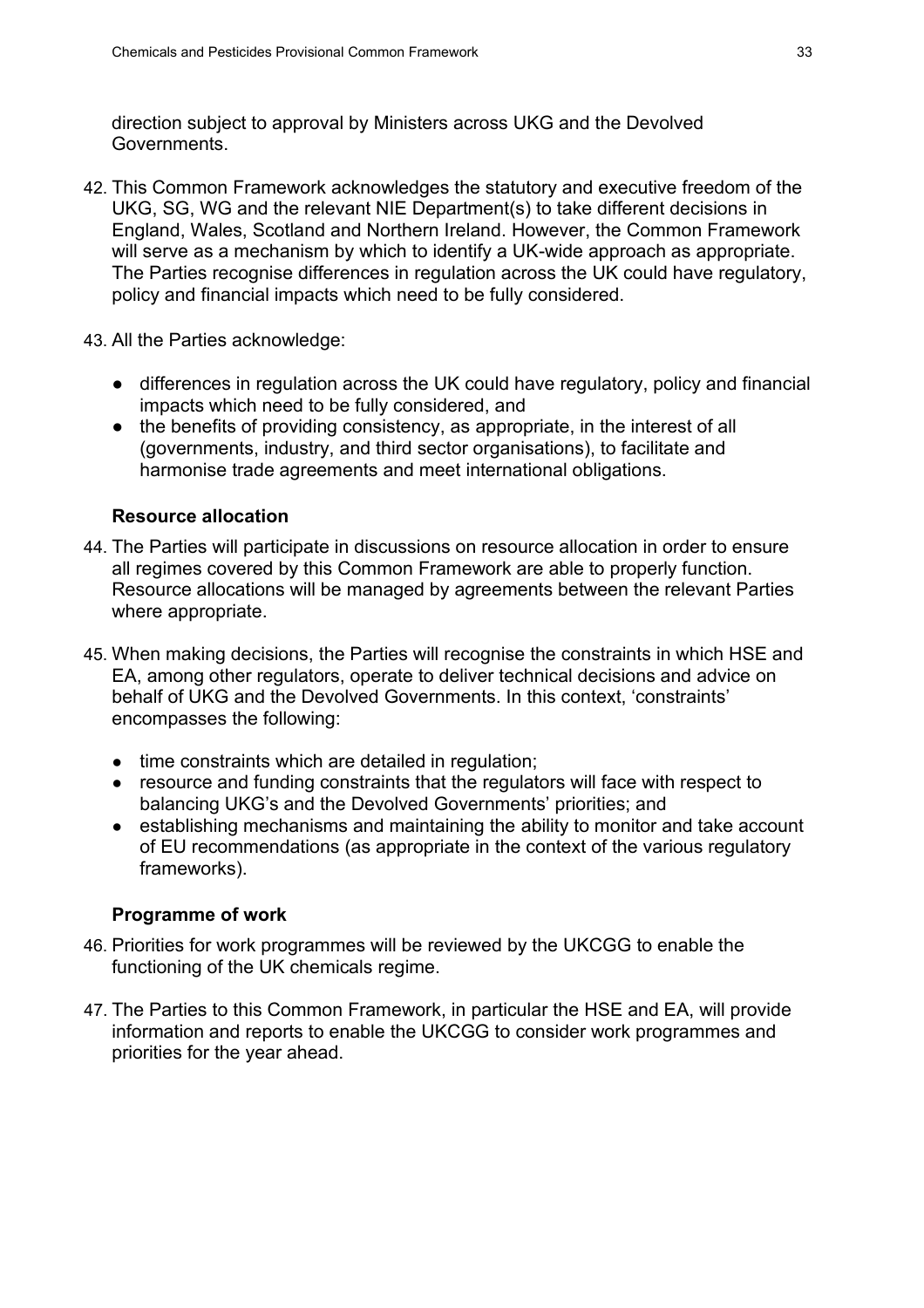# <span id="page-37-0"></span>Principles of working together

#### **Communication**

- 48. The Parties are committed to the principle of good, consistent, and frequent communication, especially where UKG's or the Devolved Governments' work may have some bearing upon the responsibilities of one or more of the other governments.
- 49. Against this background, and in confidence where necessary (see section on Confidentiality and Information below), the Parties will seek:
	- to alert each other as soon as practicable of relevant developments within their areas of responsibility prior to publication, except where information is restricted or published in an emergency;
	- to give appropriate consideration to the views of the other Parties; and
	- to establish, where appropriate, jointly developed policies between the four governments in areas of shared responsibility.

#### **Collaboration**

- 50. To enable each Party to operate effectively, the Parties will aim to provide each other with as full and open as possible access to scientific, technical and policy information, including statistics and research, and, where appropriate, representations from third parties. These exchanges between the Parties may be subject to restrictions or requirements, such as those relating to confidentiality, and those captured in legislation. Each Party will aim to provide any information that may be reasonably requested by another Party to enable it to carry out its responsibilities effectively, provided:
	- a) it would be lawful to do so (for example, by reference to the relevant regulatory framework, data protection principles and intellectual property considerations;
	- b) it is practicable;
	- c) it would not involve disproportionate cost;
	- d) the information is available in reasonably accessible form;
	- e) it does not compromise confidentiality or commercial agreements;
	- f) it is necessary for the roles or responsibilities of that organisation;
	- g) the emphasis will always be on exchanging information where this proves possible; and
	- h) this would not compromise the separation of functions required by legislation.
- 51. The Parties recognise co-operation is necessary to meet respective policy and business objectives. It is a collective responsibility to deliver official statistics and respond to requests from Ministers to required standards.

#### **Stakeholder engagement**

52. The Parties agree that consistent and clear communication with stakeholders is important to ensure the smooth running of the UK chemicals regimes and UK chemicals markets.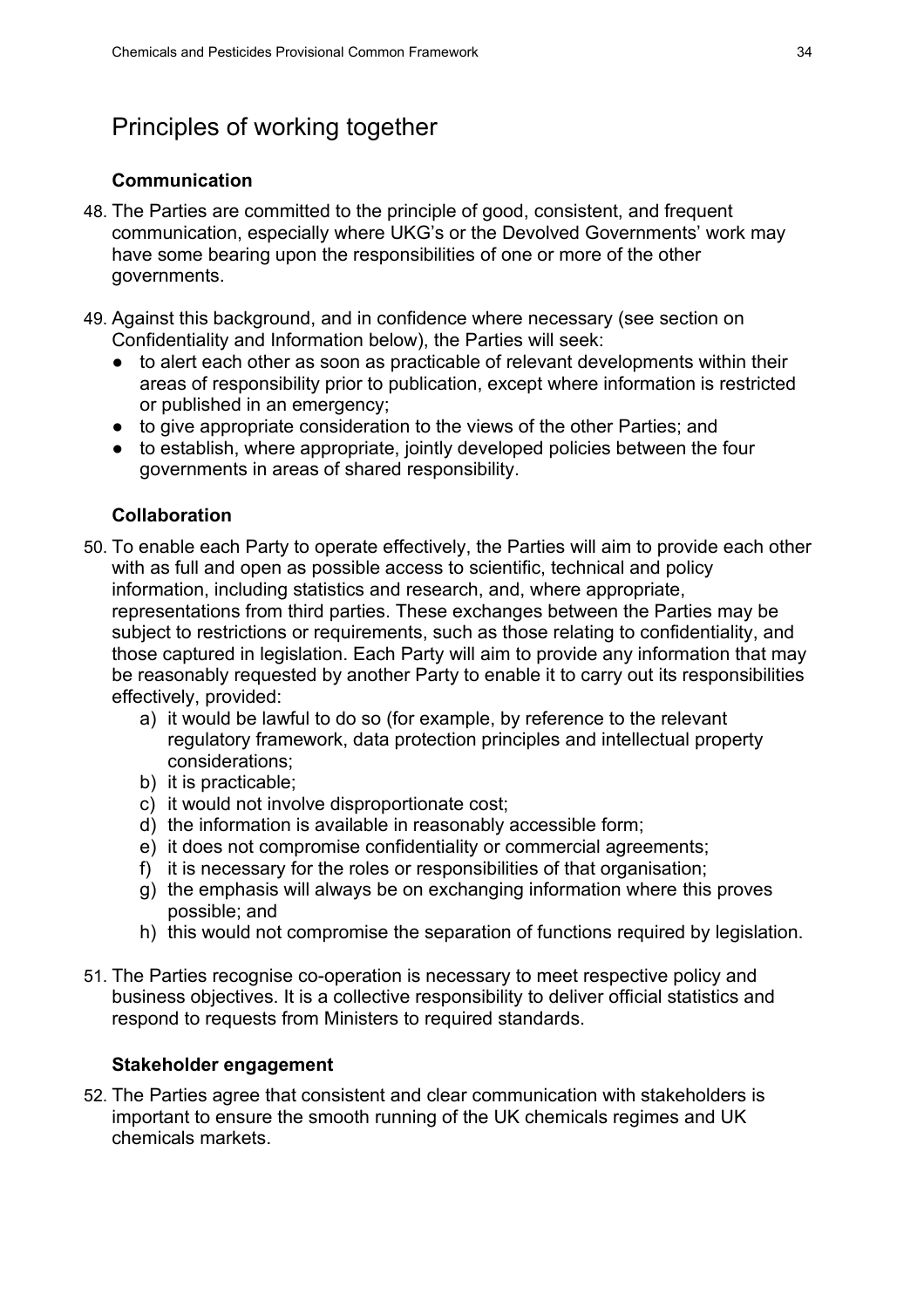- 53. The Parties agree to deliver timely and consistent messages to stakeholders by utilising current methods of stakeholder engagement. Policy announcements affecting areas of devolved competence will not be made until the policies being announced have been formally agreed by the Parties concerned.
- 54. Methods for engagement with industry and other stakeholders will be reviewed and adapted to ensure, where necessary, all Parties are joined up in their stakeholder communication.

#### <span id="page-38-0"></span>International obligations and negotiations

- 55. The Common Frameworks Principles agreed at JMC (EN) state that Common Frameworks will be established where necessary to ensure the UK can negotiate, enter into and implement new trade agreements and international treaties, and ensure compliance with international obligations. These principles were established in the context of an ambition for close working between the UKG and the Devolved Governments on reserved matters that significantly impact devolved responsibilities in Common Frameworks.
- 56. Common Frameworks will allow the Parties, in a timely manner, to ascertain the impact of international trade on managing UK policy divergence. All Parties to the Common Framework will consider any impact in a way that meets the requirements of the JMC (EN) principles. Common Frameworks will afford an opportunity to consider any implications stemming from international trade which have a direct bearing on the operation of a Common Framework. The scope of this consideration will not extend beyond Common Frameworks.
- 57. International policy formulation will be developed in line with the current Devolution MoU and its accompanying International Relations Concordat. International obligations will be implemented in line with these agreements. In this respect, the Parties will automatically use any updated IR Concordat, and the wider outcomes of the Joint IGR Review, as the basis for such international considerations.
- 58. There are a number of obligations imposed on the UK under the Stockholm, Rotterdam, Basel, and Minamata Conventions, and the United Nations Global Harmonised System, as detailed in Annex A.
- 59. Participation of WG, SG and the relevant NIE Department(s), in delegations formed for the purposes of negotiations will be determined in accordance with the appropriate intergovernmental structures without prejudice to the outcomes of the Intergovernmental Review or any existing arrangements.
- 60. In order to reduce the potential for disputes to arise to a minimum, the Parties commit themselves to the principles set out in this Common Framework and related agreements.
- 61. UKG and Devolved Governments will consult with each other in relevant areas on policy divergence that may relate to compliance with international obligations, such as where UKG, SG and WG, and NIE in so far as it remains aligned with the EU, have the option of 'going further' than international conventions.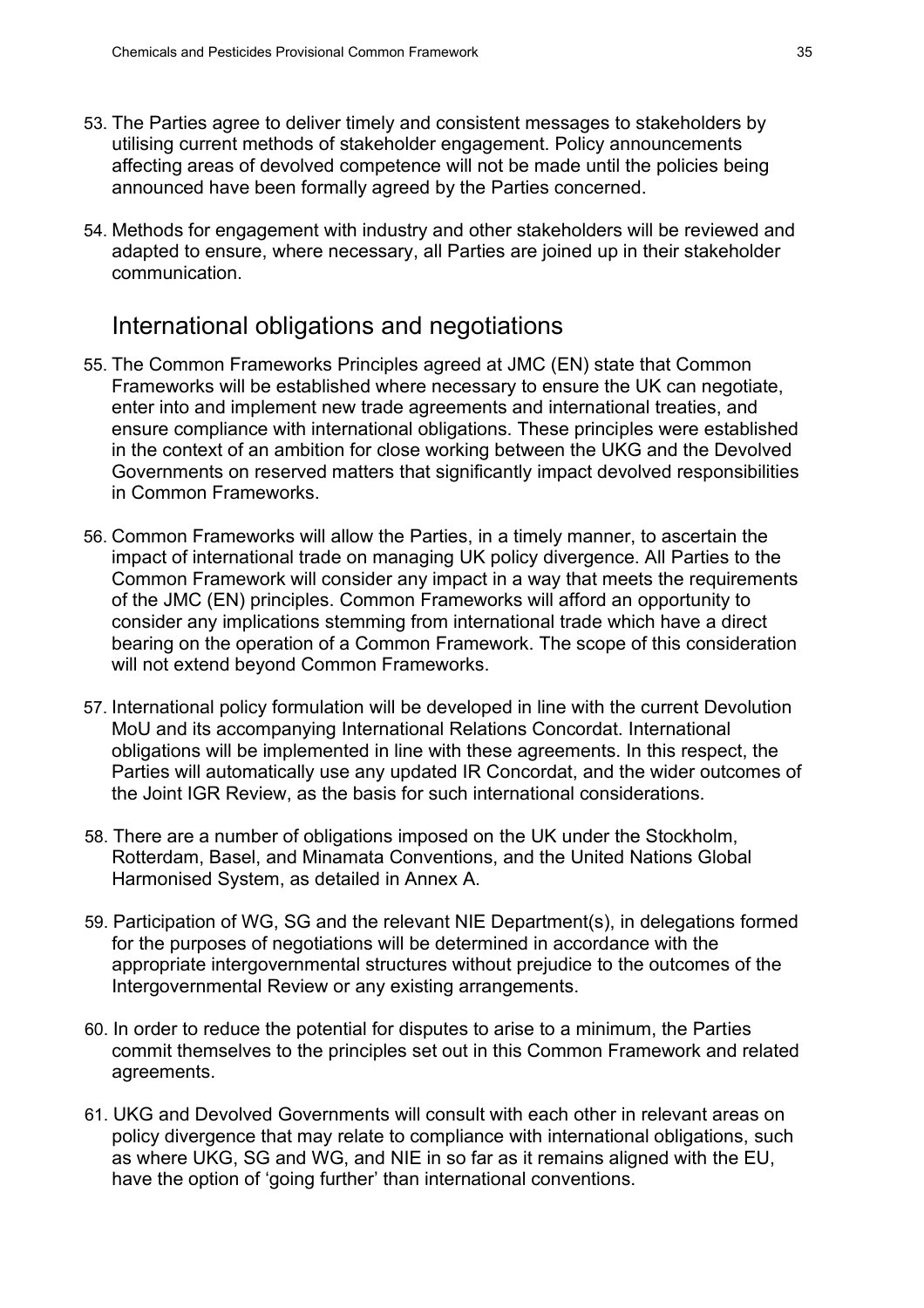- 62. The UK has taken up new obligations as an independent World Trade Organisation (WTO) member. Cross-departmental processes have been developed by Defra to ensure any new obligations are fulfilled, including consulting stakeholders on Sanitary and Phytosanitary (SPS) and Technical Barriers to Trade (TBT) measures, notifying the committee of any change in SPS or TBT measures, responding to other nations' queries during the consultation period, and actively participating in committee work. The Common Framework is designed in a way that ensures the UK can continue to effectively fulfil its international obligations as a WTO member.
- 63. Where relevant, the Parties to this Common Framework will follow the governance arrangements and associated operational guidance on notifying SPS measures, which has been agreed by officials at the DA-Defra World Trade Organisation Operations and Trade Measures Board.
- 64. The DA-Defra World Trade Organisation Operations and Trade Measures Board includes trade leads and SPS policy and delivery body experts from UKG and the Devolved Governments. Where appropriate, the Board and its representatives will engage and communicate with Efra Common Framework working groups.
- 65. The Parties to this Common Framework agree to facilitate early engagement on relevant policy development, such as:
	- developing a policy within the SPS context which will impact international trade or differ from international standards; and
	- work relating to Market Access issues or barriers within the SPS context.
- 66. The Department of International Trade (DIT) represents UK interests in WTO in relation to TBT, including the WTO TBT Committee. DIT has developed processes and structures to seek the views of industry and other interested parts of the UKG in relation to its TBT activities.
- 67. Within the current WTO notification process, UKG has ultimate responsibility for compliance with WTO agreements. Therefore, Defra policy teams will engage with the WG, SG, and the relevant NIE Department(s), when drafting measures and notifying. Where intra-GB divergence should occur, the government(s) in question would be responsible for drafting the notification (with support from Defra/HSE respectively, as appropriate), and Defra, or the Department for International Trade (DIT) in the case of Technical Barriers to Trade (TBT), would submit the notification. Defra is not currently notifying on behalf of Northern Ireland.
- 68. The policy area covered by this Common Framework intersects with the EU-UK Trade and Cooperation Agreement (TCA) and therefore topics relevant to the Common Framework may be considered from time to time by relevant TCA Specialised Committees or the Partnership Council. Where a UK-EU meeting agenda includes an item concerning implementation in an area of devolved competence, UKG should facilitate Devolved Government attendance of a similar level to that of the UKG representatives with final discretion as to the UK delegation a matter for the UK co-chair. UKG should engage the Devolved Governments as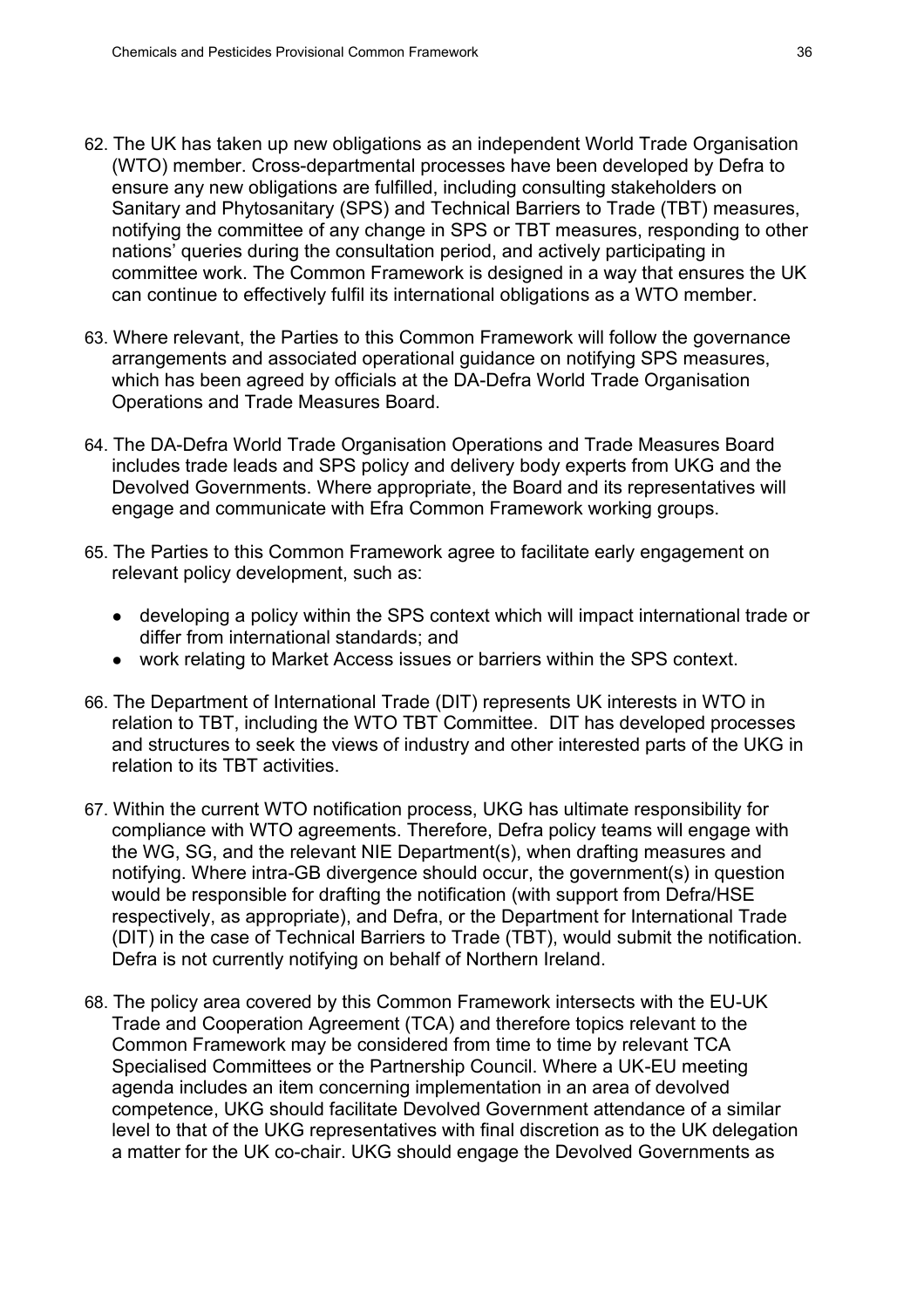fully as possible in preparation for these meetings regardless of attendance, and on all relevant implementation matters.

#### <span id="page-40-0"></span>Intergovernmental relations review

69. Agreed outcomes of the ongoing intergovernmental relations review will be reflected in this Common Framework.

#### <span id="page-40-1"></span>Dispute avoidance and resolution mechanism

- 70. As above, this Common Framework is intended to facilitate collaborative working between the Parties in order to arrive at agreed UK-wide positions. In cases where a UK-wide position cannot be agreed, the dispute resolution process in Annex B and detailed below shall be followed in order to ensure the UK chemicals regime continues until either an agreement is reached, or an appropriate solution can be found.
- 71. The aim of the dispute resolution mechanism is for issues to be discussed and resolved at the earliest stage possible. These arrangements will seek to provide opportunities for differences to be resolved at an official level wherever possible, and therefore reduce the need for issues to be escalated at every stage.
- 72. Alternative views are acceptable if they do not have a detrimental effect on the operation of any of the chemicals and pesticides regimes for any of the four governments, or if the alternative view is transitional in nature.
- 73. In this context, alternative views are where two or more Parties take differing views or interpretations of a particular issue. This view could be an acceptable difference in opinion/interpretation, unless it causes disruption that requires further dialogue to determine if agreement can be reached through compromise or other means.
- 74. Alternative views will become a disagreement and may trigger the dispute resolution procedure when they cannot be resolved by further dialogue at that level. The dispute resolution procedure will also be triggered in scenarios where the Parties agree that a common interpretation (or common opinion) cannot be found, or where the resultant impact of alternative views could negatively affect the ability to meet the Common Framework principles in Annex 2 of the FOA.
- 75. The Parties recognise they may have alternative views at any level and those alternative views may be resolved without requiring the dispute resolution procedure. For example, a clarification provided by an exchange of letters between the Parties may resolve a concern or potential issue.
- 76. The dispute resolution process should be utilised only when agreement cannot be reached. In some areas, commonality will not be needed in order to meet the JMC (EN) principles and therefore an 'agreement to disagree' would be acceptable.
- 77. Where a disagreement arises at a working group level, it will be referred to the UKCGG.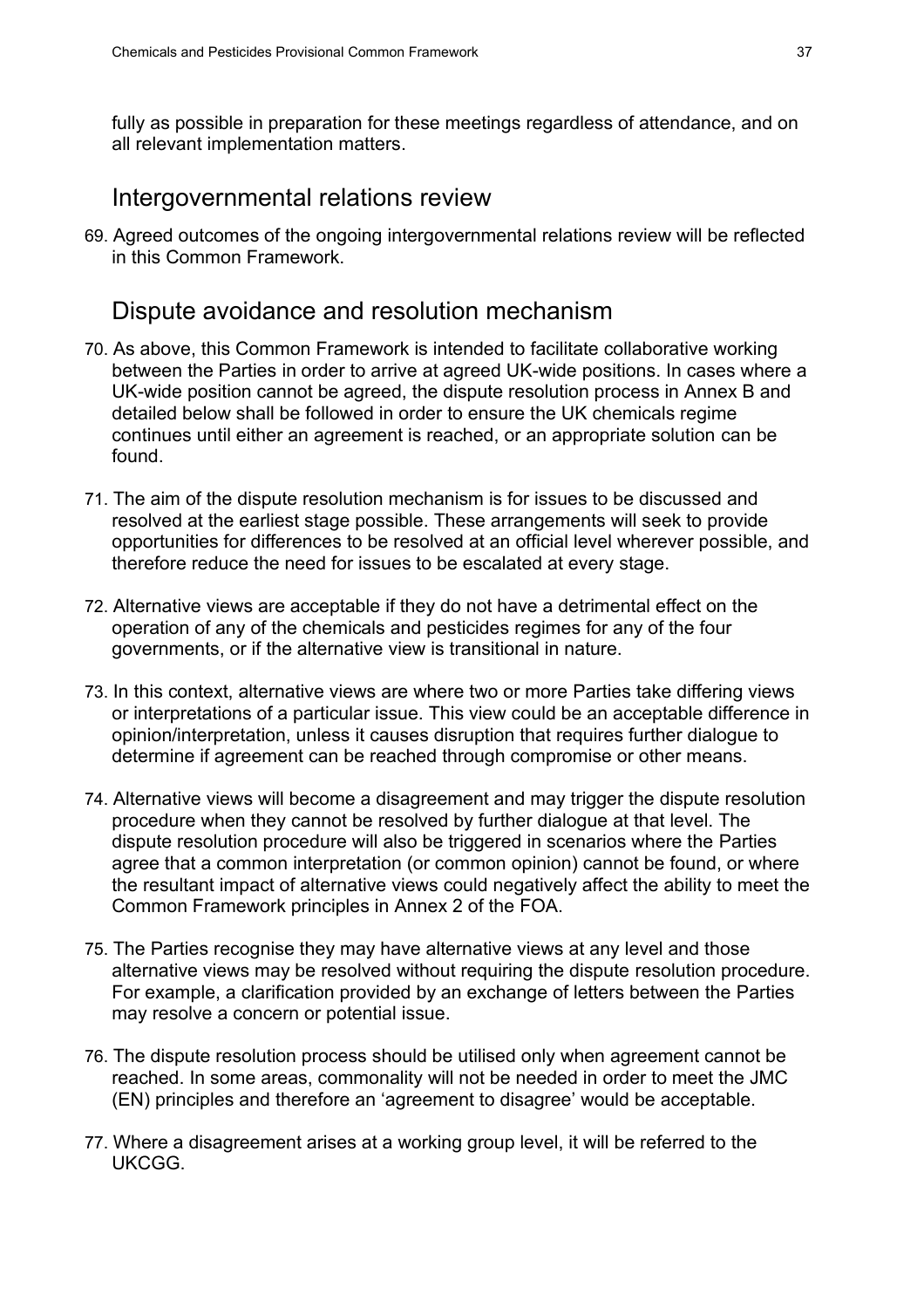- 78. In circumstances where decision-making in respect of UKG, SG and WG-only proposals will most appropriately rest with UKG, SG and WG. Where possible, consensus will still be sought between the four governments. Where issues or concerns raised by the relevant NIE Minister(s) in respect of UKG, SG and WG -only proposals have not been satisfactorily addressed, they will have the right to trigger a review of the issue as set out in the dispute resolution process here, and at section 29 of the FOA.
- 79. For Efra regimes (all regimes excluding HSE-led regimes as specified in Annex 4 of the FOA) a disagreement that fails to be resolved at UKCGG level is escalated to the Senior Officials Programme Board (SOPB). If a disagreement is not resolved by the SOPB it is subsequently escalated to Ministers to consider, through the Interministerial Group for Environment, Food and Rural Affairs (IMG-Efra). However, Ministers reserve the right to come to an agreed way forward outside of this forum. If this disagreement involves HSE in the capacity of their operational role with Efra regimes, then senior officials from HSE shall be asked to attend the SOPB. Ministers acting on behalf of HSE shall also be asked to participate in the IMG-Efra in order to be able to resolve the issue in question.
- 80. For non-Efra regimes where HSE is the UKG policy-lead (see Annex 4 of the FOA) if the disagreement fails to be resolved at a UKCGG level (in line with paragraph 78), this will be escalated for discussion between the parties at senior official/Senior Responsible Officer (SRO) level. If this is not resolved, then this will be further escalated to Ministers to liaise further.
- 81. The part of HSE acting as the Agency (for UK REACH and CLP) will remain neutral in any dispute resolution procedures between the four governments.
- 82. When an alternative view arises at either the working group level or the UKCGG level, the precise facts of the case will help determine what a reasonable time period to resolve the dispute would be, after which it may be inferred that the responding party does indeed have an opposing opinion. It is the responsibility of the notifying Party to set out clearly the facts of the dispute and the issues on which it believes there are differing views, in order to enable other Parties to respond to the issues raised.
- 83. If the dispute has been escalated to the highest level in the dispute resolution process and there is still disagreement, the disagreement may be referred to the overarching dispute resolution mechanism outlined in appropriate intergovernmental structures as a method of last resort. This is expected to be a method of last resort to be applied for only the most serious issues which cannot be resolved at portfolio level.

#### <span id="page-41-0"></span>Confidentiality and information sharing

84. A Party to this Common Framework may receive a request for information from a member of the public or any other person under the Data Protection legislation (UK General Data Protection Regulation 2016/679 (GDPR) and the Data Protection Act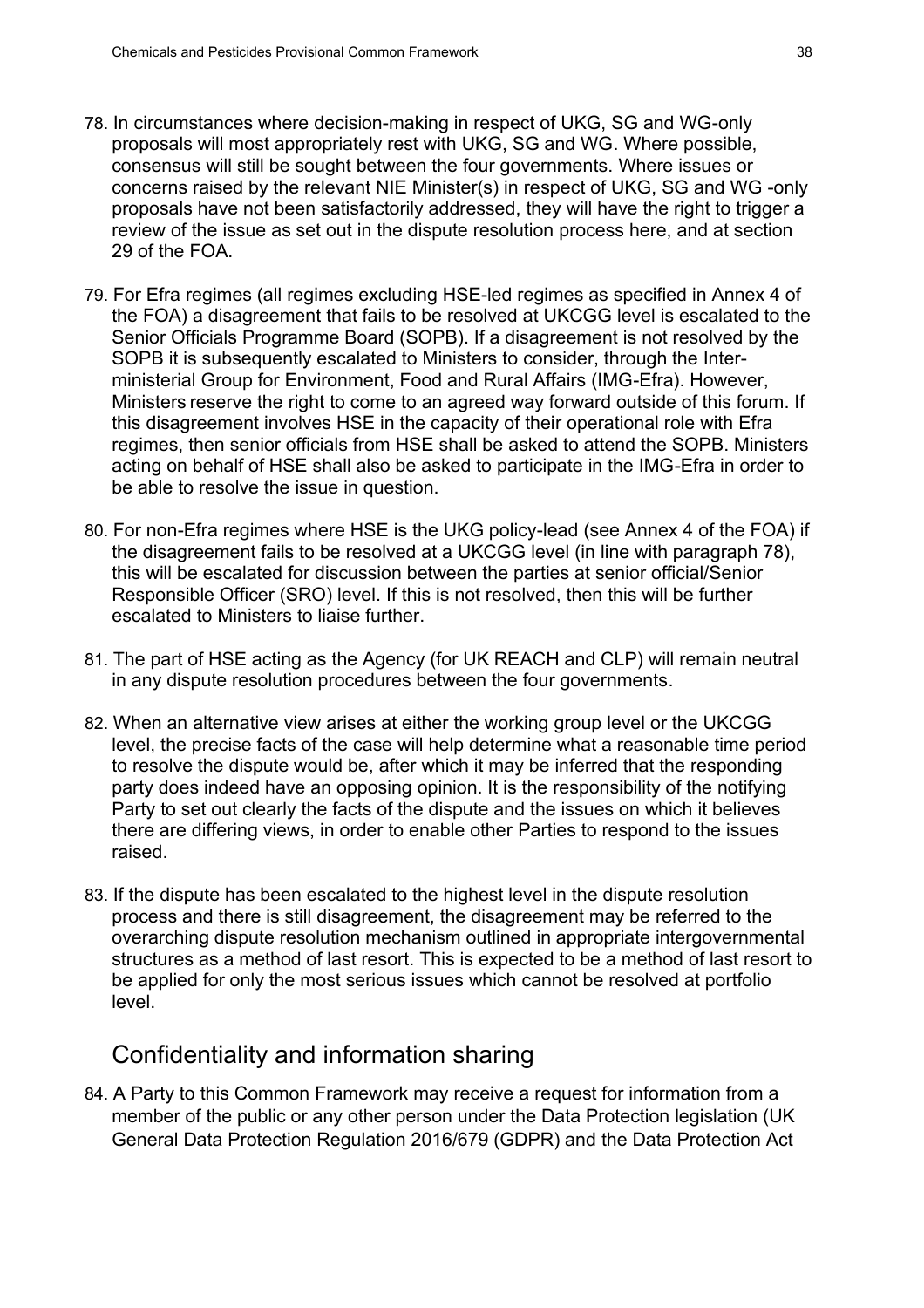2018 (DPA)), Environmental Information Regulations 2004 (EIRs), the Freedom of Information Act 2000 (FOIA), or other legislation.

- 85. If a Party receives a request for information that has been supplied by another party ('the information supplier'), the Party that has received the request for information will consult the information supplier as early as possible and before any information is disclosed in response to the request. This is to enable sufficient time for the views of the information supplier, including any objections to disclosure, to be taken into account when determining whether the information is to be disclosed or withheld.
- 86. If a Party receives a request for information that it holds and knows or believes the information is held by another Party or Parties, the Party that received the request will consult the other Party or Parties as early as possible and before any information is disclosed in response to the request. The purpose of this consultation is to ensure that all Parties that received the request are able to share any concerns about information that might be disclosed to the requester, that the Parties holding the information are able to take those concerns fully into account in their decisionmaking, and that Parties can co-ordinate their handling of requests (mainly to ensure that two or more of the Parties do not make different decisions about disclosing or withholding the same requested information).
- 87. The final decision as to whether requested information is to be disclosed or withheld rests with the Party that has received the request.
- 88. If a Party decides to voluntarily disclose or publish information received from another Party, it must obtain the written consent of the information supplier before disclosure occurs.

# <span id="page-42-0"></span>Entry into effect

- 89. The provisional Common Framework came into effect at 11PM on the 31 December 2020, to be superseded by the revised Common Framework following parliamentary scrutiny in 2022.
- 90. This Common Framework should not be interpreted as a binding agreement. It does not create legal obligations between the Parties.

#### <span id="page-42-1"></span>Review and amendment mechanism

#### **Review stage**

- 91. The Review and Amendment Mechanism (RAM) ensures the Common Framework can adapt to changing policy and governance environments in the future.
- 92. The RAM relies on consensus at each stage of the process from the Ministers responsible for the policy areas covered in this Concordat.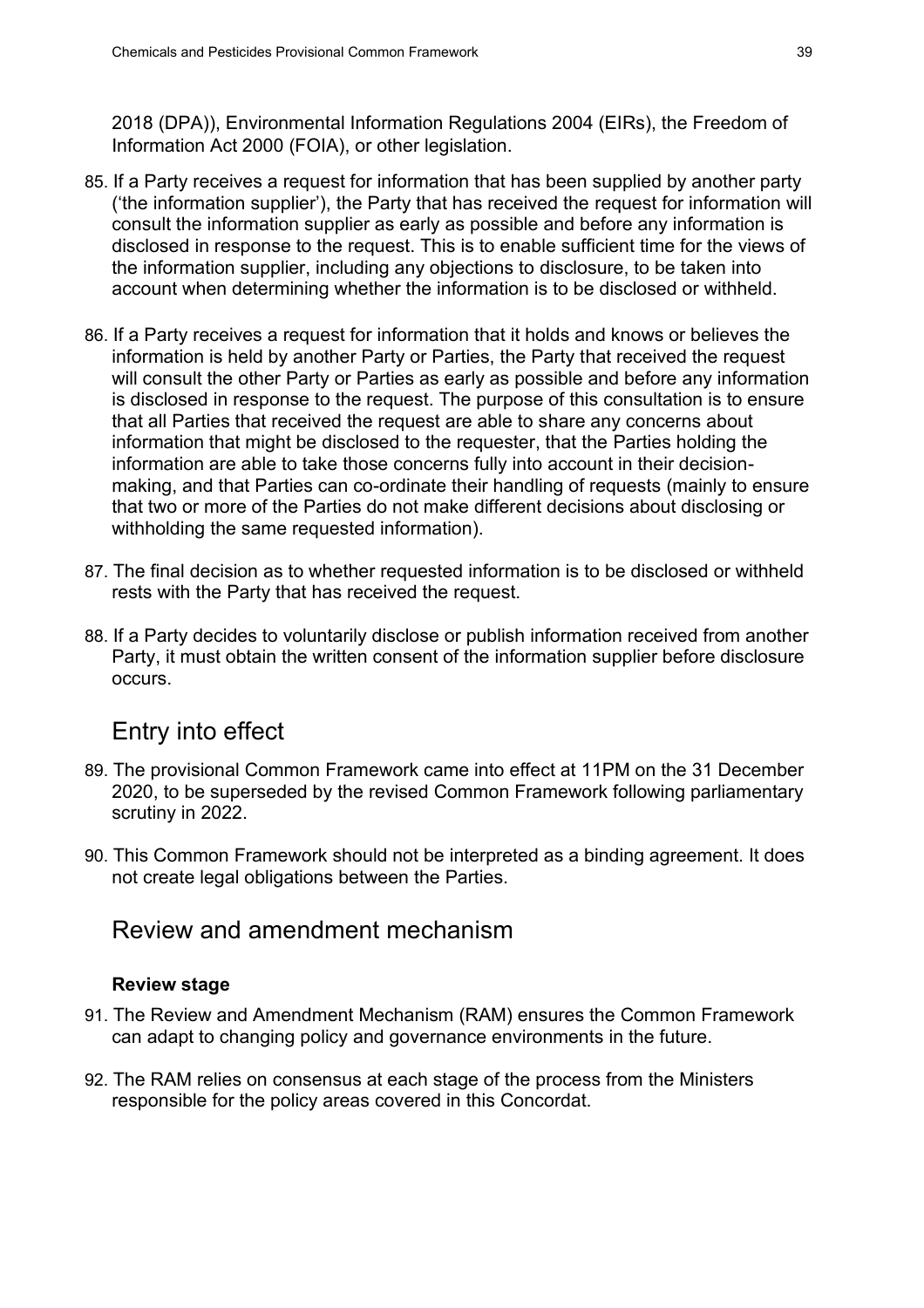- 93. Third parties can be used by any Party to the Common Framework to provide advice at any stage in the process. These include other government departments or bodies as well as external stakeholders.
- 94. At the outset of the review stage, the Parties must agree timelines for the process, including the possible amendment stage.
- 95. If agreement is not reached in either the review or amendment stage, the Parties to the Common Framework can raise it as a dispute through the Common Framework's dispute avoidance and resolution mechanism.
- 96. A periodic review of the Common Framework will take place every 3 years with the first review taking place six months on from the finalised Common Framework coming into force. The period of 3 years starts from the conclusion of a periodic review and any amendment stages that follow.
- 97. During the periodic review, the Parties to the Common Framework will discuss whether the governance and operational aspects of the Common Framework are working effectively, and whether decisions made over the previous year need to be reflected in an updated Concordat.
- 98. An exceptional review of the Common Framework is triggered by a 'significant issue'. A significant issue must be time sensitive and fundamentally impact the operation and/or the scope of the Common Framework.
- 99. The exceptional review may include a review of governance structures if all the Parties agree it is required. Otherwise, these issues are handled in the periodic review. The same significant issue cannot be discussed within six months of the closing of that issue.
- 100. Should a significant difference arise, which would lead to economic, societal, or environmental difficulties for Northern Ireland, under Article 16 of the Northern Ireland Protocol this would trigger a 'significant issue' review of the Common Framework to address and see if any amendments are required.

#### **Amendment stage**

- 101. The amendment stage can only be triggered through unanimous agreement by Ministers. Following agreement that all Parties wish to enter the amendment stage, the Parties will enter into discussion around the exact nature of the amendment. This can either be led by one Party to the Common Framework or all.
- 102. If an amendment is deemed necessary during either type of review, the existing Common Framework will remain in place until a final amendment has been agreed.
- 103. All amendments to the Common Framework must be agreed by all the Parties and a new Concordat signed by all Parties.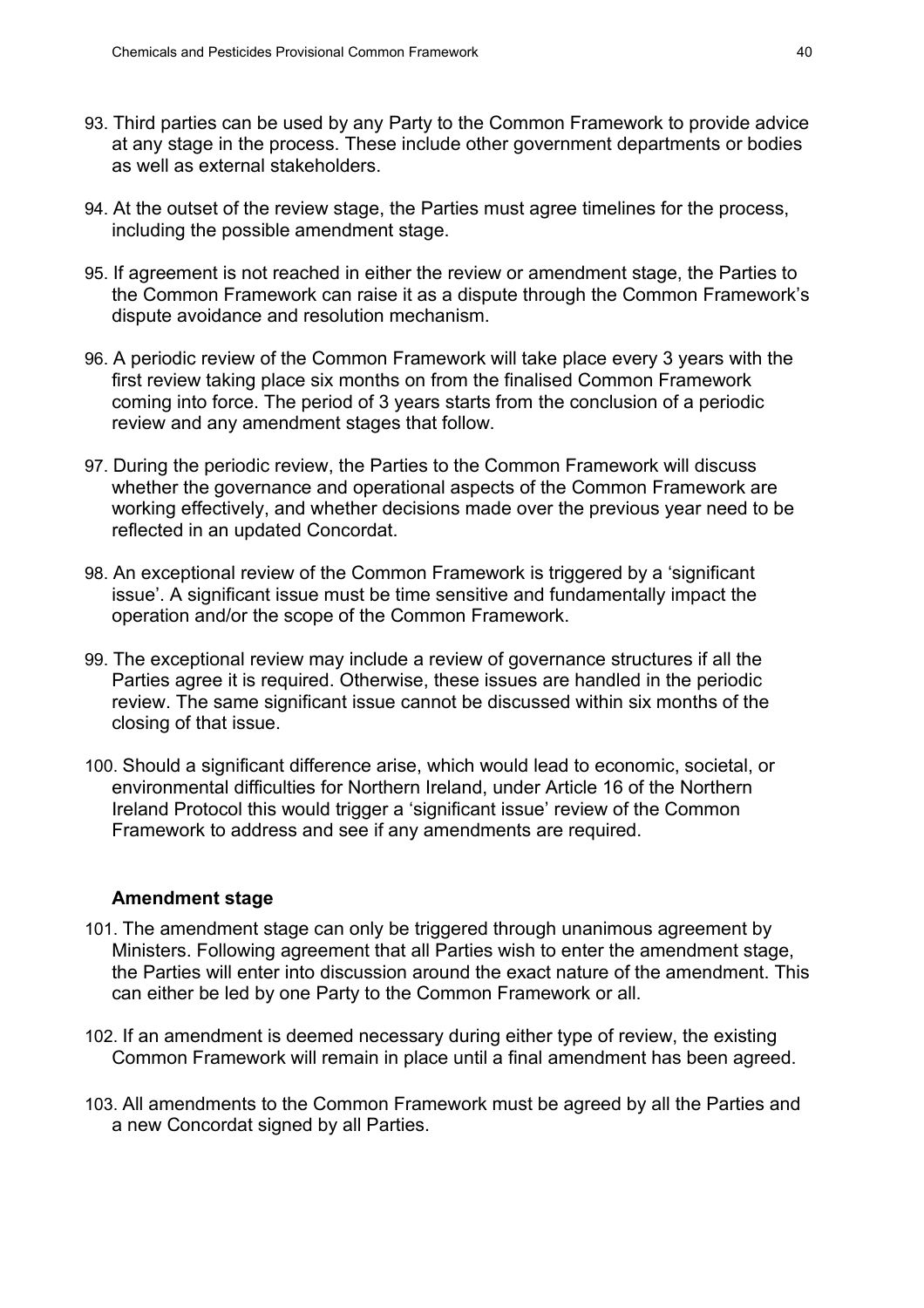104. If the Parties cannot agree whether or how the Common Framework should be amended this may become a disagreement and as such could be raised through the Common Framework's dispute avoidance and resolution mechanism.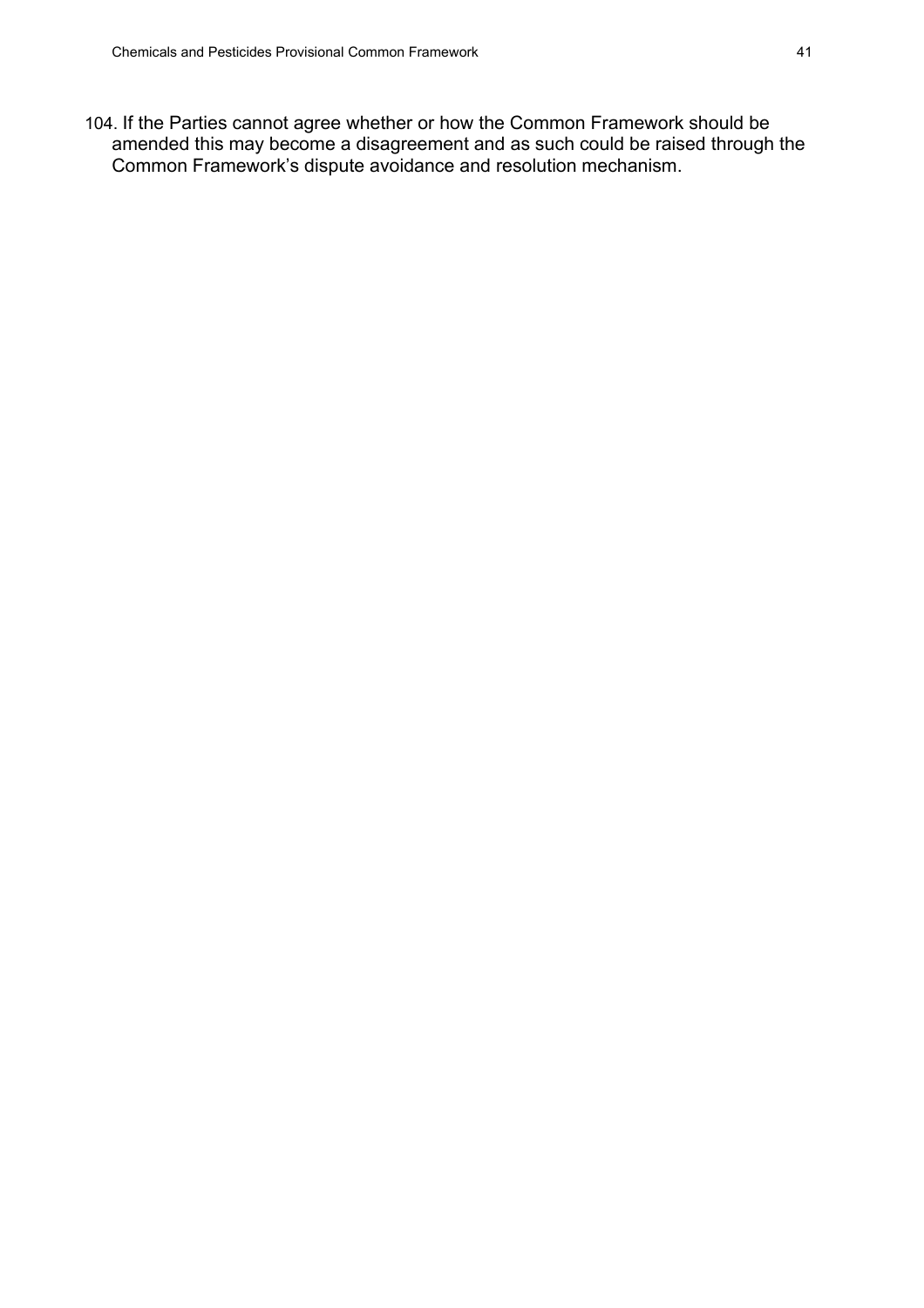# <span id="page-45-0"></span>Annex A: International conventions and frameworks

A description of the relevant international conventions and agreements in scope of the Common Framework and the UK's obligations under each convention.

### Minamata Convention

The Minamata Convention on mercury is a multilateral environmental agreement that addresses the whole life cycle of mercury to protect human health and the environment from anthropogenic mercury emissions.

The UK, as a party to the Minamata Convention in its own right, is directly bound by its requirements. The obligations on the UK are extensive and cover a mix of devolved and reserved matters.

Obligations covering devolved matters include: a ban on mercury mining, a requirement to identify large stores of mercury and sources of mercury, controls on industrial processes, a ban on the use of mercury in gold mining, requirements to identify and control sources of emissions (to air) and releases (to land or water) of mercury, requirements on mercury storage facilities, requirements relating to mercury wastes, requirements relating to mercury contaminated sites and obligations to phase-down the use of dental amalgam.

Obligations covering reserved matters include: controls on import and export of mercury and mercury wastes, controls on mercury added products and requirements to cooperate internationally and facilitate the exchange of information.

The convention places an obligation on the UK to report a wide range of information to the secretariat.

#### Stockholm Convention

The Stockholm Convention on Persistent Organic Pollutants (POPs) is a multilateral treaty, which aims to protect human health and the environment through the elimination or restriction of the production and use of POPs (chemicals with persistent, bio-accumulative properties and the potential for long-range transport).

The UK is a signatory in its own right to the Stockholm Convention, and therefore is directly bound by its requirements. Under the Convention the UK is obliged to regulate the production, placing on the market and use of the POPs listed in the Convention's annexes, as well as safely managing stockpiles and wastes contaminated by POPs and targeting additional POPs.

As environmental policy is devolved, Defra consults with and informs WG, SG, and DAERA of any changes or processes regarding the Convention in order to represent the UK as a whole in policy, negotiations, and implementation.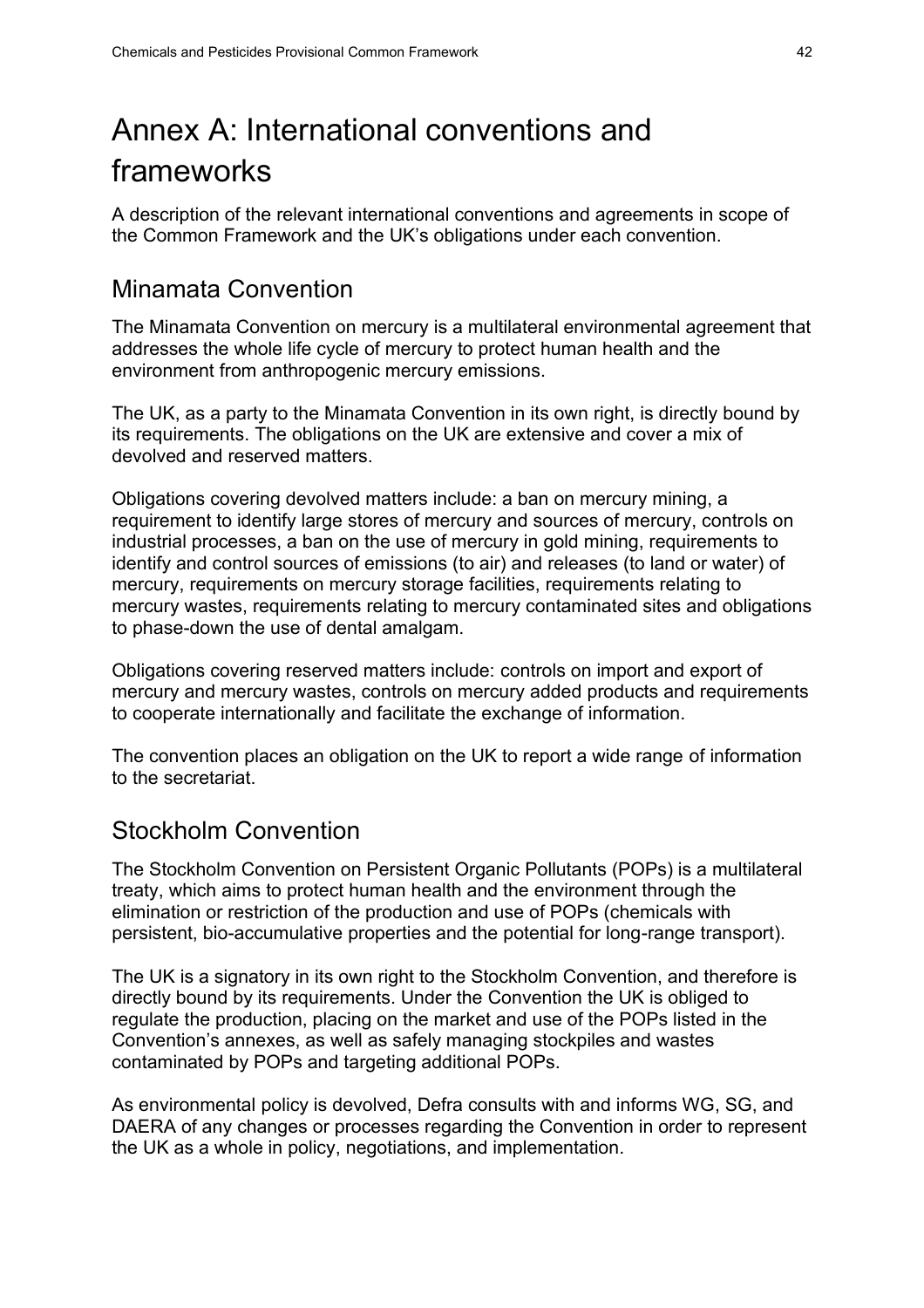This includes the UK's National Implementation Plan for POPs, which Defra produces with input from WG, SG, and DAERA, and which is signed off by WG, SG, and the DAERA Ministers prior to its adoption.

The convention places an obligation on the UK to report a wide range of information to the secretariat.

# Rotterdam Convention

The Rotterdam Convention on the Prior Informed Consent Procedure for Certain Chemicals and Pesticides in International Trade is a multilateral treaty to promote shared responsibilities in relation to importation of hazardous chemicals. The UK is a signatory in its own right to the Rotterdam Convention and therefore is directly bound by its requirements. The UK is obliged to adhere to the Prior Informed Consent Procedure (PIC), which consists of a mechanism for formally obtaining and disseminating the decisions of importing parties as to whether they wish to receive future shipments of those chemicals listed as severely hazardous (Annex III). Signatories to the convention must ensure compliance with the decisions made by importers.

The Rotterdam Convention is a United Nations treaty for which Defra is responsible, while the policy areas of protection of human health and the environment are devolved.

Import and export of chemicals is a reserved matter, except in relation to pesticides and fertilisers, where it is devolved.

The convention places an obligation on the UK to report a wide range of information to the secretariat.

# Basel Convention

The Basel Convention provides a global system for controlling movements of hazardous and other wastes between countries. It aims to ensure that waste is managed in an environmentally sound manner without impacting human health. It details the prior notification and consent procedure to be followed when exporting waste and obliges parties to implement and enforce this control regime and to consider that illegal traffic in hazardous and other wastes is criminal. It requires that wastes are destined for facilities which can deal with them in an environmentally sound manner, that persons transporting or disposing of hazardous and other wastes are authorised to do so and that exports are appropriately packaged and labelled. It places general obligations on parties to ensure that the generation and transboundary movement of hazardous and other wastes is reduced to a minimum and they have adequate disposal facilities.

International waste shipments is a reserved policy area. Under the UK Transfrontier Shipment of Waste Regulations 2007, the UK regulators have responsibility for the regulation and enforcement of waste shipments.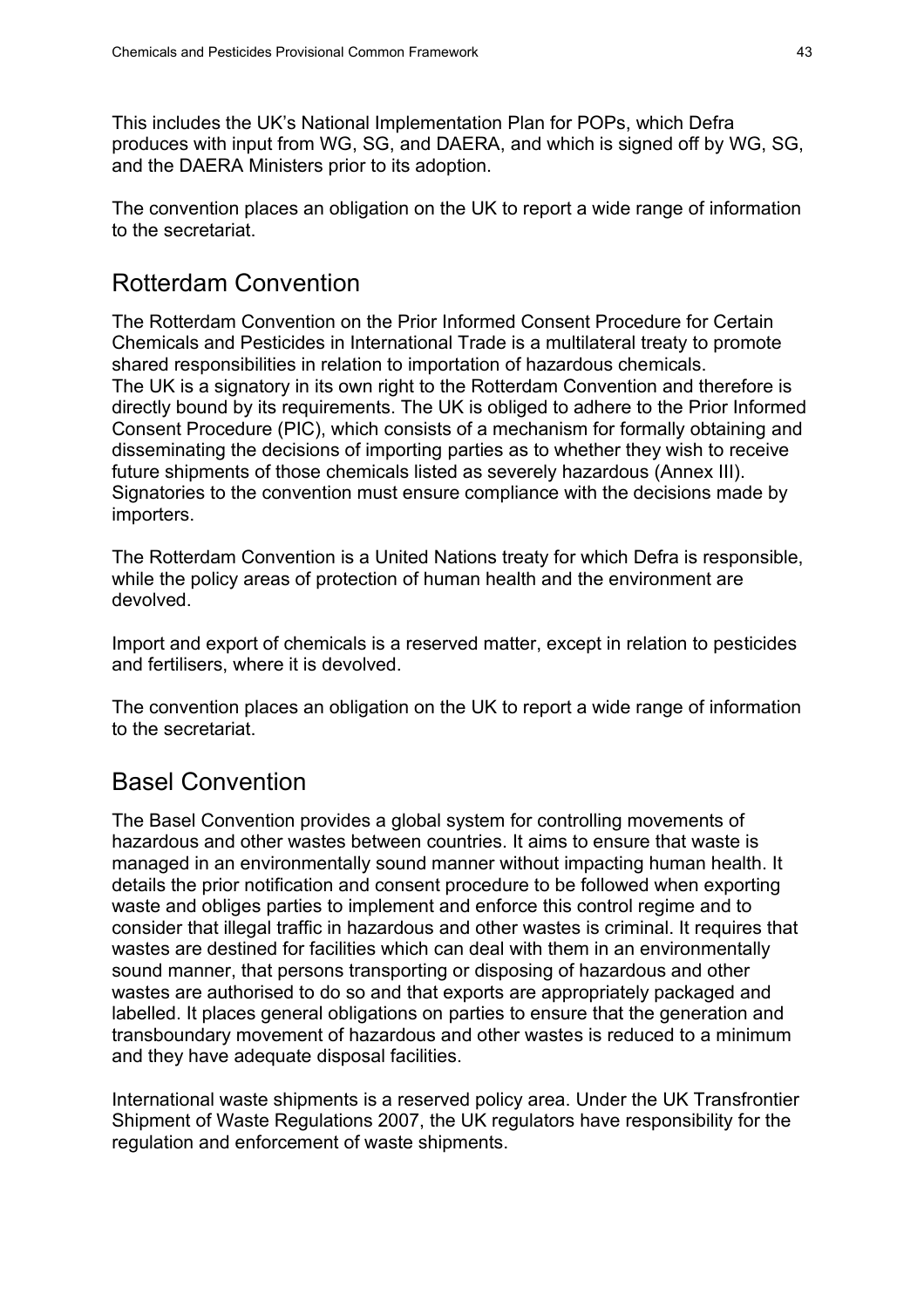The convention places an obligation on the UK to report a wide range of information to the secretariat.

# Globally Harmonized System of Classification and Labelling of Chemicals (GHS)

The United Nations Global Harmonised System (GHS) is a non-legally binding international framework which agrees criteria for classifying, labelling, and communicating the hazardous properties of chemicals. These criteria are then adopted as building blocks and implemented into national legislation. In England, Wales and Scotland, the majority of the implementation is within CLP, with the relevant aspects of Safety Data Sheets adopted via Annex II of REACH.

The UK attends the UN GHS in its own right. HSE acts as Head of Delegation for the UK on this matter but holds stakeholder groups which include the WG, SG and the relevant NIE Department(s), within their circulation.

The UK chairs one working group on amendments to key annexes on classification and labelling summary tables, codification of hazard statements, codification and use of precautionary statements, codification of hazard pictograms and examples of precautionary pictograms. The UK also co-chairs a working group on updating the GHS text to embed non-animal testing methodology within the classification criteria. There are numerous other working groups which are all attended by HSE – covering aspects such as practical classification and revision of mutagenicity criteria.

For changes to be adopted, they have to be discussed and agreed by consensus within the sub-committee meetings which are held in December and July - once agreed, changes will form part of the next edition of the GHS text.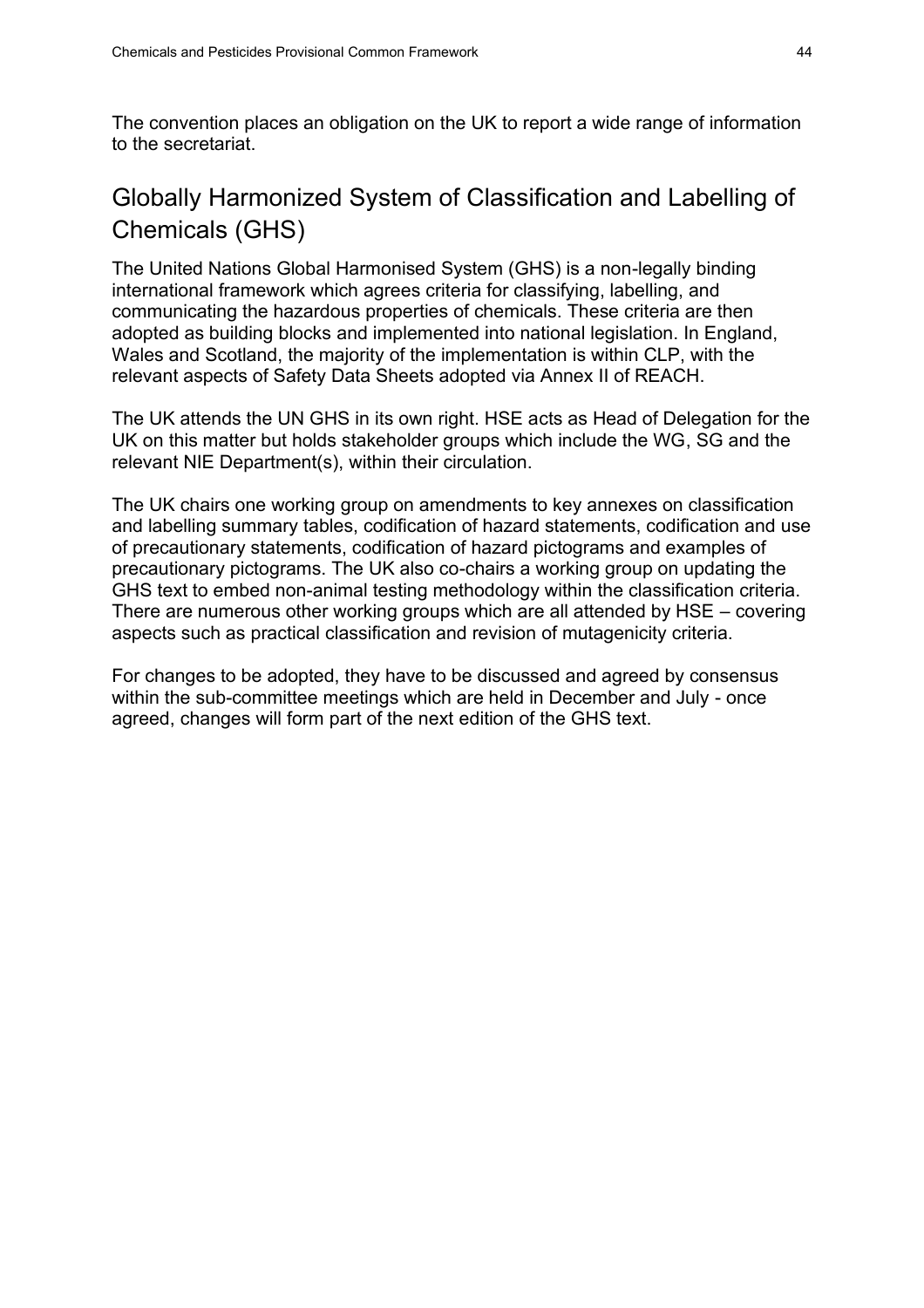# <span id="page-48-0"></span>Annex B: Dispute resolution process

A description of the dispute resolution process is included below:

#### Working group

The relevant working group (which could be the CDB, the PDB, the BDB or other working groups in relation to the operation of the chemicals regime) will consider the disagreement. If not resolved at this level, the working group will escalate the issue to the UKCGG or commission more work or discussion to ensure the disagreement has been fully explored.

#### UKCGG – dispute resolution initiation

The UKCGG aims to reach consensus where there are different views between the different Parties. If no solution is found, the UKCGG informs the Parties of the initiation of the dispute resolution process. UKCGG raises the issue to the Senior Officials Programme Board, or to senior officials/ SRO level to consider.

### Senior Officials Programme Board (SOPB)/ senior officials

If the dispute cannot be resolved at the UKCGG, for Efra regimes, the issue is raised to the SOPB, which has senior official representation from Defra, WG, SG and DAERA. It performs a sifting/challenge role ahead of a ministerial level discussion. If no agreement is reached, the dispute is escalated to the IMG-Efra. For non-Efra regimes (where HSE is UKG policy lead) at this stage the dispute is escalated to senior officials/ SRO level.

#### IMG-Efra – Portfolio Ministers

For Efra regimes Ministers consider the dispute through IMG-Efra discussions. In case of no agreement reached by Ministers, the dispute can be escalated through appropriate intergovernmental structures. For non-Efra regimes at this stage the dispute is escalated to Portfolio Ministers to liaise further as necessary.

N.B.: A disagreement may be resolved at any stage of the dispute resolution process. Additionally, a dispute may be resolved at the working group level or UKCGG level by bilateral or multilateral correspondence/discussion between the Parties involved in the dispute.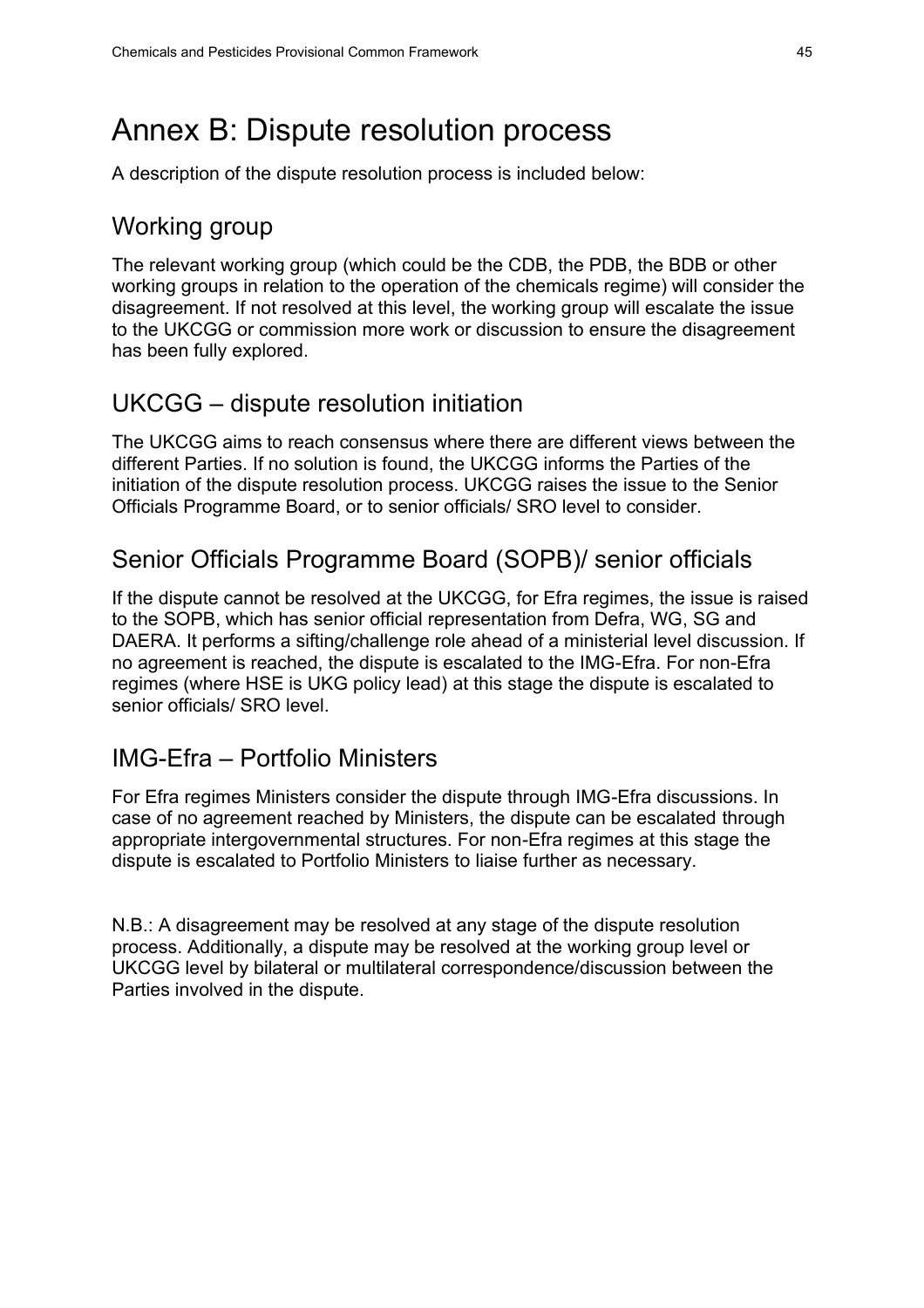# <span id="page-49-0"></span>Annex C: Agency agreements

The below agency agreements are available on the HSE website and can be found at [www.hse.gov.uk/aboutus/howwework/Framework/2001-to-date.htm.](http://www.hse.gov.uk/aboutus/howwework/framework/2001-to-date.htm) To note, the three current PPP AAs are due to be re-drafted and re-issued, and a further AA for PPP Northern Ireland is due to be signed and come into force. Upon signing they will be added into this Common Framework.

- Agency agreement between Scottish Ministers and The Health and Safety Executive (HSE) relating to biocidal products. Date in force: 12/02/21
- Agency agreement between the Secretary of State for Work and Pensions and the Health and Safety Executive (HSE) relating to biocidal products. Date in force: 12/02/21
- Agency agreement between the Welsh Ministers and the Health and Safety Executive (HSE) relating to biocidal products. Date in force: 12/02/21
- Agency agreement between the Welsh Ministers and the Health and Safety Executive (HSE) relating to pesticides. Date in force: 12/02/21
- Agency agreement between Scottish Ministers and The Health and Safety Executive (HSE) relating to pesticides. Date in force: 12/02/21
- Agency agreement between The Secretary of State for Environment, Food and Rural Affairs (Defra) and The Health and Safety Executive (HSE) relating to pesticides. Date in force: 12/02/21
- Agency agreement between the Secretary of State for Environment, Food and Rural Affairs (Defra) and the Health and Safety Executive (HSE) relating to detergents. Date in force: 12/02/21
- Agency agreement between the Department for the Economy in Northern Ireland (DfE), the Health and Safety Executive for Northern Ireland (HSENI) and the Health and Safety Executive (HSE) relating to biocidal products. Date in force: 22/11/21
- Agency agreement between the Department for the Economy Northern Ireland (DfE), the Department of Justice Northern Ireland (DoJ NI) and the Health and Safety Executive (HSE) relating to the classification, labelling and packaging of substances and mixtures. Date in force: 22/11/21
- Agency agreement between the Department for the Economy in Northern Ireland (DfE) and the Department of Agriculture, Environment and Rural Affairs in Northern Ireland (DAERA) and the Health and Safety Executive (HSE) relating to the registration, evaluation, authorisation and restriction of chemicals. Date in force: 22/11/21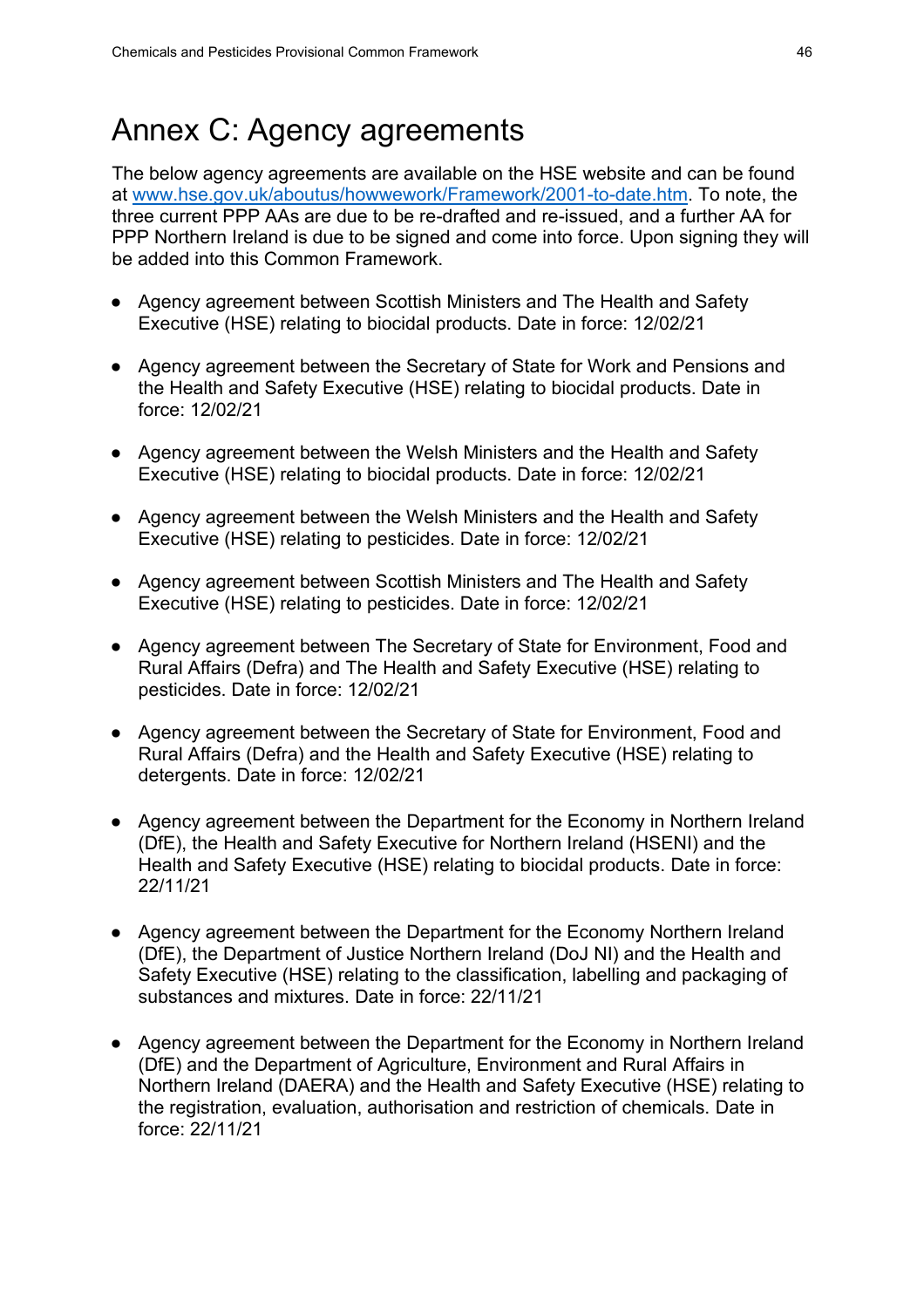# <span id="page-50-0"></span>Annex D: Governance structures and joint decision-making mechanisms

#### **Diagram displaying an overview of the UK chemicals governance structure**



#### **Diagram displaying the joint decision-making structures beneath the UKCGG**

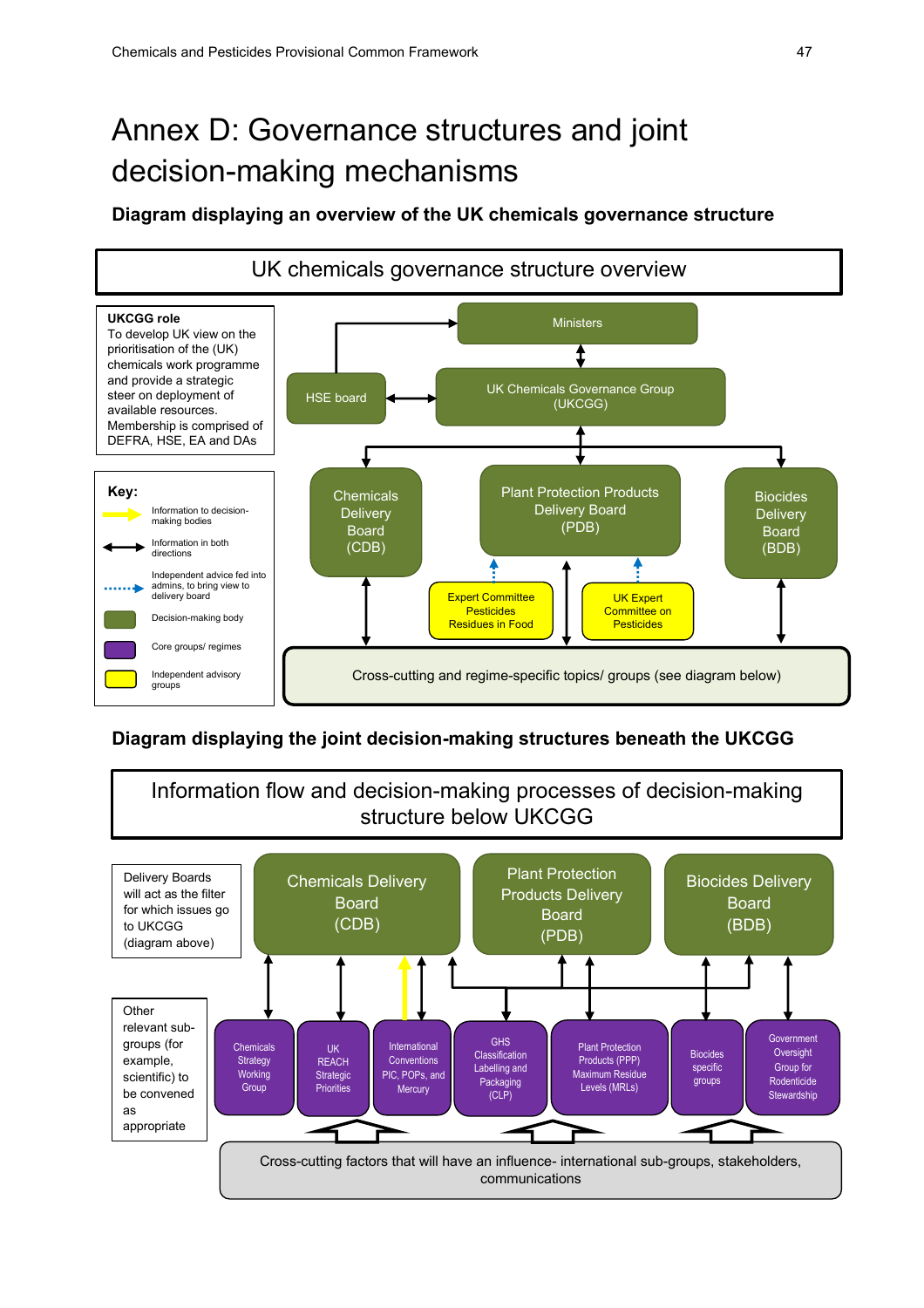- The UK Chemicals Governance Group's (UKCGG) role is to develop the UK view on the prioritisation of the UK chemicals work programme. Membership is comprised of Defra, WG, SG and the relevant NIE Department(s), HSE, and EA. The UKCGG and the HSE board escalate decisions and issues to Ministers.
- Below the UKCGG is the second-tier decision-making structure, which comprises of the Chemicals Delivery Board (CDB), the Pesticides Delivery Board (PDB) and the Biocides Delivery Board (BDB), which act as the filter for which issues go to the UKCGG. The three delivery boards (the CDB, PDB and BDB) feed into the overarching UKCGG.
- Independent advisory groups, including the Expert Committee on Pesticides Residues in Food (PRiF) and the UK Expert Committee on Pesticides (ECP) advise the relevant Parties through correspondence, and this advice is reflected in the way issues are then brought to the associated delivery boards.
- Cross-cutting and regime-specific topics and groups feed into the relevant delivery boards. The CDB handles UK REACH strategic priorities, issues relating to detergents, international conventions for PIC, POPs and Mercury, and has input/ inputs into the chemicals' strategy working group. To note, the Basel convention is covered under international updates at the CDB, but primarily feeds into the waste governance boards which sit within the Resources and Waste Common Framework. The PDB covers Plant Protection Products (PPP) and Maximum Residue Levels (MRLs). The BDB covers biocides specific groups, and the government oversight group for rodenticide stewardship. All three groups have input into GHS classification labelling and packaging.
- Cross-cutting factors that will have an influence, including international subgroups, stakeholders and communications feed into the relevant joint decisionmaking structures.